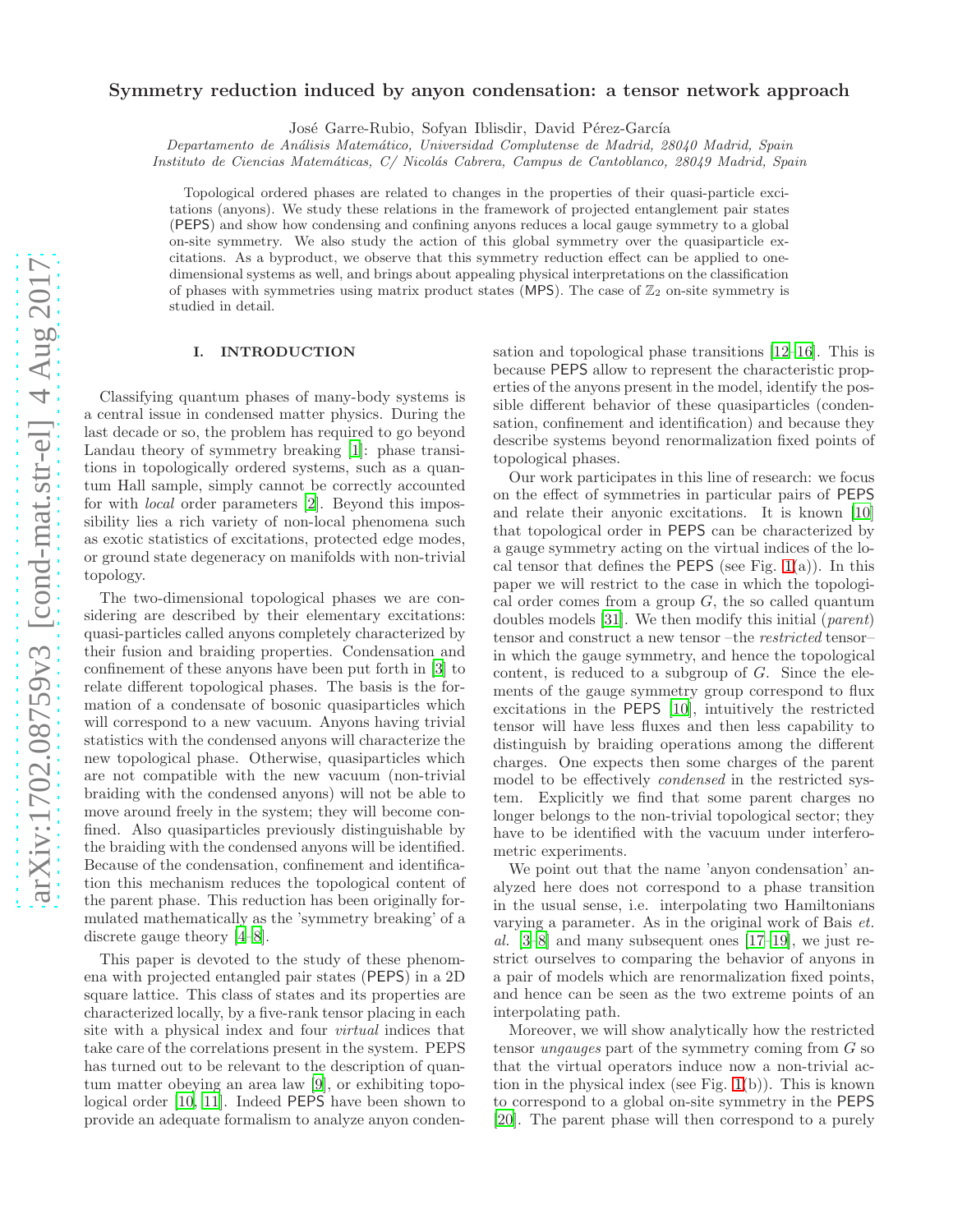

<span id="page-1-0"></span>Figure 1: (a) The parent tensor (blue) is invariant under the virtual action of a representation of the group  $G$ . This gauge symmetry endows the PEPS with topological order. (b) Some operators acting on the virtual level of the restricted tensor (pink) are equivalent to an action on the physical index of the tensor; they correspond to a global on-site symmetry. The elements of G which still are gauge symmetry of the restricted tensor form a subgroup, that we name  $G_{\text{topo}}$ , and characterize the topological order of the restricted PEPS.

topological model and the restricted phase belongs to a so-called symmetry enriched topological phase: intrinsic topological order plus a global on-site symmetry (see [\[21\]](#page-24-14) and references therein). Indeed, we will see that the global symmetry will in general have a non-trivial action on the anyons of the restricted PEPS, e.g. permuting anyon types. Finally, we will analyze how anyon confinement and symmetry reduction are inextricably linked. These relations have been studied in [\[22](#page-24-15), [23](#page-24-16)] using a generic language of topological orders.

Besides, we will see how anyon condensation, and its effects on the symmetries of the systems, sheds new light on the classification of one-dimensional symmetry protected topological phases (SPT) in terms of matrix product states (MPS) [\[24](#page-24-17)]. Namely, we will translate the approach taken in 2D to the language of MPS and subsequently we will obtain all the possible phases in 1D systems with symmetries and degenerate ground state. Also the structure classifying this setup will appear very naturally and we will give an explicit method to construct the state and operators of each phase.

An important aspect of our construction is the relation between the groups that will describe the topological content of each PEPS of the pair. If G describes the parent topological phase we will start from, the phase of the restricted PEPS will be indexed by a normal subgroup  $G_{\text{topo}}$  of G, and exhibit a global on-site symmetry represented by the quotient group  $G/G_{\text{topo}}$ ; the mathematical counterpart of the physical picture is encoded in the short exact sequence:

<span id="page-1-3"></span>
$$
1 \to G_{\text{topo}} \to G \to G_{\text{sym}} \to 1,\tag{1}
$$

where  $G_{sym} \cong G/G_{topo}$ . This sequence characterizes the group extension of the group  $G_{\text{topo}}$  by the group  $G_{\text{sym}}$ .

The paper is organized as follows: In Section [II,](#page-1-1) we introduce the two families of tensor network states which are used in this study: MPS and PEPS, and describe their relevant properties to this work. In Section [III,](#page-3-0) we describe our approach for relating topological phases in PEPS and we analyze the symmetry properties of the involved phases. In Section [IV,](#page-11-0) we give a short review of

the current classification of phases focusing on the case of one-dimensional bosonic systems treated [\[24\]](#page-24-17). Next, we present our approach, and recover all possible representations of an on-site global symmetry at the virtual level of the MPS. We also show some concrete example with the global on-site  $\mathbb{Z}_2$  symmetry. We conclude and discuss open questions in Section [V.](#page-18-0)

# <span id="page-1-1"></span>II. THE MATHEMATICAL FORMALISM: MPS AND PEPS

Matrix product states are pure states that describe quantum spin chains and are fully characterized by a tensor A (associated to each site). This tensor description reduces the number of parameters from exponential to linear in the system size (i.e. the number of particles). The key assumption that enables this reduction is that the entanglement present in the system is bounded and follows a nearest neighbor pattern. The MPS representation reflects the local character of the physical interactions and encapsulates the relevant part of the full Hilbert space describing the system.

Given a chain of  $N$  particles, each described by a  $d$ dimensional Hilbert space,  $\mathbb{C}^d$ , an MPS is a state of the form

<span id="page-1-2"></span>
$$
|\mathcal{M}(A)\rangle = \sum_{i_1,\cdots,i_N=1}^d \text{tr}[A^{i_1}\cdots A^{i_N}]|i_1,\cdots,i_N\rangle.
$$
 (2)

where  $A^i$  denotes a  $D \times D$  matrix associated with a particular state  $|i\rangle \in \mathbb{C}^d$ . The tensor associated to an MPS denoted by  $A^i_{\alpha,\beta}$  has rank three. Actually, the expression [\(2\)](#page-1-2) does not represent the most general form of an MPS; it restricts to the case of periodic boundary conditions and translational invariance [\[25\]](#page-24-18). We will work with these assumptions.

A way to picture how to construct an MPS is to consider the following process. One first constructs a product state  $|\omega\rangle^{\otimes N}$  of virtual degrees of freedom (d.o.f.) or generalized spins with maximally entangled pairs  $|\omega_D\rangle = \sum_{i=1}^D |i, i\rangle$  to describe the amount of entanglement between two sites. Then, we apply the map  $\mathcal{P}(A): \mathbb{C}^D \otimes \mathbb{C}^D \to \mathbb{C}^d$ :

$$
\mathcal{P}(A) = \sum_{i=1}^{d} \sum_{\alpha,\beta=1}^{D} (A^i)_{\alpha\beta} |i\rangle_p \langle \alpha\beta|_v
$$

on each site, i.e. on neighboring virtual spins corresponding to parts of different maximally entangled pairs, as illustrated in Fig. [2.](#page-2-0) The subscripts  $p$  and  $v$  denote the physical and virtual d.o.f. respectively. This process translates the N site chain described initially by maximally entangled states into the  $|\mathcal{M}(A)\rangle$  state. These states are important because every ground state of a one-dimensional gapped local Hamiltonian can be approximated by an MPS [\[26](#page-24-19)[–28](#page-24-20)]. A simple example of an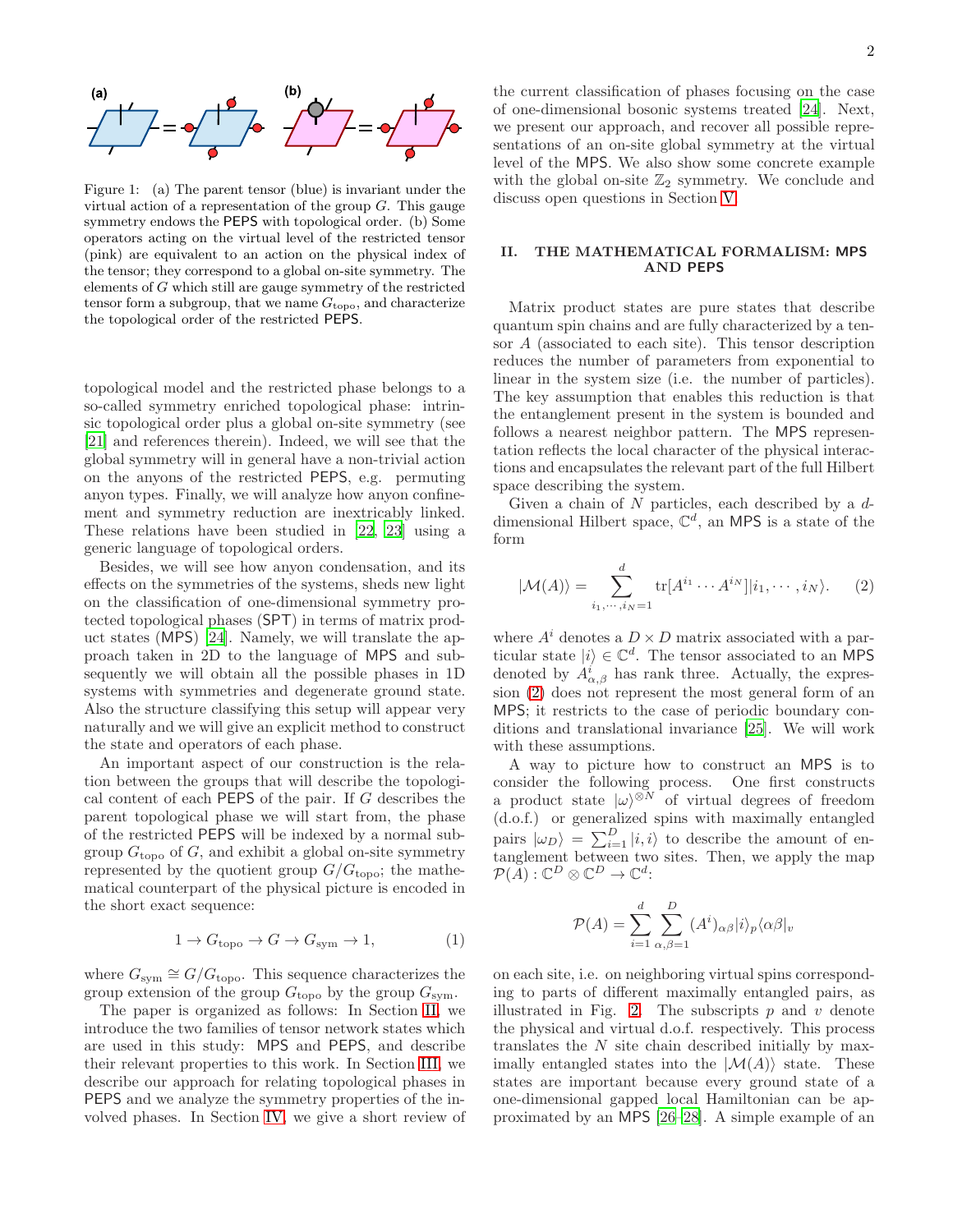

<span id="page-2-0"></span>Figure 2: Construction of an MPS with periodic boundary condition by placing maximally entangled pairs and applying the map  $\mathcal P$ . Let us note that the map acts on virtual particles belonging to different maximally entangled pairs.

MPS is the GHZ state:  $|\Psi_{\text{GHZ}}\rangle = \sum_{i}^{n} |i, i, \dots, i\rangle$ , where  $(A^i)_{\alpha\beta} = \delta_{i\alpha}\delta_{i\beta}.$ 

The matrices of an MPS can be brought into a canonical form, which is unique, and these matrices generally have a block-diagonal representation [\[25\]](#page-24-18). This block diagonal structure restricts the support of the map  $\mathcal P$  to a direct sum space:  $(\text{ker}\mathcal{P})^{\perp} = \bigoplus_{\alpha=1}^{\mathcal{A}} \mathcal{H}_{\alpha} \subset \mathbb{C}^{D} \otimes \mathbb{C}^{D}.$ The uniqueness of the canonical form allows to prove that if a quantum state admits two different MPS representations, their matrices are unitarily related. For every MPS whose canonical form has one block, one can build a local gapped Hamiltonian (the so-called parent Hamiltonian) whose unique ground state is exactly the MPS. In the case where the canonical form has several blocks, the ground state of the associated Hamiltonian is not unique and is spanned by the MPS constructed from the individual blocks. Another property of this parent Hamiltonian, called frustration-freeness, is that its MPS ground state also minimizes the energy of each of its local terms.

The symmetries of an MPS can be characterized in terms of the virtual d.o.f. [\[29\]](#page-24-21). A global on-site symmetry of an MPS is a local operation which leaves the state invariant up to a global phase:  $u^{\otimes N}|\mathcal{M}(A)\rangle = e^{i\phi}|\mathcal{M}(A)\rangle$ (case of unique ground state). As a result of the uniqueness of the canonical form and the equivalence between tensors describing the same state, the physical symmetry can be replaced by a local transformation in the virtual d.o.f. This means that there exists a unitary  $U = P(\bigoplus_{\alpha} V_{\alpha})$ , where P is a permutation matrix of the blocks and  $V_{\alpha}$  is a unitary acting on the  $\alpha$ -th block, such that

<span id="page-2-4"></span>
$$
\sum_{j} u_{ij} A^{j} = WUA^{i}U^{\dagger}, \qquad (3)
$$

where  $W = \bigoplus_{\alpha} e^{i\theta_{\alpha}} \mathbb{I}_{\alpha}$  is an arbitrary phase in each block.

Although MPS were first introduced for numerical purposes (the main motivation was the minimization of the energy of a target Hamiltonian), they have become a very successful formalism to analyze quantum many body systems, since they capture the properties of gapped systems with nearest neighbor entanglement patterns.

PEPS are a natural 2D analogue of MPS for twodimensional lattices (or graphs in general). To construct the state, the tensor associated with each site has a number of virtual indices equal to the coordination number of the site. Taking for simplicity a square lattice, the tensors that define the state have five indices,  $A^i_{\alpha\beta\gamma\delta}$ , one corresponding to the physical hilbert space and four indices associated to the virtual d.o.f. (sketched in Fig.  $3(a)$  $3(a)$ ). The trace and multiplication operations considered in one dimension are generalised to a contraction of all pairs of nearest neighbour virtual d.o.f.  $|\Psi(A)\rangle = \sum_{i_1,\dots,i_N} C(\lbrace A^i_{\alpha\beta\gamma\delta}\rbrace)|i_1\cdots i_N\rangle$ . As for MPS, these states arise as ground states of local gapped Hamiltonians and are unique ground states if the PEPS tensors satisfy a condition called injectivity [\[30](#page-24-22)].



<span id="page-2-1"></span>Figure 3: (a) Diagram picture of the tensor  $A^i_{\alpha\beta\gamma\delta}$  of a PEPS for a square lattice. (b) The PEPS constructed via the concatenation of the virtual d.o.f. of the tensors (without boundary conditions). (c) A single on-site unitary (which is a representation of the global symmetry) applied to the physical system is equivalent in an injective PEPS, as far as the tensor level is concerned, to the action of four unitaries, representing a group element, in the virtual d.o.f.

The characterization of local and spatial symmetries of injective PEPS has been done in [\[20\]](#page-24-13) at the level of the tensor. If an injective PEPS has a global on-site symmetry the local operator acting on the tensor is equal to the tensor under the action of some operator in the virtual d.o.f., as depicted in Fig. [3\(](#page-2-1)c).

A family of PEPS of crucial interest for our work are the so-called G-isometric PEPS:

<span id="page-2-2"></span>
$$
A = \frac{1}{|G|} \left( \sum_{g \in G} L_g \otimes L_g \otimes L_g^{\dagger} \otimes L_g^{\dagger} \right), \tag{4}
$$

where  $L_g$  is the left regular representation of the group  $G$  [\[10\]](#page-24-6). The relation between the physical labels and the virtual d.o.f. of the tensor is as follows

<span id="page-2-3"></span>
$$
A^i_{\alpha\beta\gamma\delta} \equiv A^{(a,b,c,d)}_{\alpha\beta\gamma\delta} = \sum_{g \in G} [L_g]_{\alpha a} [L_g]_{\beta b} [L_g^{\dagger}]_{\gamma c} [L_g^{\dagger}]_{\delta d}.
$$
 (5)

The physical index is now four-fold:  $'i' \cong (a, b, c, d)$ , see caption of Fig. [4](#page-3-1) for explanation.

The family of G-isometric PEPS is invariant under the action of (a representation of) the group G acting purely on the virtual d.o.f. (as illustrated in Fig. [5\)](#page-3-2).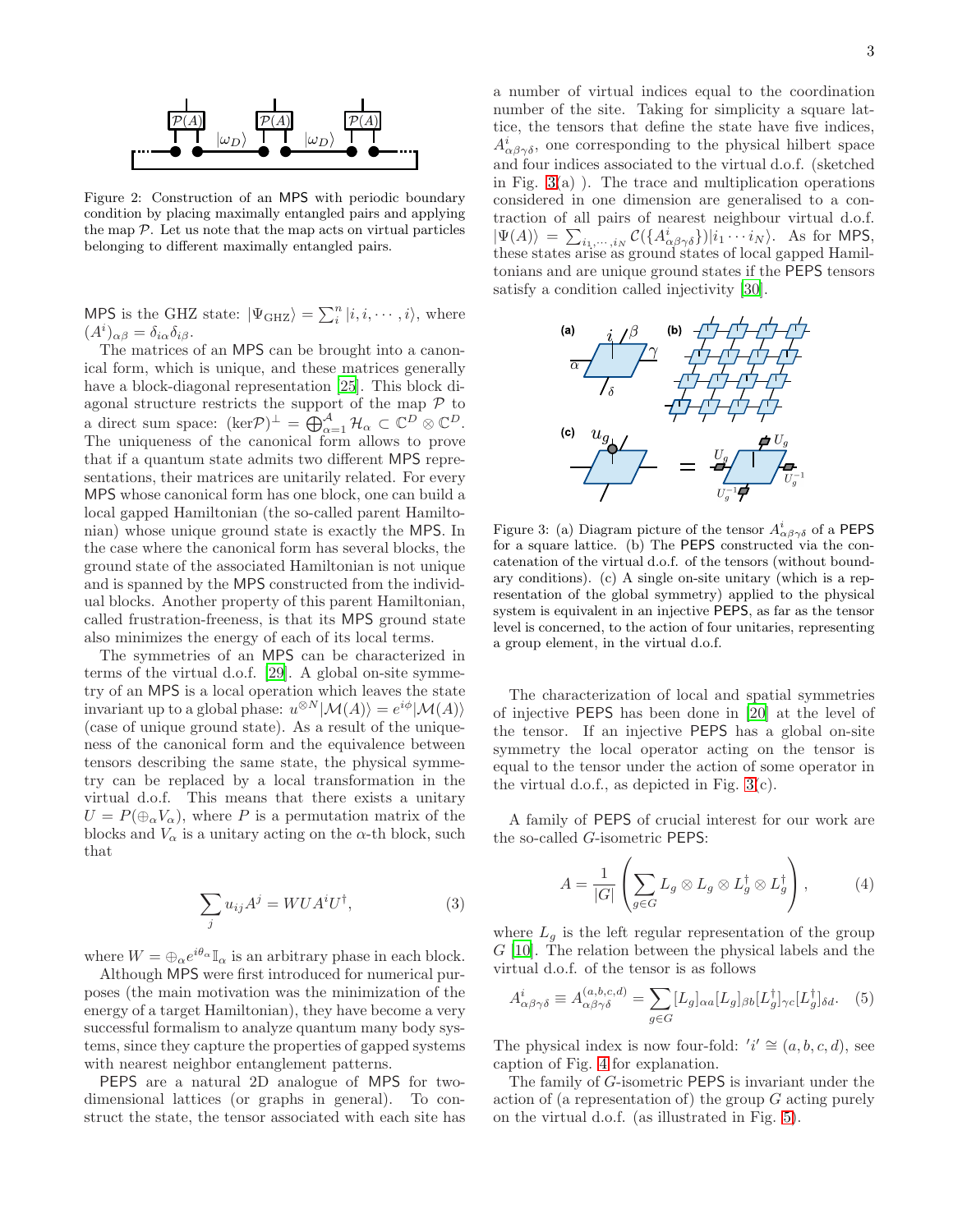

<span id="page-3-1"></span>Figure 4: Relation between the lattice model of [\[31](#page-24-10)] and the tensor construction [\(4\)](#page-2-2). The white dots represent the generalized spins living on the edges. Each tensor is placed on alternating plaquettes of the lattice, gathering the four surrounding spins. The physical index of the tensor corresponds to the tensor product of four local Hilbert spaces and this fact is reflected in Eq.[\(5\)](#page-2-3). Diagonal grey edges represent PEPS virtual bonds.

It can be shown that the state [\(4\)](#page-2-2) is a renormalization fixed point of the topological phases described by the Quantum Double model of the group  $G$  [\[10,](#page-24-6) [31\]](#page-24-10) and that a parent Hamiltonian can be constructed for it. The most important features of this parent Hamiltonian are (i) its ground state degeneracy depends on the topology of the lattice considered, (ii) its elementary excitations exhibit anyonic statistics. These excitations are in correspondence with irreducible representations (irreps) of the Quantum Double of  $G$ . The **PEPS**  $(4)$  is also the ground state of a Hamiltonian proposed and studied in [\[31\]](#page-24-10), where physical d.o.f. are placed on the edges of a square lattice (Fig. [4\)](#page-3-1).



<span id="page-3-2"></span>Figure 5: Gauge symmetry of the tensor in the virtual d.o.f. Within the family of G-isometric PEPS, the invariance is achieved with tensor product operators:  $\{L_g \otimes L_g \otimes L_g^{\dagger} \otimes L_g^{\dagger} : g \in L_g \}$  $g \in G$ . More generally the gauge symmetry is realised by Matrix Product Operators [\[32](#page-24-23)].

The excitations are quasi-particles that exhibit topological interaction: braiding and fusion analogous to the Aharonov-Bohm effect [\[33\]](#page-24-24). There are three different types of anyons in the Quantum Double of G: charges represented by the irreps of  $G$ , fluxes described by conjugacy classes of elements of G and dyons which are characterized by the irreps of the centralizer of each conjugacy class. Such models/phases are interesting, not only because of their exotic topological behavior, but also by their potential application in (topological) quantum computing [\[31](#page-24-10)].

One can also define the analogue object in 1D, the so-

called G-isometric MPS, described by the tensor

$$
\sum_{g\in G} L_g\otimes L_g^{\dagger} . \tag{6}
$$

On the one hand, G-isometric MPS are intimately connected to the isometric forms for MPS [\[10](#page-24-6)] used in the 1D classification of phases and, on the other hand, they have the same mathematical structure as their 2D analogue. We will come back to this point in Section [IV.](#page-11-0)

# <span id="page-3-0"></span>III. SYMMETRY CHANGES THROUGH ANYON CONDENSATION IN G-ISOMETRIC PEPS

Anyon condensation has been proposed to relate two orders involved in a topological symmetry breaking [\[3\]](#page-24-2). It is based on the formation of a condensate of bosonic quasiparticles of the parent phase which can be addressed mathematically as the 'symmetry breaking' of a gauge theory. The quasiparticles that braid trivially with the condensed excitations characterize the new topological phase. But the quasiparticles which are not compatible with trivial fusion and braiding with the condensed anyons cannot move around freely in the system; they become confined.

It is observed in [\[22,](#page-24-15) [23\]](#page-24-16) that the mathematical formalism describing the confined anyons can be associated to the action of a global symmetry on the new topological phase. This relates a symmetry enriched topological phase with a purely topological phase, where the former is the result of an anyon condensation of the latter. The purpose of this work is to show how this picture can be materialized in a lattice model very naturally in the PEPS formalism.

It has been shown recently in [\[34\]](#page-24-25) that anyon condensation in PEPS can be associated to a breaking of the local symmetry of the virtual d.o.f. Following this idea, we will start with a G-isometric PEPS

<span id="page-3-3"></span>
$$
A_G = \frac{1}{|G|} \left( \sum_{g \in G} L_g \otimes L_g \otimes L_g^{\dagger} \otimes L_g^{\dagger} \right), \tag{7}
$$

which we call parent tensor. We will also consider a normal subgroup of  $G$ ,  $G_{\text{topo}}$ , and construct the following tensor

<span id="page-3-4"></span>
$$
A_G^{\text{res}} = \frac{1}{|G_{\text{topo}}|} \left( \sum_{g \in G_{\text{topo}}} L_g \otimes L_g \otimes L_g^{\dagger} \otimes L_g^{\dagger} \right) \tag{8}
$$

which we call the restricted tensor. We will show how, partially breaking the local invariance of a parent tensor, we will end up with a new tensor enriched with a nontrivial virtual representation of the broken gauge symmetry. The PEPS constructed with these tensors, representing the ground state of the model, will inherit the global and local symmetry relations between them.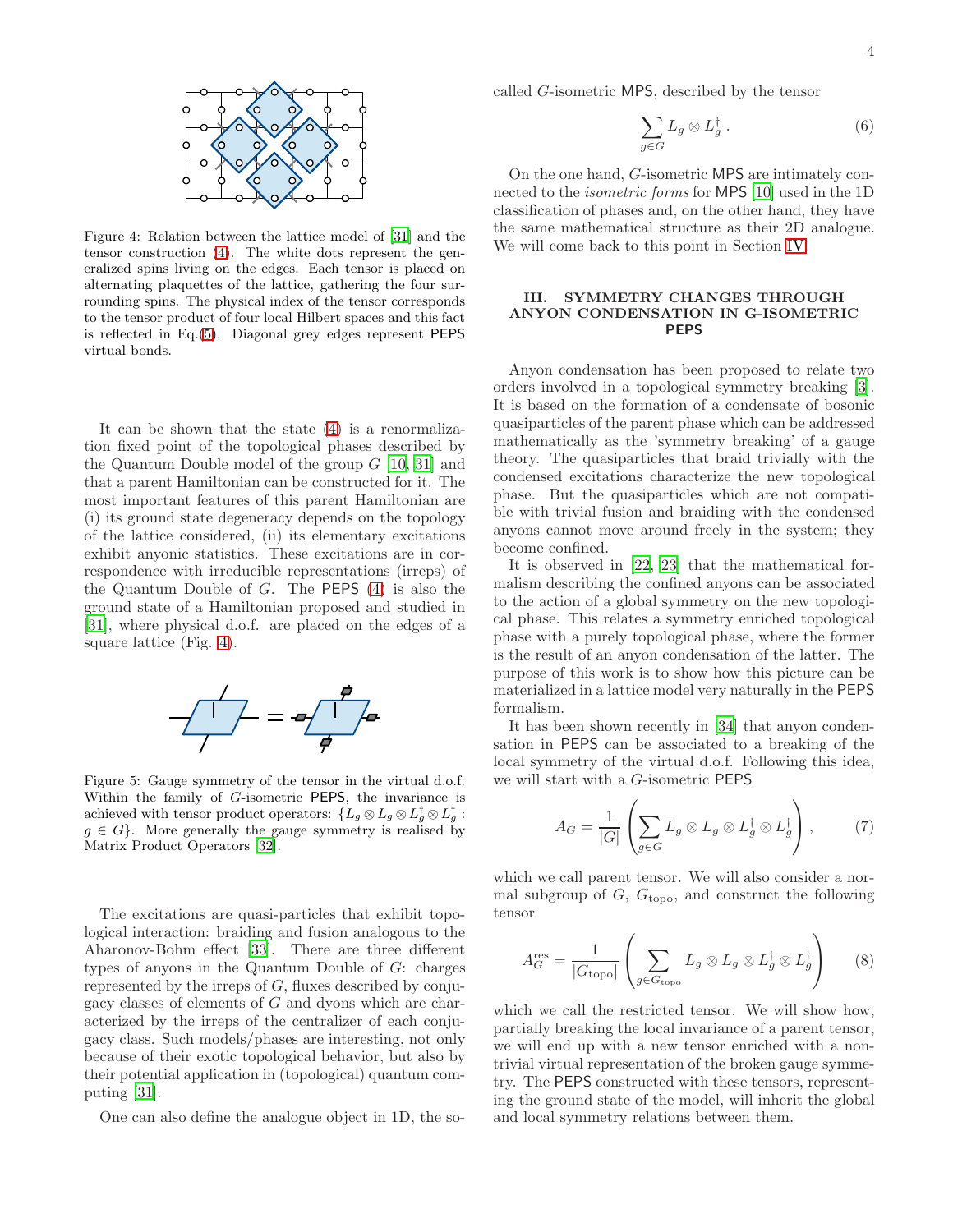We will be able to identify the remaining topological order, flux confinement, the associated charge condensation and the splitting of quasiparticles excitations in the PEPS constructed with the restricted tensor. This identification is done comparing the behavior of the operators corresponding to anyons in the parent model when they are placed in the restricted state. Moreover we will connect the new symmetry features and the different behaviors of the anyons in both models. Finally we will analyze the effect of the broken gauge symmetry over the unconfined anyons of the restricted phase.

### A. Symmetry reduction: from local to global

The state associated with the tensor  $A_G^{\text{res}}$  is in the same phase as the Quantum Double of  $G_{\text{topo}}$ . This is because we can express the restricted tensor as

$$
A_G^{\text{res}} \cong A_{G_{\text{topo}}} \otimes \mathbb{I},
$$

where  $A_{G_{\text{topo}}}$  is the tensor of the  $G_{\text{topo}}$ -isometric PEPS. We can perform this decomposition since the action of  $\{L_k : k \in G_{\text{topo}}\}$  can be decomposed as  $L_k^{G_{\text{topo}}} \otimes \mathbb{I}^{G_{\text{sym}}}$ (see Appendix [B\)](#page-20-0). Therefore the state associated to the tensor  $A_G^{\text{res}}$  is in the same phase as the  $G_{\text{topo}}$ -isometric PEPS (if we do not impose symmetries) with the subsequent properties studied in [\[10\]](#page-24-6).

In the PEPS representation of these models, a gauge invariance of the tensor in the virtual d.o.f. is equivalent to a local gauge symmetry of the state formed with the tensor. Let us explicitly construct these operators for the models that we are considering. We define the operator

$$
S_g \equiv L_g \otimes L_g \otimes L_g^{\dagger} \otimes L_g^{\dagger},
$$

where  $g \in G$ . It is easy to see that these operators realized a gauge invariance of the parent tensor for all  $g$ :

$$
(S_g)_p A_G = A_G = A_G (S_g)_v \ \forall g \in G,
$$

where the subscript  $v$  denotes the action on the virtual d.o.f., and p the action on the physical d.o.f. Thus

$$
(S_g^{\mathcal{R}} \otimes \mathbb{I}^{\text{rest}})|\Psi(A_G)\rangle = |\Psi(A_G)\rangle \quad \forall g \in G,
$$

where  $S_g^{\mathcal{R}}$  is the operator  $S_g$  acting in any region  $\mathcal{R}$  and  $|\Psi(A_G)\rangle$  is the state constructed with the tensor  $A_G$  using periodic boundary condition. That is, the representation of G given by the operators  $S<sub>q</sub>$  is a gauge symmetry of the state  $|\Psi(A_G)\rangle$ . The representation on the virtual d.o.f. of the operators  $S_g$  is the identity. Trivially,  $|\Psi(A_G)\rangle$  is also left invariant when the same  $S_q$  is applied on each lattice site. The restricted tensor has a similar gauge symmetry:

<span id="page-4-1"></span>
$$
(S_k)_p A_G^{\text{res}} = A_G^{\text{res}} = A_G^{\text{res}}(S_k)_v \quad \forall k \in G_{\text{topo}},
$$
  

$$
(S_k^{\mathcal{R}} \otimes \mathbb{I}^{\text{rest}}) | \Psi(A_G^{\text{res}}) \rangle = | \Psi(A_G^{\text{res}}) \rangle \quad \forall k \in G_{\text{topo}}.
$$
 (9)

When  $g \in G - G_{\text{topo}}$ ,  $S_g$  will no longer leave  $A_G^{\text{res}}$  invariant: the restricted tensor breaks the gauge invariance of the parent tensor to a normal subgroup  $G_{\text{topo}}$  of  $G$ .

Part of the gauge symmetry of the state  $|\Psi(A_G)\rangle$ is degraded to just a global symmetry of the state  $|\Psi(A_G^{\rm res})\rangle.$  The physical representation associated with such a global symmetry of the restricted tensor belongs to the quotient group  $G_{sym} \cong$  $G/G_{\text{topo}}$ .

Let us prove the above statement. Consider the action of  $S_g$  on  $A_G^{\text{res}}$ :

$$
(S_g)_p A_G^{\text{res}} = \sum_{k \in G_{\text{topo}}} L_{kg} \otimes L_{kg} \otimes L_{kg}^{\dagger} \otimes L_{kg}^{\dagger}
$$
  
= 
$$
\sum_{\tilde{g} \in [g]} L_{\tilde{g}} \otimes L_{\tilde{g}} \otimes L_{\tilde{g}}^{\dagger} \otimes L_{\tilde{g}}^{\dagger}
$$
  
= 
$$
\sum_{k \in G_{\text{topo}}} L_{g'k} \otimes L_{g'k} \otimes L_{g'k}^{\dagger} \otimes L_{g'k}^{\dagger}
$$
  
= 
$$
A_G^{\text{res}}(S_{g'})_v \text{ for all } g' \in [g], \qquad (10)
$$

where we have used the fact that  $G_{\text{topo}}$  is a normal subgroup. The operator  $S_g$  acting on the physical Hilbert space is translated into the operator  $S_{g'}$  on the virtual d.o.f., as illustrated in Fig. [6\(](#page-4-0)b), where  $g'$  is any element of the coset of g in  $G/G_{\text{topo}}$ ;  $[g] = \{gk; k \in G_{\text{topo}}\}.$ Then, when we concatenate the perturbed tensors the

<span id="page-4-3"></span>

<span id="page-4-0"></span>Figure 6: (a) The action of the operator  $S_g$  leaves invariant the tensor  $A_G$ . (b) The action of the operator  $S_g$  over  $A_G^{\text{res}}$ change the tensor as depicted.

virtual operators cancel out in each edge and the state remains invariant.

The G gauge symmetry has been reduced to a  $G_{\text{topo}}$ gauge symmetry plus a  $G/G_{\text{topo}}$  global symmetry. Since  $G_{\text{topo}}$  is normal in  $G, G/G_{\text{topo}}$  is a group which we will denote  $G_{sym}$  from now on. The  $G_{sym}$  global symmetry over this state means:

<span id="page-4-2"></span>
$$
(S_g)_p A_G^{\text{res}} = (S_{g'})_p A_G^{\text{res}} \text{ if } [g'] = [g], \quad (11)
$$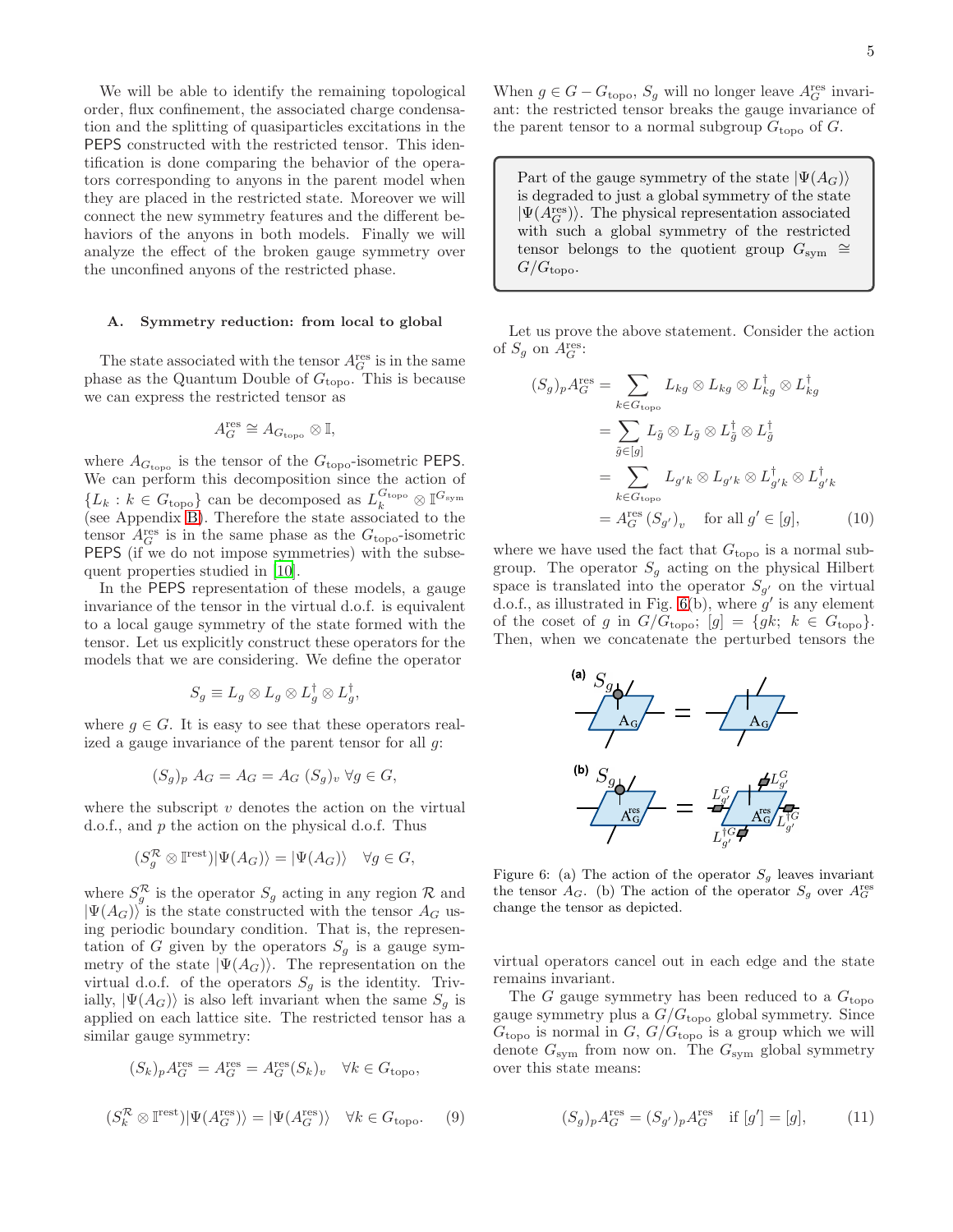$$
(S_g)_p(S_{g'})_pA^{\rm res}_G=(S_{gg'})_pA^{\rm res}_G.
$$

Combining [\(9\)](#page-4-1) and [\(11\)](#page-4-2), the most general form of symmetry reads

<span id="page-5-1"></span>
$$
\bigotimes_{x \in \Lambda} S_{g_x} |\Psi(A_G^{\text{res}})\rangle = |\Psi(A_G^{\text{res}})\rangle \text{ if } \exists g \in G: g_x \in [g] \,\forall x \in \Lambda,
$$
\n(12)

where  $\Lambda$  denotes the set of lattice sites. Let us finally show that the global symmetry forms a representation of the quotient group. This is done first using the projection from G to  $G_{sym}$ ,  $g \mapsto [g]$  and then proving that the symmetry operators  $S<sub>g</sub>$  are a representation of the quotient group. It is sufficient to consider the action of  $S_q$ on the relevant Hilbert space  $(\mathcal{H}_p)$  defined as:

$$
\mathcal{H}_p = \left\{ \left. \left/ \begin{array}{c|c} \hline \begin{matrix} \overline{1} & \overline{1} \\ \hline \end{matrix} & \begin{matrix} B \end{matrix} \end{array} \right| B \right\} \subset \mathbb{C}^d, \right.
$$

where B runs over all boundary conditions and  $d = |G|^4$ . We will restrict to this space, defining  $\tilde{S}_g = S_g|_{\mathcal{H}_p}$  because  $S_g(\mathcal{H}_p) \subset \mathcal{H}_p$ . The operator  $\tilde{S}_g$  is uniquely defined by  $G_{sym}$  since  $\tilde{S}_g = \tilde{S}_{g'}$  if  $[g'] = [g]$ . Moreover these operators are a representation of  $G_{sym}$  because  $\tilde{S}_g \tilde{S}_{g'} = (S_g S_{g'})\big|_{\mathcal{H}_p} = S_{gg'}\big|_{\mathcal{H}_p} = \tilde{S}_{gg'}.$  Then, the operators  $S_g$  are a representation of the quotient group  $G_{sym} \cong \tilde{G}/G_{\text{topo}}$  over the restricted tensor.

The restriction Eq.[\(7\)](#page-3-3)  $\rightarrow$  Eq.[\(8\)](#page-3-4), together with the action of the operators  $S<sub>q</sub>$  can be viewed as a local tensor (partial) ungauging. This means that we end up with a new tensor with a (non-trivial) gauge subgroup  $G_{\text{topo}}$  of G and that the rest of the parent gauge group  $G/G_{\text{topo}}$ is not lost: it becomes now a global on-site symmetry under  $S_q$ . The full gauge symmetry G of the parent tensor is recovered by the gauge group  $G_{\text{topo}}$  and the global symmetry group  $G_{sym}$  of the restricted tensor via the short exact sequence of  $Eq.(1)$  $Eq.(1)$ . This procedure can be regarded as the inverse of the tensor gauging studied in [\[35\]](#page-24-26), in which the authors modify a tensor with a global symmetry to end up with a tensor with purely gauge symmetry. We remark that we are comparing the same symmetry operators over different tensors; this is possible because the dimensions of the indices of both tensors coincide. This fact allows us to compare another type of operators, namely those which create quasiparticle excitations. This will be analyzed in the next subsections for the cases of pure fluxes and pure charges (the case of dyons is discussed in Appendix [C\)](#page-20-1).

# B. Comparing pure flux excitations of the parent and restricted models: confinement

We will study the effect of inserting flux excitations of the parent Hamiltonian of  $A_G$  on an  $A_G^{\text{res}}$  background. A pair of flux excitations of the Quantum Double of G is described, in the PEPS formalism, by an open string

of operators  $L_g$  placed on the *virtual* d.o.f. of the lattice constructed with  $A_G$ . An example of this configuration is shown in Fig. [7.](#page-5-0) Such strings can be moved and deformed freely on an  $A_G$  background, thanks to the G-invariance of the tensor  $A_G$  [\[10](#page-24-6)]. But, on an  $A_G^{\text{res}}$  background, there is an energy cost associated with a string of  $L_g$  operators whenever  $g \in G - G_{\text{topo}}$ . The fluxes which do not belong to  $G_{\text{topo}}$  become confined: the excited state containing confined fluxes has an energy that grows with the length of the string, i.e., it exhibits string tension. We are actually going to see that the confinement of some fluxes is intimately related to the change of the symmetry described above.



<span id="page-5-0"></span>Figure 7: A subset of the lattice, in a background of  $A_G$  tensors, having a flux excitation string. The red dots represent the operator  $L_q$  acting on the virtual d.o.f. of the tensors. Each colored square drawn represents the place where a local hamiltonian acts. Only the pink (dot-dashed line) plaquette is an excitation of the local hamiltonian  $h$ : adds  $+1$  to the total energy of the state.

Let us sketch the construction of [\[10\]](#page-24-6) in order to use it for our purposes. Given a state on the form of a G-isometric PEPS with tensor  $A_G$ , the parent Hamiltonian is constructed by summing identical four-body local terms h,  $H = \sum_{i \in \Lambda} h_i$ , which act on a 2 × 2 region of the lattice. The operator  $h$  is the projector onto the orthonormal subspace generated by all virtual conditions applied to the concatenation of four tensors in a  $2 \times 2$ set,  $h = \mathbb{I} - \Pi_{\mathcal{S}_{2 \times 2}}$ . Pictorially we represent this subspace as

$$
\mathcal{S}_{2\times 2}=\left\{\left.\sqrt{\frac{\left|\overline{A_{\mathsf{G}}}\right|^{1}\overline{A_{\mathsf{G}}}}{\left|\overline{A_{\mathsf{G}}}\right|^{1}\overline{A_{\mathsf{G}}}}\right|}B\right|B\in(\mathbb{C}^{|G|})^{\otimes 8}\right\}.
$$

Therefore, h has the subspace  $S_{2\times 2}$  as its ground state:

$$
h \sqrt{\frac{\left|A_0\right| + \left|A_0\right|}{\left|A_0\right| + \left|A_0\right|}} B = 0.
$$

Suppose we have a pair of fluxes in the lattice, see Fig. [7,](#page-5-0) the plaquette at each end point of the string corresponds to an excitation of the local hamiltonian,  $h$ , of  $A_G$ . This is because the end point plaquette cannot be moved using the G-invariance of the tensor and it does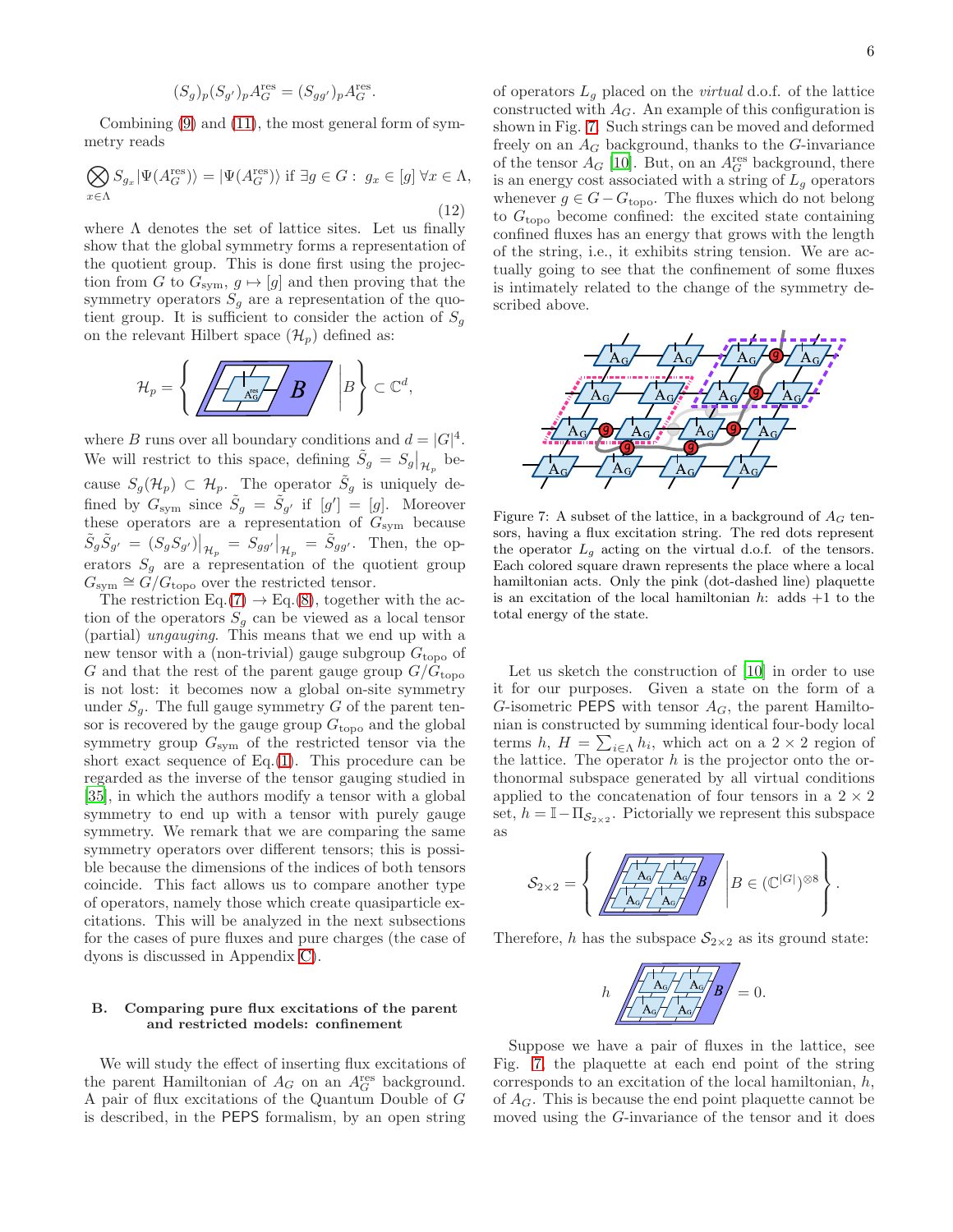not belong to the kernel of  $h$ . But the rest of the string can be deformed freely through the lattice. Thus the plaquette terms are not distinguished locally from the ground state; the energy of the string does not depend on the distance between the two end points.

We now consider a string of operators  $L_q$ , with  $q \in$  $G - G_{\text{topo}}$ , in a background of  $A_G^{\text{res}}$  as depicted in Fig. [8.](#page-6-0)



<span id="page-6-0"></span>Figure 8: A subset of the lattice, in a background of  $A_G^{\text{res}}$ tensors, having a string of  $L<sub>g</sub>$  operators acting on the virtual d.o.f. Each colored square drawn represents the place where a local hamiltonian acts. In this situation both plaquette are excitations of the local hamiltonian  $h^{\text{res}}$ : adds  $+1$  to the total energy of the state.

This string cannot be deformed using the  $G_{\text{topo}}$ invariance of the tensors. Instead, the element  $g$  of the operator  $L_g$  can be sent to  $k'g k$  (and then to the operator  $L_{k'gk}$ ) where  $k, k' \in G_{\text{topo}}$  applying the  $G_{\text{topo}}$ -invariance of the tensors for every virtual edge. This transformation cannot change the coset g belongs to because  $k'g k \in [g]$  $(G<sub>topo</sub>$  is normal in G). Thus, an element  $g \notin G<sub>topo</sub> \equiv [e]$ cannot be transformed into one belonging to the trivial coset [e], so the operator cannot be moved freely from its position. This fact shows that some strings can be detected locally in contrast with a string formed with operators  $L_k$ , where  $k \in G_{\text{topo}}$ , that can be deformed freely.

We now show that a state modified with a string operator as the one depicted in Fig. [8](#page-6-0) is an eigenstate of the local term of the parent Hamiltonian of  $A_G^{\text{res}}$ . Therefore this modified state is an excitation of the parent Hamiltonian. For this purpose, let us define the parent Hamiltonian of  $A_G^{\text{res}}$  in analogy with the G-isometric **PEPS:**  $H^{\text{res}} = \sum_{i \in \Lambda} h_i^{\text{res}}$  where the local projector is  $h^{\text{res}} = \mathbb{I} - \Pi_{\mathcal{S}_{2\times 2}^{\text{res}}}$  and the subspace  $\mathcal{S}_{2\times 2}^{\text{res}}$  is constructed as

$$
\mathcal{S}^{\mathrm{res}}_{2\times 2} = \left\{\left|\frac{\sqrt{\frac{1}{A_{\mathbb{G}}^{\mathrm{es}}}/\sqrt{\frac{A_{\mathbb{G}}^{\mathrm{es}}}{A_{\mathbb{G}}^{\mathrm{es}}}}}}{\sqrt{\frac{A_{\mathbb{G}}^{\mathrm{es}}}{A_{\mathbb{G}}^{\mathrm{es}}}/\sqrt{\frac{A_{\mathbb{G}}^{\mathrm{es}}}{A_{\mathbb{G}}^{\mathrm{es}}}}}}\right|B\in(\mathbb{C}^{|G|})^{\otimes 8}\right\}.
$$

We calculate explicitly the scalar product between an arbitrary element of  $S_{2\times 2}^{\text{res}}$  and a  $2\times 2$  subset of the lattice containing part of the g-string.

If the result is zero, the state with a string is locally orthogonal to  $S_{2\times 2}$ . So, decorating an  $A_G^{\text{res}}$  background with a string of operators  $L_g, g \in G - G_{\text{topo}}$  gives rise to an eigenstate with eigenvalue one for each local term  $h^{\text{res}}$ whose support overlaps with the support of the string (recall that it is a projector):



We can express the scalar product pictorially as following:

<span id="page-6-1"></span>

where we have separated the boundary term and the inside term in virtue of the tensor product form of  $A_G^{\text{res}}$ (see Eq. $(8)$ ). For the sake of simplicity, we have omitted the sum running over the elements of  $G_{\text{topo}}$  in all tensors forming the construction. The scalar product of  $Eq.(13)$  $Eq.(13)$ 

is proportional to

$$
\sum_{a,b,c,d}^{G_{\text{topo}}} C(B_1, B_2, a, b, c, d) \chi_L(a^{-1}b) \chi_L(b^{-1}gc) \times
$$
  

$$
\chi_L(cd^{-1}) \chi_L(a^{-1}gd),
$$

where each element of the sum comes from the individual tensors,  $C(B_1, B_2, a, b, c, d)$  is the boundary term and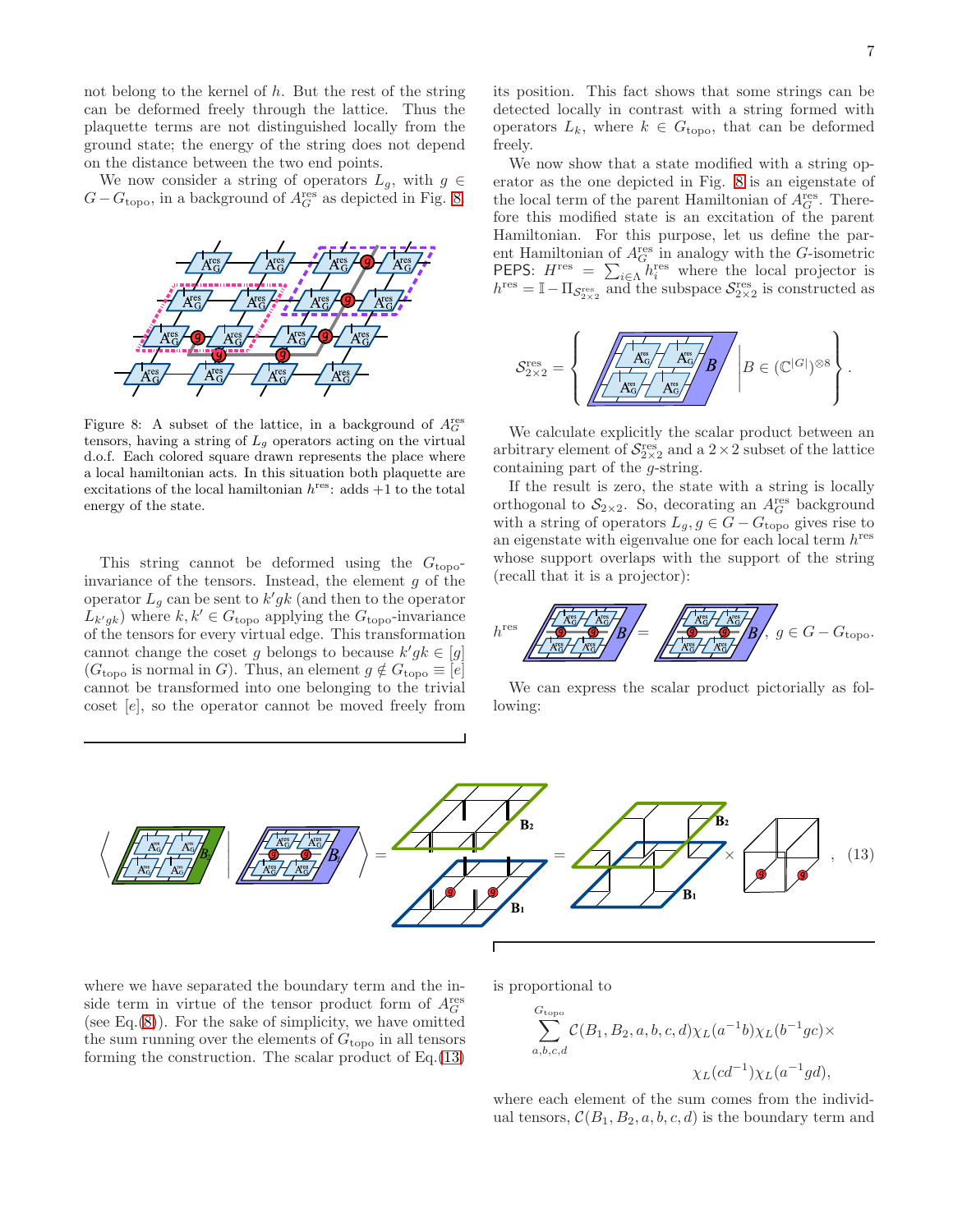the traces comes from the loops of the last drawing containing the operator of the string  $L_g$ . The left regular representation obeys  $\chi_L(g) = |G|\delta_{e,g}$  so the scalar product computed is proportional to  $\sum_{k}^{G_{\text{topo}}} \mathcal{C} \delta_{k,g}$ . Finally we conclude that this value is zero if and only if  $g \notin [e] \equiv G_{\text{topo}}$ . The fact that the state with these operators placed in the virtual d.o.f. is an eigenstate with eigenvalue one of the local hamiltonian  $h^{\text{res}}$  and that a string of this kind cannot be deformed (using the  $G_{\text{topo}}$ invariance) through the lattice is equivalent to a string tension. The string tension is manifested in the fact that there exits an energy dependence on the string's length of the excitation. That is:

$$
H^{\text{res}}\left(|\Psi_l^*(A_G^{\text{res}}, L_g)\rangle\right) \propto l|\Psi_l^*(A_G^{\text{res}}, L_g)\rangle, \quad \text{with } g \notin [e],
$$

where  $|\Psi_l^*(A_G^{\text{res}}, L_g)\rangle$  is the state constructed with the tensor  $A_G^{\text{res}}$  and placing a string flux of length l with element  $g \in G$  in the virtual d.o.f. When g belongs to  $G_{\text{topo}}$ the scalar product is not zero so we cannot conclude that it is an excitation. In fact the operator in the virtual d.o.f. can be cancelled out using the  $G_{\text{topo}}$ -invariance of the tensor and it then corresponds to a string not locally detectable.

Using the same kind of argument we can verify that the operator, on the virtual d.o.f., corresponding to an end of the string gives rise to an eigenvector of  $H<sup>res</sup>$ :



The flux excitation string of the state formed with  $A_G$  is also an excitation of  $A_G^{\text{res}}$ . The fluxes associated with elements of G that do not belong to  $G_{\text{topo}}$  become confined in the  $A_G^{\text{res}}$  model. The string of confined fluxes cannot be extended freely through the lattice of  $A_G^{\text{res}}$  and the energy penalty of the excitation depends on the length of the string.

This shows that we have two very different flux string excitations in the state formed with the tensor  $A_G^{\text{res}}$ . The open string created by placing operators  $L_k$  with  $k \in G_{\text{topo}}$  in the virtual d.o.f. has the freedom of being deformed in the entire chain except at the ending plaquettes. Therefore the energy penalty of this excitation comes from the two end points, regardless of the length of the string. As opposed to this case we have the string constructed with elements  $g \in G - G_{\text{topo}}$  which cannot be deformed freely; the operators  $L_q$  are confined in its position of the lattice. Therefore the energy penalty of this chain depends on the length of the string. We say that all the flux-type particles of the parent model, conjugacy classes of  $G$ , which do not belongs to  $G_{\text{topo}}$  become confined fluxes in the state formed with  $A_G^{\text{res}}$ .

The unconfined fluxes of the parent model split into a superposition of fluxes of the restricted model. This is because a conjugacy class of  $G$  belonging to  $G_{\text{topo}}$ can be decomposed into multiple conjugacy classes of  $G_{\text{topo}}$ . Different internal states of the same type of flux of the parent model,  $g_1, g_2 \in C^G[g] \subset G_{\text{topo}}$ , should be considered now internal states of a different type of flux of the restricted model,  $g_1 \in C^{G_{\text{topo}}}[g]$ ,  $g_2 \in C^{G_{\text{topo}}}[g']$ with  $C^{G_{\text{topo}}}[g] \neq C^{G_{\text{topo}}}[g']$ .

The energy of the restricted state modified by  $S_g^{\otimes M}$ , over a compact region M, depends on the length of the boundary of the region  $M$ , when  $g \in G - G_{\text{topo}}$ . The virtual representation of this action is a confined loop defect which only depends on the quotient group  $G_{sym} \cong G/G_{topo}$ .

Let us prove the above statement. The flux confinement and the emergence of a non-trivial representation of the on-site symmetry studied before (see Eq.[\(10\)](#page-4-3) and [\(12\)](#page-5-1)) are features intimately related. When we apply the operator  $S_g$  with  $g \in G - G_{\text{topo}}$  on a connected subset of the lattice  $(M)$  in a background of  $A_G^{\text{res}}$ , we create a closed loop of  $L_{g'}$  virtual operators around the affected region (see Fig. [9](#page-8-0) for an example). The state with this closed string is an excitation of the parent Hamiltonian of  $A_G^{\text{res}}$  because it is formed with the same virtual operators as the confined fluxes. Then the virtual representation of the unitary  $S<sub>q</sub>$  over a connected region is a confined closed string. Therefore the energy of the state with the confined closed string depends on the length of the loop:

$$
H^{\text{res}}\left(S_g^{\otimes \mathcal{M}}|\Psi(A_G^{\text{res}})\rangle\right) \propto |\partial \mathcal{M}| \left(S_g^{\otimes \mathcal{M}}|\Psi(A_G^{\text{res}})\rangle\right),
$$

where  $g \notin [e]$ . We notice that we can obtain the same defect acting on the complementary region of  $M$ . The fact that these defects cannot be deformed freely through the lattice imply that the state does not remain invariant under the action of  $S_g$  over M. Unlike the parent model situation, the action of closed loops of operators on the ground state may increase energy [\[31\]](#page-24-10). In order to leave the restricted state invariant, i.e., remove the confined closed string, we have to act over the complementary of M. That is, we need to act on the whole lattice to preserve the state, ending up with a global on-site symmetry of the group  $G_{\text{sym}}$ . The  $G_{\text{topo}}$ -invariance of the tensors  $A_G^{\text{res}}$  does not change the coset, of G by  $G_{\text{topo}}$ , the confined loop belongs to. This leads us to conclude that the virtual representation of the symmetry is of the group  $G_{\text{sym}} \cong G/G_{\text{topo}}.$ 

# C. Comparing pure charge excitations of the parent and restricted models: condensation

Let us now study the properties of the charge excitations of  $A_G$  when they are placed on a background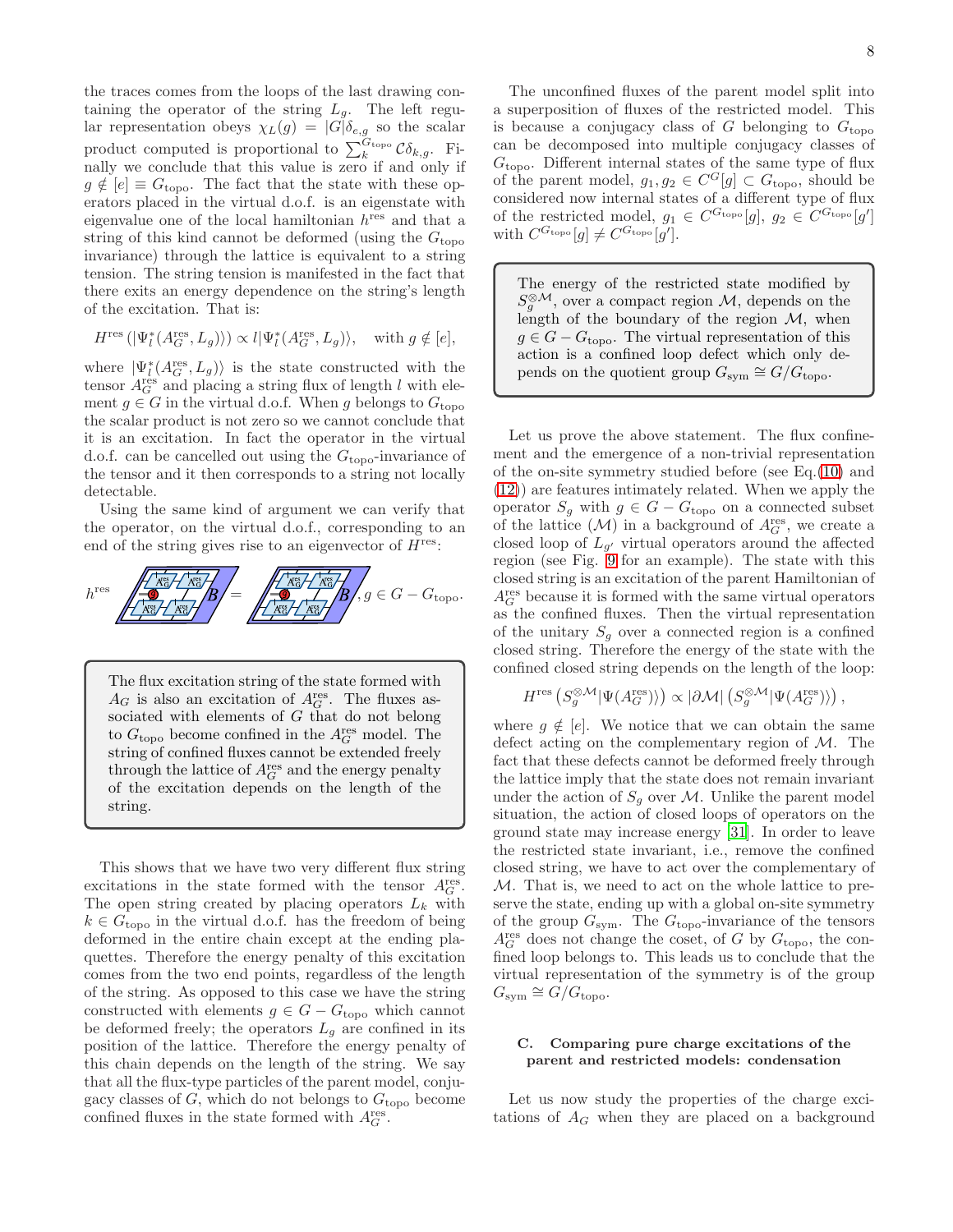

<span id="page-8-0"></span>Figure 9: (a) We apply the operator  $S_g^{\otimes 3}$  on a background of  $A_G^{\text{res}}$  tensors; the result is depicted on part (b). (b) The confined loop of  $L_{q'}$  operators affects 7 plaquettes, corresponding each one to an excitation of the local hamiltonian  $h^{\text{res}}$ 

formed by  $A_G^{\text{res}}$  tensor. As explained in Section [II,](#page-1-1) the charge-type excitations of the Quantum Double of G are identified with the irreps of the group  $G$ . More precisely, charge excited states can be given a PEPS representation, starting from that of the G-isometric PEPS, and inserting operators  $\sum_{g}^{G} \chi_{\nu}(pg)|g\rangle\langle g|$  on some virtual d.o.f., where  $\chi_{\nu}$  is the character of the irrep  $\nu$  of G [\[10](#page-24-6)]. Unlike flux excitations, charge particles are not associated with a string (in this PEPS representation) and they are point defects in the lattice constructed with G-isometric PEPS. Therefore, although they are always created in pairs, we can safely just consider how one particle of the pair affects the background. These operators also correspond to excitations when they are placed in the state constructed with  $A_G^{\text{res}}$ . In order to prove it we compute the scalar product between a state with this operator in the virtual d.o.f. and one arbitrary element of  $S_{2\times 2}$  of  $A_G^{\text{res}}$  as we did in the case of flux excitations. We obtain a result proportional to

$$
\sum_{a,b,c,d}^{G_{\text{topo}}} C(B_1, B_2, a, b, c, d) \chi_L(a^{-1}b) \chi_L(bc^{-1}) \times
$$
  

$$
\text{tr}[L_{cd^{-1}} \sum_g^G \chi_{\nu}(pg) |g\rangle\langle g|] \chi_L(ad^{-1}),
$$

which reduces to

$$
\text{tr}[\sum_{g}^{G} \chi_{\nu}(pg)|g\rangle\langle g|] = \sum_{g}^{G} \chi_{\nu}(pg) = \sum_{g}^{G} \chi_{\nu}(g) = \sum_{g}^{G} \chi_{\nu}(g)\chi_{1}(g) = |G|\delta_{\nu,1}
$$

Therefore the restricted state with one charge operator placed on the virtual d.o.f. is orthogonal to the ground state of the parent Hamiltonian associated with  $A_G^{\text{res}}$ . As for fluxes above, one can further prove that it is an eigenstate with eigenvalue 1 of the local parent Hamiltonian and then, as there is no string associated, of the parent Hamiltonian.

Similarly, with each irrep  $\sigma$  of  $G_{\text{topo}}$ , a charge operator acting on the  $G_{\text{topo}}$ -isometric PEPS can be associated:  $\sum_{k}^{G_{\text{topo}}} \chi_{\sigma}(qk)|k\rangle\langle k|$  where  $\chi_{\sigma}$  is the character of  $\sigma$  and where  $\{|k\rangle : k = 1...|G_{\text{topo}}|\}$  denote a basis of the space where the left regular representation of  $G_{\text{topo}}$ lives,  $\mathbb{C}[G_{\text{topo}}]$ . The corresponding charge operator in the  $A_G^{\text{res}}$  PEPS is  $\sum_k^{G_{\text{topo}}} \chi_{\sigma}(qk) |k\rangle\langle k| \otimes \mathbb{I}^{G_{\text{sym}}}$  in analogy with the flux operator  $L_k = L_k^{G_{\text{topo}}} \otimes \mathbb{I}^{G_{\text{sym}}}$  (acting on  $\mathbb{C}[G_{\text{topo}}] \otimes \mathbb{C}[G_{\text{sym}}]$ . We rewrite this operator and we denote it as follows:

<span id="page-8-1"></span>
$$
Q_q^{\sigma} = \sum_{k}^{G_{\text{topo}}} \chi_{\sigma}(qk) \left( \sum_{[g]}^{G_{\text{sym}}} |k, [g] \rangle \langle k, [g]| \right). \tag{14}
$$

Placing  $Q_q^{\sigma}$  on an  $A_G^{\text{res}}$  background, we get an excited eigenstate of the parent Hamiltonian of  $A_G^{\text{res}}$ .

The confinement of some fluxes is intimately related to the condensation of charge particles. An anyon condensation is a situation where a topological excitation cannot be distinguished from the vacuum with topological interactions (i.e. using braiding operations). Since some fluxes are confined in the  $A_G^{\text{res}}$  background, there are less fluxes 'available' (the remaining unconfined) to braid with the charge particles to topologically distinguish amongst them. Let us consider an elementary charge excitation of the parent model and we try to identify the class of this charge in the restricted model. To perform this experiment we have to create a charge-pair excitation belonging to the class of the irrep  $\nu$  of G, braid one charge of the pair with a flux characterized by the element  $k \in G_{\text{topo}}$  and then fuse the charge modified by the braiding with the other charge of the pair. The probability the charge pair fuses back to the vacuum is given by [\[10,](#page-24-6) [33\]](#page-24-24)

$$
\text{Prob}(\text{vacuum}) = \left| \frac{\chi_{\nu}(k)}{|\nu|} \right|^2.
$$

This interferometric process can be conceived as a method to identify the irrep associated with the charge particle. To completely identify the irrep  $\nu$  of G with an  $A_G^{\rm res}$  background, we would need to braid charges with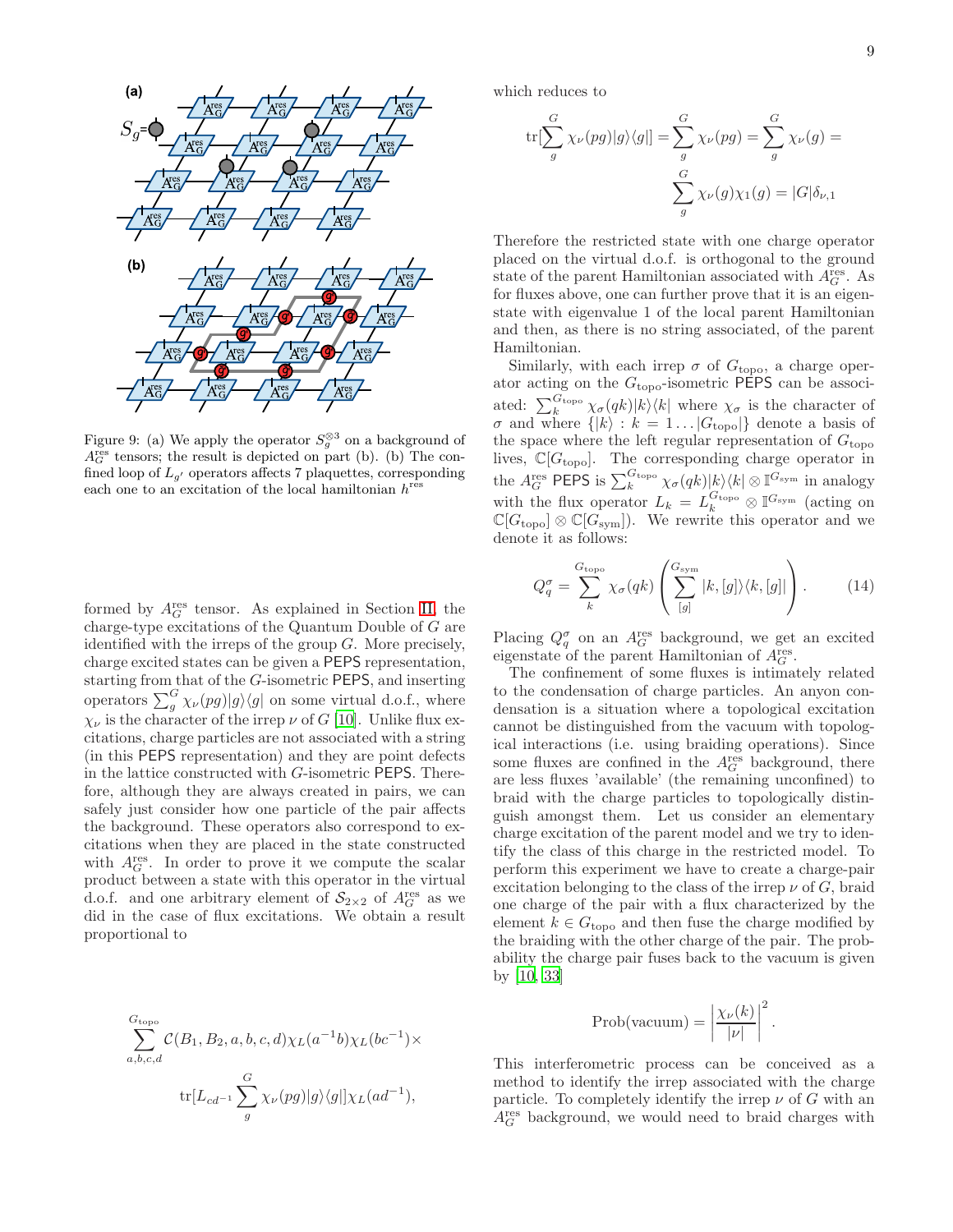confined fluxes also. We forbid this operation because we are restricting to topological interactions; we do not allow processes whose energy cost depend on lengths. If two irreps of G are the same when restricted to elements of  $G_{\text{topo}}$ ; they have to be consider equivalent in the  $A_G^{\text{res}}$ background. Then if one irrep, say  $\mu$ , is the identity for all elements of  $G_{\text{topo}}$ , we obtain that the probability to fuse it with the vacuum is one. Therefore this irrep associated to a charge is not modified by the braiding of any of the unconfined fluxes, and we now have to identify it with the trivial topological charge (the vacuum); we will call this phenomenon 'charge condensation'.

We now claim that there is always a charge excitation of the parent model that is condensed in the  $A_G^{\text{res}}$ background. This charge excitation does not need to be elementary, i.e. associated with an irrep of G. It can be a composite of elementary charges (related to a reducible representation of  $G$ ). We know that given any normal subgroup  $G_{\text{topo}}$  of G there is always a representation  $\rho$  of G such that the kernel of the corresponding character is exactly  $G_{\text{topo}}$  [\[43](#page-24-27)]. Therefore, if we perform an interferometric experiment with  $\rho$  we obtain

$$
Prob(\text{vacuum}) = \left| \frac{\chi_{\rho}(k)}{|\rho|} \right|^2 = 1,
$$

for all  $k \in G_{\text{topo}}$ , that is, the charge associated to  $\rho$  has condensed.

Also the charges of the model  $A_G$  split into a superposition of charges of the group  $G_{\text{topo}}$ . As mentioned before, we can only allow to braid them with the fluxes corresponding to the elements of  $k \in G_{\text{topo}} \subset G$  and the irrep of G restricted to these elements becomes:

$$
\chi_{\nu}^G(k) \cong \sum_{\sigma} m_{\sigma} \chi_{\sigma}^{G_{\rm topo}}(k),
$$

where  $m_{\sigma}$  is the multiplicity of the irrep  $\sigma$  of  $G_{\text{topo}}$  that appears in the decomposition of the irrep  $\nu$  of  $G$ .

# D. Symmetry action on anyons and symmetry breaking

We analyze here the effect of the symmetry operators over fluxes and charges of the restricted model. We will see how the symmetry permutes the different ground state sectors in the torus. We start with an open string of operators  $L_k$  with  $k \in G$ <sub>topo</sub> on an  $A_G^{\text{res}}$  background. We illustrate this setup on Fig. [10.](#page-9-0) This corresponds to a flux excitation of the model, where the flux string can be deformed freely by the  $G_{\text{topo}}$ -invariance of the tensors (except at the plaquette where the string terminates). Now we apply the operator  $S_g, g \in G$  at each lattice site, which corresponds to a symmetry of the state  $|\Psi(A_G^{\text{res}})\rangle$ , on the lattice with a string flux excitation. It is clear that the fixed end points initially in the element  $k$  with  $k \in G_{\text{topo}}$  is sent to the element  $k'$  where  $k' = gkg^{-1}$  of  $G_{\text{topo}}$ .



Figure 10: A subset of the lattice with an open string of virtual operators  $L_k^G$ , representing a flux excitation.

<span id="page-9-0"></span>

<span id="page-9-1"></span>Figure 11: The previous flux excitation modified by the action of the symmetry operator  $S_g^N$ . The virtual operators defining the excitation are now  $L_{k'}$  with  $k' = gkg^{-1}$ . Then, the fluxtype particle belongs now to the conjugacy class  $C[k']$  which represent a change in type of particle after the action of the symmetry.

Let us notice that not only the end points are modified by the symmetry operators, the elements of the chain are also sent to  $k' \in G_{\text{topo}}$  and it also can be moved freely through the lattice as it is shown in Fig. [11.](#page-9-1) Therefore the symmetry operators also correspond to a symmetry in the space of flux excitations sending the conjugacy class  $C[k]$  of  $G_{\text{topo}}$  to a different conjugacy class  $C[k']$ with  $k' = gkg^{-1}$  when G is non-abelian. This operation, which we will denote as the map  $\rho_g(k) = gkg^{-1}$ , corresponds to a representation of the group  $G_{sym}$  which permutes the flux type particles (conjugacy classes of  $G<sub>topo</sub>$ ). Let us prove this. Given a conjugacy class of  $G_{\text{topo}}$  the action  $\rho_g$  only depends on the coset [g] of g. Let us take k and  $g' \in [g]$ , we can write  $g' = k'g$  for some  $k' \in G_{\text{topo}}$  and then  $\rho_{g'}(k) = g' k g'^{-1} = k' \rho_g(k) k'^{-1}$ . Also if  $\tilde{k} \in C[k]$  it follows that  $\rho_{g'}(\tilde{k}) = g'\tilde{k}g'^{-1} =$  $g'k_1kk_1^{-1}g'^{-1} = k_2g'kg'^{-1}k_2^{-1} = k_2k'\rho_g(k)(k_2k')^{-1}$  for some  $k_1, k_2 \in G_{\text{topo}}$ . In the same way it can be shown that  $\rho_g \circ \rho_h(k')$  belongs to the same conjugacy class as  $\rho_{gh}(k)$  for any  $k' \in C[k]$ . We point out that the particletype of the flux, i.e the conjugacy class of  $G_{\text{topo}}$ , can be interferometrically detected and it can also be measured in the plaquette using the PEPS representation [\[10](#page-24-6)]. The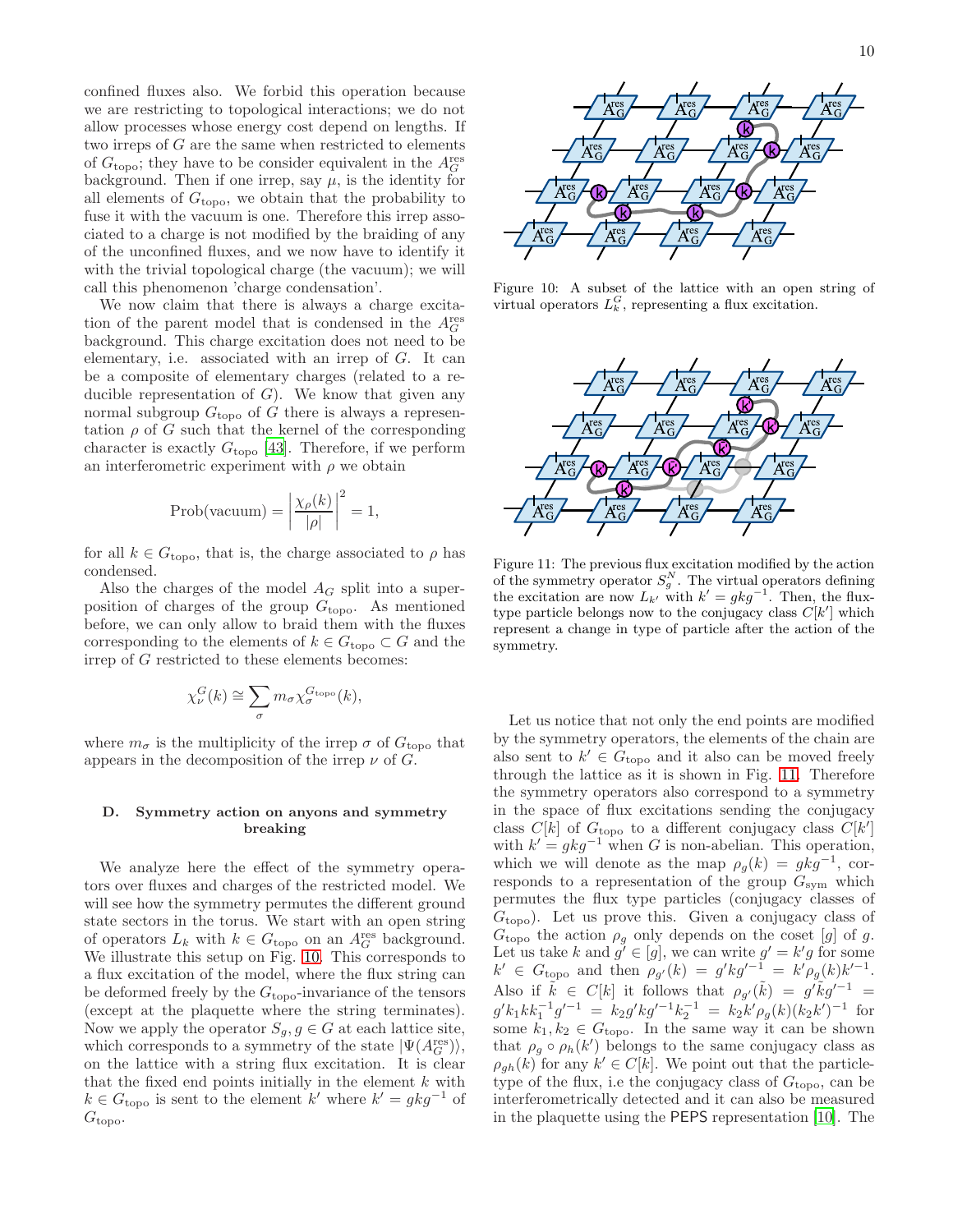permutation of restricted fluxes is related to the splitting of the parent fluxes; the permuted fluxes are those coming from the same parent flux and they appear in its splitting.

The previous construction depends on the group extension Eq.[\(1\)](#page-1-3) chosen, as explained in Appendix [B.](#page-20-0) When the normal subgroup  $G_{\text{topo}}$  of G is abelian, the group and the conjugacy classes are equivalent, then the action  $\rho$  is a homomorphism from  $G_{sym}$  to  $Aut(G_{topo})$ . If  $G_{\text{topo}}$  is non-abelian the action is a homomorphism from  $G_{sym}$  to  $Out(G_{topo})$ .

We now place one charge particle (see Eq. $(14)$ ), corresponding to the irrep  $\sigma$  of  $G_{\text{topo}}$ , on the lattice. Then we act with  $S_q, g \in G$  at each lattice site. The effect on the charge operator is the following:

<span id="page-10-0"></span>
$$
L_{g'}Q_q^{\sigma}L_{g'}^{\dagger} = \sum_{k}^{G_{\text{topo}}} \chi_{\sigma}(qk) \left( \sum_{[h]}^{G_{\text{sym}}} L_{g'}|k,[h] \rangle \langle k,[h]|L_{g'}^{\dagger} \right). \tag{15}
$$

We now use that  $G$ , as a set, can be rewritten as a cartesian product and the multiplication can be expressed in the following form

$$
L_{g'}|k,[h]\rangle=|k_g\rho_g(k)\omega([g],[h]),[g][h]\rangle,
$$

where we have denoted  $|g'\rangle$  as  $|k_g,[g]\rangle$  and  $\omega([g],[h]) \in$  $H^2(G_{sym}, G_{topo})$ . We can rewrite [\(15\)](#page-10-0) as

$$
\sum_{k}^{G_{\text{topo}}} \chi_{\sigma}(q\rho_{g^{-1}}(k_g^{-1}k)) \Big( \sum_{[h]}^{G_{\text{sym}}} \left| k\omega([g],[h]), [g][h] \right\rangle
$$
  

$$
\langle k\omega([g],[h]), [g][h] \right).
$$

We now use that  $q\rho_{g^{-1}}(k_g^{-1}k) = \rho_{g^{-1}}[\rho_g(q)k_g^{-1}k] =$  $g^{-1}[\rho_g(q)k_g^{-1}k]g$ . Then

$$
\chi_{\sigma}(q\rho_{[g]^{-1}}(k_g^{-1}k)) = \chi_{\sigma}(g^{-1}[\rho_{[g]}(q)k_g^{-1}k]g).
$$

Clifford's Theorem [\[39\]](#page-24-28) establishes that given an irrep  $\Pi_{\sigma}(k)$  of  $G_{\text{topo}}$ , the operator  $\Pi_{\sigma}(g^{-1}kg)$  corresponds to  $\Pi_{\sigma'}(k)$  where  $\sigma' = \sigma'(\sigma, g^{-1})$  is another irrep of  $G_{\text{topo}}$ . Therefore the action of the symmetry operator includes a permutation of the particle type of the charge:

$$
L_{g'}Q_q^{\sigma}L_{g'}^{\dagger} = \sum_{k}^{G_{\text{topo}}} \chi_{\sigma'}(\rho_g(q)k_g^{-1}k) \times
$$
  

$$
\sum_{[h]}^{G_{\text{sym}}} |k\omega([g],[h]),[g][h]\rangle \langle k\omega([g],[h]),[g][h]|.
$$

If the cocycle is trivial  $L_{g'}Q_q^{\sigma}L_{g'}^{\dagger} = Q_{\rho_c}^{\sigma'}$  $\sigma'_{\rho_g(q)k_g^{-1}}$ . We notice that the action of the symmetry operator has been analyzed only on one charge of the pair. It can be shown that the symmetry changes similarly the associated conjugate charge, allowing to detect physically the permutation of the particle type [\[10](#page-24-6)]. We can also show the following:

<span id="page-10-1"></span>
$$
L_{g'} L_{h'} Q_q^{\sigma} L_{g'}^{\dagger} L_{h'}^{\dagger} = L_{gh'} Q_{q k_{gh} k_g^{-1} k_h^{-1} \bar{\omega}([g], [h])}^{\dagger} L_{gh'}^{\dagger}, \quad (16)
$$

when  $\rho$  is trivial. The virtual action of the operators  $S_gS_h$  and  $S_{gh}$  over  $Q_q^{\sigma}$  is related by a braiding to the flux  $\omega([g], [h])$  up to gauge redundancies  $(k_g k_h k_{gh}^{-1})$ . Eq.[\(16\)](#page-10-1) evokes the phenomenon of symmetry fractionalization discussed in [\[21\]](#page-24-14). Let us summarize:

The symmetry operators of the ground space also correspond to a symmetry on the space of quasiparticles excitations. The symmetry action over charges and fluxes is a representation of  $G_{\text{sym}}$ and it permutes the particles types. The action on charges also depends on a cocycle of  $H^2(G_{sym}, G_{topo})$ . These two functions determine the extension group  $G$ .

Let us now study the effect of the global symmetry on the ground space of the restricted model. The parent Hamiltonian of  $A_G^{\text{res}}$  has a degenerate ground space on the torus. This subspace is spanned by the states constructed with the tensor  $A_G^{\text{res}}$  and placing  $(k, n)$ -closed boundary condition, where  $kn = nk$  [\[10](#page-24-6)]. This boundary condition is constructed placing a tensor product string of  $L_n$  operators in the horizontal part of the boundary and a string with  $L_k$  operators in the vertical boundary and then closing the boundaries periodically, as illustrated in Fig. [12.](#page-10-2)



<span id="page-10-2"></span>Figure 12: The ground state corresponding to the pair conjugacy class of  $(k, n)$  is depicted.

The number of different inequivalent closures corresponds to the different anyons sectors in the quantum double of  $G_{\text{topo}}$ . The equivalence relation of closures is given by  $(k,n) \sim (k',n')$  if there exists  $t \in G_{\text{topo}}$  such that  $(k, n) = (tk't^{-1}, tn't^{-1})$ . Let us denote each ground state constructed with the tensor  $A_G^{\text{res}}$  and with closure type  $(k, l)$  satisfying  $kn = nk$  as  $|\Psi(A_G^{\text{res}}|(k, n))\rangle$ . If we apply the symmetry operator  $S_g$ , where  $g \in G$ , at each lattice site we obtain:

$$
S_g^{\otimes N}|\Psi(A_G^{\text{res}}|(k,n))\rangle = |\Psi(A_G^{\text{res}}|(g'kg'^{-1}, g'ng'^{-1}))\rangle,
$$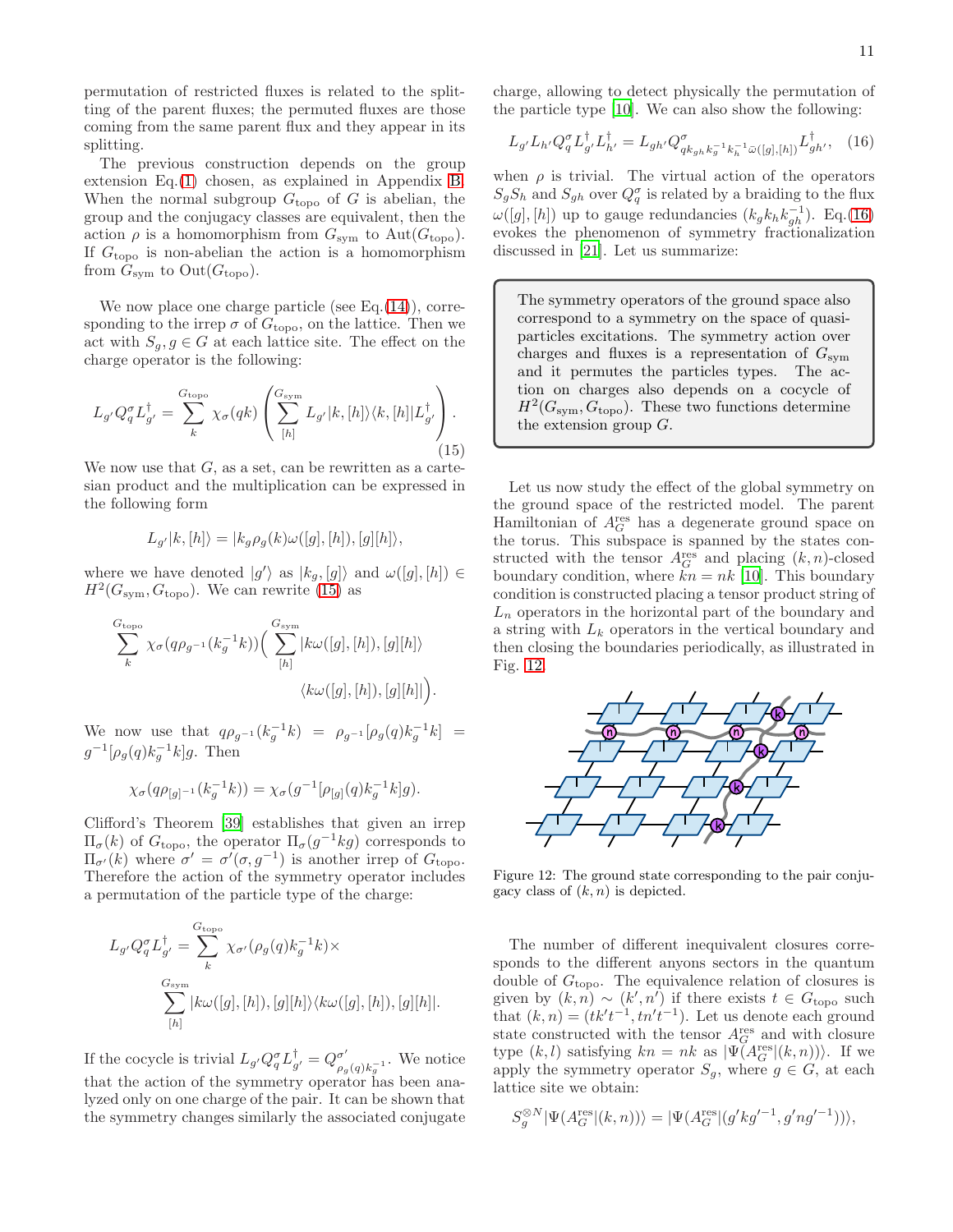which also belongs to the ground space because  $k'n' =$  $n'k'$  where  $k' = g'kg'^{-1}$  and  $n' = g'ng'^{-1}$ . Therefore the class  $(k, l)$  is sent to  $(\rho_g(k), \rho_g(n))$ , this action is a representation of  $G_{sym}$  that acts as a permutation of the different ground states.

# E. An example:  $G_{\text{topo}} = \mathbb{Z}_n$ ,  $G_{\text{sym}} = \mathbb{Z}_2$

Let us consider the dihedral group  $G = D_{2n}$ , with n odd,  $\{r, s|r^n = s^2 = e, sr^k s = r^{-k}\}.$  There are  $1 + 1 +$  $(n-1)/2$  conjugacy classes:  $[e], [s] = \{sr^k\}_{k=0}^{n-1}, [r^k] =$  $\{r^k, r^{n-k}\}\;k=1,\ldots,n-1$  which correspond to fluxes in the quantum double of  $D_{2n}$ :  $QD(D_{2n})$ . There are two one-dimensional representation of  $D_{2n}$ ; the trivial one and the irrep Z given by  $Z(r^k) = 1$  and  $Z(sr^k) =$  $-1 \forall k = 0, \ldots, n-1$ . There are  $n-1$  two-dimensional irreps  $\Pi_{\nu}$ , labelled by  $\nu = 1, \dots, n-1$  given by

$$
\Pi_{\nu}(r^k) = \begin{pmatrix} q^{k\nu} & 0\\ 0 & q^{-k\nu} \end{pmatrix}, \ \Pi_{\nu}(s) = \begin{pmatrix} 0 & 1\\ 1 & 0 \end{pmatrix},
$$

where  $q = e^{\frac{2\pi i}{n}}$ ,  $k = 0, \dots, n-1$ . The normal subgroup  $\{r^k\}_{k=0}^n$  of  $D_{2n}$  is isomorphic to the abelian group  $\mathbb{Z}_n$ . The fluxes of  $QD(\mathbb{Z}_n)$  are the *n* conjugacy classes given by single elements:  $\{r^k\}$  for  $k = 0, \ldots, n - 1$ . The charges correspond to the  $n$  one-dimensional irreps, given by  $\pi_{\sigma}(r^k) = q^{k\sigma}$  where  $\sigma = 0, \ldots, n-1$ . The restriction of fluxes from  $D_{2n}$  to  $\mathbb{Z}_n$  can be associated to a confinement of the flux  $[s]$  and a condensation of the charge Z (because  $Z(r^k) = 1$ ) of  $QD(D_{2n})$ . The splitting of charges of  $QD(D_{2n})$  is given by  $\Pi_{\nu} \cong \pi_{\sigma} \oplus \pi_{-\sigma}$  for  $\nu = \sigma$ . This example is also shown in [\[3](#page-24-2)]. The associated global symmetry comes from the quotient group  $\mathbb{Z}_2 \cong D_{2n}/\mathbb{Z}_n$ . The non-trivial action of the symmetry on the anyons of  $QD(\mathbb{Z}_n)$  is given by:

$$
r^{k} \mapsto sr^{k} s = r^{-k}, \ \pi_{\sigma}(r^{k}) \mapsto \pi_{\sigma}(sr^{k} s) = \pi_{-\sigma}(r^{k}).
$$

This example corresponds to the non-trivial extension group of  $\mathbb{Z}_n$  by  $\mathbb{Z}_2$ . One also can consider the restriction from  $QD(\mathbb{Z}_n \times \mathbb{Z}_2)$  (the trivial extension) to  $QD(\mathbb{Z}_n)$ where the corresponding condensation and confinement can be identified [\[3\]](#page-24-2) but the symmetry action is trivial on the anyonic sector.

# <span id="page-11-0"></span>IV. THE 1D SPT CLASSIFICATION

We now wish to show how the notion of group extension discussed in the previous section is also useful to analyse 1D systems with symmetries. Namely, it allows for a transparent derivation of the classification of 1D phases in the MPS formalism. We start with a short summary of this classification [\[24,](#page-24-17) [36](#page-24-29), [37\]](#page-24-30). Our main focus will be on symmetry protected topological (SPT) phases, that is, phases that remain distinct if we impose that the paths that connect them should respect a given symmetry. An example of a system with non-trivial SPT phase is the celebrated spin-1 Haldane chain [\[38\]](#page-24-31).

# A. Overview of SPT classification in 1D

Formally, two systems are said to be in the same quantum phase if they can be connected by a smooth path of Hamiltonians, which is local, bounded-strength and uniformly gapped [\[49](#page-25-0)]. Along this path the physical properties of the system will change smoothly. If at some point the gap closes, it will result in a change of the global properties and usually a phase transition will occur. When a symmetry is imposed on Hamiltonians and the paths connecting them, phase diagrams become richer; two systems are then said to be in the same phase if the previous path exists and if, moreover, there exists a representation of the symmetry which commutes with the Hamiltonian along the entire path.

The classification of quantum gapped phases is restricted to the task of classifying MPS. This is because it has been proven that the family of MPS approximate efficiently ground states of gapped quantum Hamiltonians [\[26](#page-24-19)[–28\]](#page-24-20). And for any of these ground states the associated parent Hamiltonian can be constructed (see Section [II\)](#page-1-1). The classification is restricted to the so-called isometric form of an MPS: those MPS which are renormalization fixed points. In [\[24\]](#page-24-17) a gapped path of Hamiltonians is built connecting any MPS with its corresponding isometric form. Therefore, the task of classifying phases is restricted to the classification of isometric MPS without loss of generality. The final step is to identify the obstructions to design gapped paths of Hamiltonians between the different isometric forms.

The main conclusions of [\[24\]](#page-24-17) are: (i) without symmetries, all systems with the same ground state degeneracy are in the same phase, where the representative states are the product state for the unique ground state case and the GHZ state for the degenerate case. (ii) When on-site linear symmetries are imposed to the systems, the different phases are classified, in the unique ground state case, by the second cohomology group  $H^2(G, U(1))$  of the symmetry group  $G$  over  $U(1)$ . This classification is best understood if one considers the virtual d.o.f. of the MPS: the unitary representation  $u_q$  realising the physical global symmetry translates into an action  $V_g \otimes V_g^{\dagger}$ on these virtual d.o.f., where  $V_g$  is a projective representation of  $G$  (see Appendix [A\)](#page-19-0). When a symmetry is imposed, the possible phases that can be obtained are labeled by the equivalence classes of the representation  $V_g$ ;  $H^2(G, U(1))$  precisely identifies them.

In the non-injective case, the MPS map  $P$  of a system with degenerate ground state is supported on a "blockdiagonal" space

$$
\mathcal{H}=\bigoplus_{\alpha=1}^{\mathcal{A}}\mathcal{H}_{\alpha},
$$

which is the known block structure of the matrices forming the tensor of the MPS. The phases are determined by a representation of the symmetry group in terms of permutations between the blocks of the MPS (see Section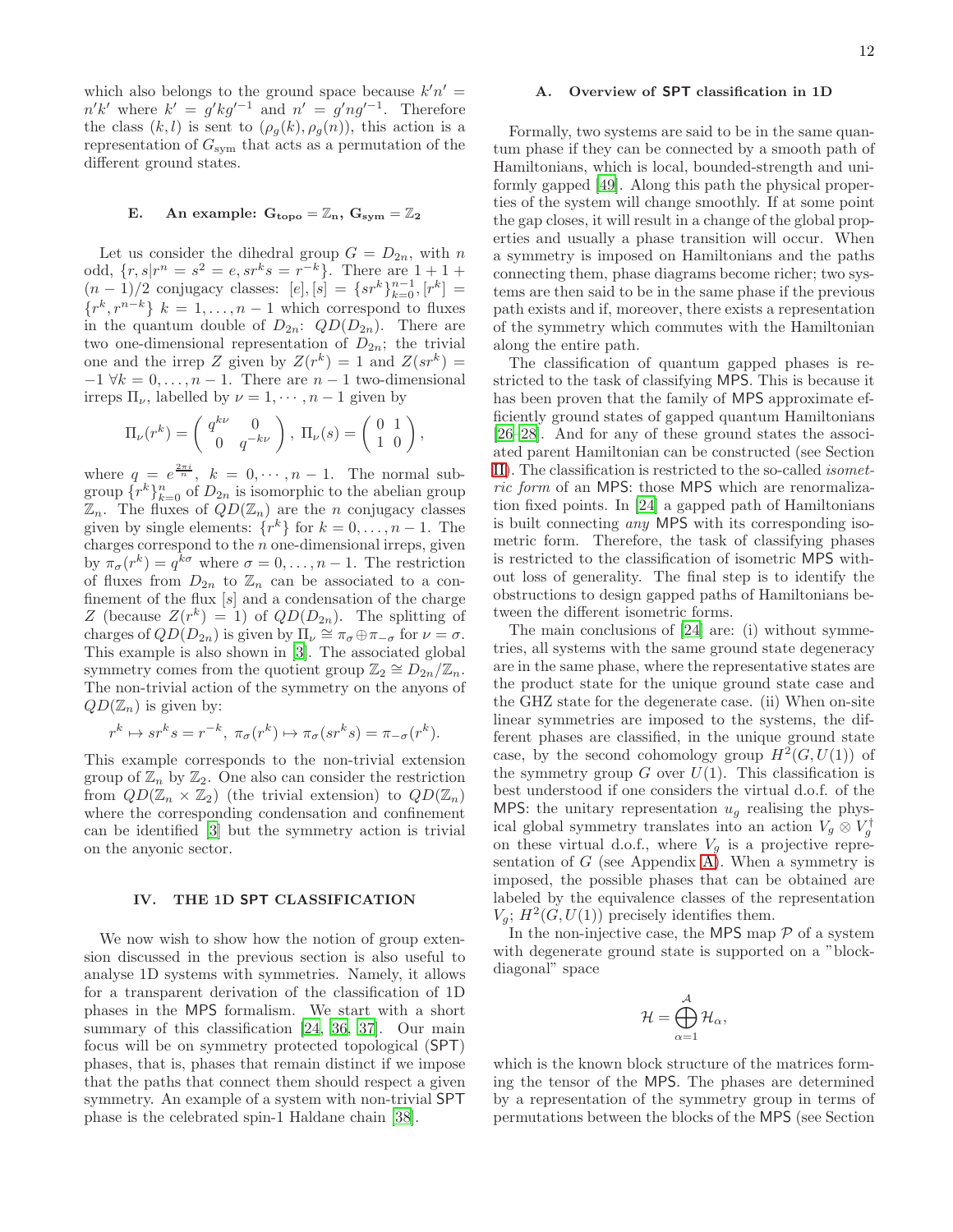[II\)](#page-1-1), and the A-fold cartesian product of  $H^2(G, U(1))$  with itself.

The map  $P$  is injective when restricted to each subspace  $\mathcal{H}_{\alpha}$ , so a unique canonical form can be constructed allowing to characterize the action of symmetries.

An on-site global symmetry of an MPS under a linear unitary representation of the group  $G$ , which we will call  $u_q$ , is given by the following action on the virtual d.o.f. of the tensor [\[50](#page-25-1)]:

<span id="page-12-0"></span>
$$
u_g \mathcal{P} = \mathcal{P}\left(P_g \left[\bigoplus_{\alpha=1}^{\mathcal{A}} V_g^{\alpha} \otimes \bar{V}_g^{\alpha}\right]\right). \tag{17}
$$

The operators  $\{V_g^{\alpha} : g \in G\}$  form a (projective) unitary representation acting on  $\mathcal{H}_{\alpha}$ , as in the case of a unique ground state. The operators  $\{P_g : g \in G\}$  form a representation of  $G$  that acts as a permutation between the subspaces  $\mathcal{H}_{\alpha}$ . This representation is in general reducible:  $\{P_g\mathcal{H}_\alpha : g \in G\} \neq \mathcal{H}$ . As a result, the subspaces  $\mathcal{H}_{\alpha}$  can be lumped into larger subspaces of  $H$ ,  $H_a$ , that are irreducible under the action of G:  $\{P_g\mathcal{H}_\mathfrak{a} : g \in G\} = \mathcal{H}_\mathfrak{a}$ . From the splitting  $\mathcal{H} = \bigoplus_\mathfrak{a} \mathcal{H}_\mathfrak{a}$ , a decomposition of the operators  $P_g$  into irreducible representations  $P_g^{\mathfrak{a}}$  can be derived, which we can use to reexpress Eq. $(17)$ :

<span id="page-12-1"></span>
$$
u_g \mathcal{P} = \mathcal{P}\left(\bigoplus_{\mathfrak{a}} P_g^{\mathfrak{a}} \left[\bigoplus_{\alpha \in \mathfrak{a}} V_g^{\alpha} \otimes \bar{V}_g^{\alpha}\right]\right).
$$
 (18)

Interestingly, the decomposition in terms of  $\mathcal{H}_{\alpha}$  is generally unstable under perturbations, even those that pre-serve the symmetry [\[24\]](#page-24-17).

We now study each summand  $P_g^{\mathfrak{a}}(\bigoplus_{\alpha \in \mathfrak{a}} V_g^{\alpha} \otimes \bar{V}_g^{\alpha})$  of Eq.  $(18)$  and explain how it relates to the concept of *in*-duced representation [\[41](#page-24-32)]. For a fixed summand index  $α$ , we pick a reference block  $α$ <sup>0</sup> ∈  $α$  and we define the subgroup:

$$
H := \{ h \in G : P_h^{\mathfrak{a}}(\mathcal{H}_{\alpha_0}) = \mathcal{H}_{\alpha_0} \} \subset G.
$$

We can split G in disjoint cosets  $k_{\beta}H$  labelled by the blocks  $\beta \in \mathfrak{a}$  for a (non-unique) choice of  $k_{\beta} \in G$  chosen such that  $P_{k_{\beta}}^{\mathfrak{a}}(\mathcal{H}_{\alpha_0}) = \mathcal{H}_{\beta}$  (let us notice that this is possible because  $P_q$  is irreducible in this subset  $\mathfrak{a}$ ). Then we can use that for every g and  $\alpha$ , there exist unique  $h \in H$ and  $\beta$  such that

<span id="page-12-2"></span>
$$
gk_{\alpha} = k_{\beta}h. \tag{19}
$$

It can be proven that the action on each summand is unitarily equivalent to

$$
P_g^{\mathfrak{a}}\left(\bigoplus_{\alpha \in \mathfrak{a}} V_h^{\alpha_0} \otimes \bar{V}_h^{\alpha_0}\right),
$$

where h is determined by  $g, \alpha$  in Eq.[\(19\)](#page-12-2). One can also show that two systems are in the same phase if the permutation representation  $P_g$  are the same and if for each

irreducible subset **a**, the projective representation  $V_h^{\alpha_0}$ has the same cohomology class. Since the permutation is effectively encoded in  $H$ , a phase is characterized by the choice of H together with one of its cohomology classes.

# B. Non-trivial virtual representation from restriction in MPS

Let us start with a G-isometric MPS with tensor  $A_G =$  $|G|^{-1}\left(\sum_{g\in G}L_g\otimes L_g^{\dagger}\right),$  where  $L_g$  denotes again the left regular representation of  $G$  [\[10\]](#page-24-6). This MPS has the local symmetry (see Fig.  $13(a)$  $13(a)$ ):

$$
(L_g \otimes L_g^{\dagger})_p A_G = A_G (L_g \otimes L_g^{\dagger})_v = A_G \quad \forall g \in G.
$$

Its parent Hamiltonian has a degenerate ground subspace whose dimension is equal to the number of inequivalent irreps of G. In analogy to the 2D case, we wish to study the restricted tensor

<span id="page-12-4"></span>
$$
A_G^{\text{res}} = \frac{1}{|N|} \left( \sum_{g \in N} L_g \otimes L_g^{\dagger} \right), \tag{20}
$$

where  $N$  is a normal subgroup of  $G$ . Unlike the 2D case, there is no topological content associated with N.



<span id="page-12-3"></span>Figure 13: (a) The local symmetry of the tensor  $A_G$  is represented. (b) The tensor  $A_G^{\text{res}}$  of equation [\(20\)](#page-12-4) is depicted. The physical Hilbert space is decomposed into a tensor product form. (c) The action of the operators  $S_g = L_g \otimes L_{g^{-1}}$  is translated into the virtual d.o.f. with a freedom on the choice of the element  $g'$  within coset  $[g]$ .

The operators  $\{S_g = L_g \otimes L_{g^{-1}} : g \in G\}$  represent a global on-site symmetry of both periodic boundary condition MPS constructed with  $A_G$  and  $A_G^{\text{res}}$ , as shown in Fig. [13.](#page-12-3) As in 2D (see Eq. $(10)$ ), these operators no longer represent a local symmetry of the tensor  $A_G^{\text{res}}$  for all the elements  $g \in G$ . In fact,  $S_g$  is a local symmetry of  $A_G^{\text{res}}$ if and only if  $g \in N$ .

Given  $g, g' \in G$ , as already seen in the more general 2D case, whenever  $gN = g'N$ , the actions of  $S_g$  and  $S_{g'}$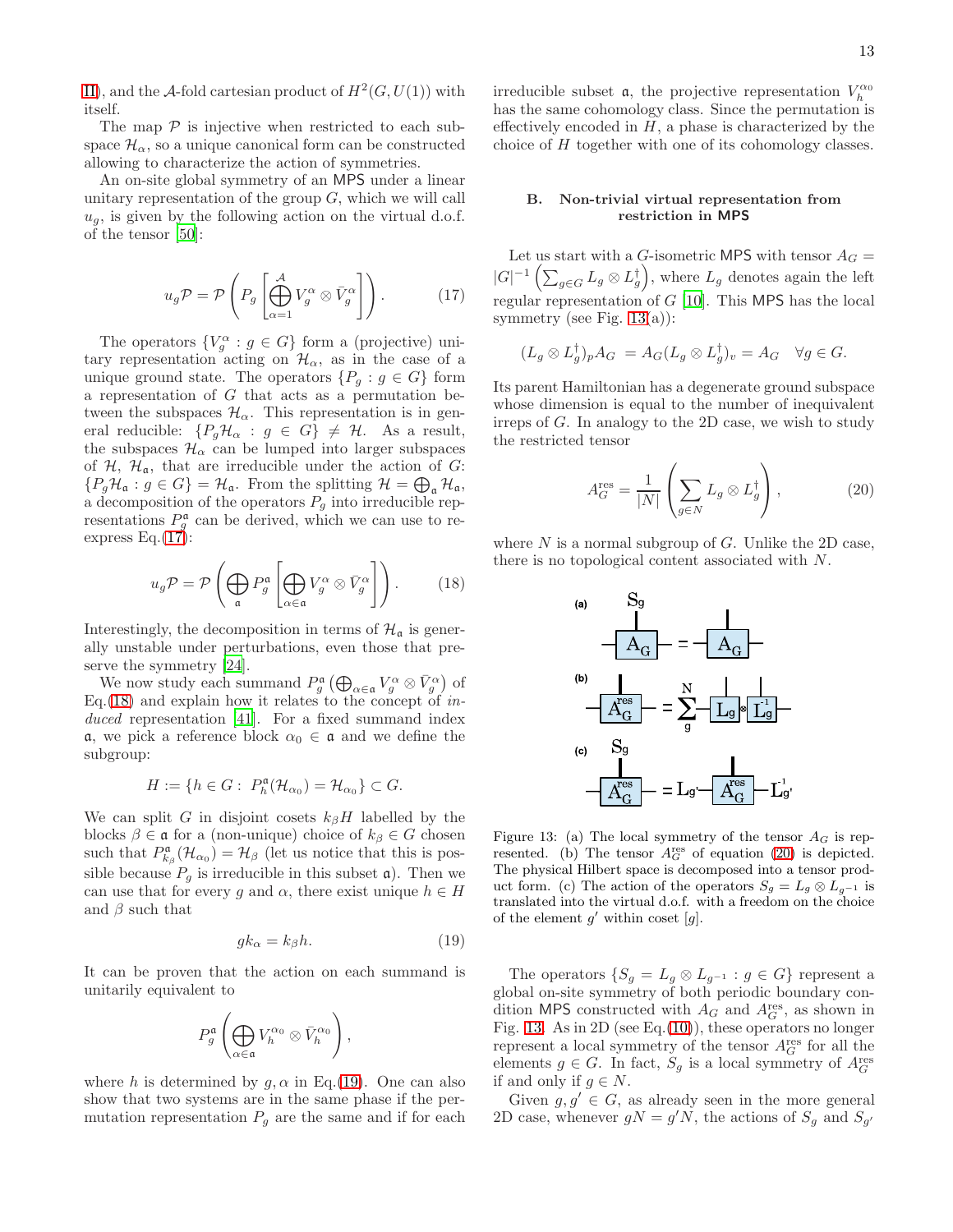on  $\vert \mathcal{M}(A_G^{\text{res}})\rangle$  are identical;  $S_g$  is actually a representation of  $G_{sym}^{\bullet\prime\prime\prime}\cong G/N$ . Part of the local symmetry of the state  $|\mathcal{M}(A_G)\rangle$  is degraded to a global symmetry in the state  $|M(A_G^{\text{res}})\rangle$ . The local G-symmetry is reduced to a local N-symmetry plus a global on-site  $G_{sym}$  symmetry. Applying  $S_g$  on  $A_G^{\text{res}}$  translates into a non-trivial representation of  $G_{sym}$  on the virtual d.o.f., in contrast to applying  $S_g$  on  $A_G$ .

We now study the effect of  $S_g$  on  $A_G^{\text{res}}$ . To do so, we will exploit the block diagonal structure of  $A_G^{\text{res}}$  and we will express  $\{L_g : g \in G\}$  as its direct sum decomposition in terms of irreps of  $G$ . It will turn out that the block structure of the virtual matrices of  $A_G^{\text{res}}$  is related to the irreps of N. For our purposes, we will be led to study how, given a proper normal subgroup  $N \subset G$ , and an irrep of G,  $\Pi_{\nu}$ , the irreps of N contained in  $\Pi_{\nu}$  gives a particular structure to the matrices  $\Pi_{\nu}$ . This issue has been analysed by Clifford in [\[39\]](#page-24-28). Using his results, we will: 1) obtain all the possible phases in 1D with symmetries and degenerate ground state, 2) show how the notion of induced representation appears naturally in the 1D phase classification, 3) exhibit an explicit method to construct the state and operators of each phase 4) associate the restriction  $G \to N$  to an appealing physical mechanism in 2D (see previous section).

To begin with, let us write  $A_G$  a bit more explicitly:

<span id="page-13-0"></span>
$$
A_G = \frac{1}{|G|} \sum_{g}^{G} \sum_{\alpha,\beta,i,j} [L_g]_{\alpha i} \overline{[L_g]}_{\beta j} |\alpha\rangle \langle i| \otimes |j\rangle \langle \beta|, \quad (21)
$$

where  $|i\rangle, |j\rangle, |\alpha\rangle$  and  $|\beta\rangle$  are basis elements of the vector space that supports  $L$ . The basis of the space describing the virtual d.o.f. of the tensor  $A_G$  are represented with round brackets in Eq.[\(21\)](#page-13-0) whereas regular brackets are used for the physical Hilbert space. Let us denote

$$
L_g \cong \bigoplus_{\nu} \mathbb{I}_{m_{\nu}} \otimes \Pi_{\nu}(g),
$$

the decomposition into irreps of the left regular representation, which acts on  $\mathbb{C}^{|G|} \cong \mathcal{H} = \bigoplus_{\nu} \mathcal{K}_{\nu} \otimes \mathcal{H}_{\nu}$ . That is,  $\Pi_{\nu}$  are the irreps of *G*, and  $m_{\nu}$  their multiplicities;  $\Pi_{\nu}$ acts on  $\mathcal{H}_{\nu}$  and  $\mathcal{K}_{\nu}$  is the multiplicity space associated with  $\Pi_{\nu}$ . Some Clebsch-Gordan matrix allows to write

$$
A_G \cong \frac{1}{|G|} \sum_{\substack{g \in G \\ \alpha, \beta, i,j}} \left[ C(\bigoplus_{\nu} \mathbb{I}_{m_{\nu}} \otimes \Pi_{\nu}(g)) C^{\dagger} \right]_{\alpha i} \times \left[ C(\bigoplus_{\nu'} \mathbb{I}_{m_{\nu'}} \otimes \Pi_{\nu'}(g)) C^{\dagger} \right]_{\beta j} |\alpha\rangle\langle i| \otimes |j\rangle\langle\beta|.
$$

If we express  $A_G$  using orthonormal bases  $\{|k^{(\nu)}, l^{(\nu)}\rangle\}$ for each subspace  $\mathcal{K}_{\nu} \otimes \mathcal{H}_{\nu}$ , and the orthogonality relations of irreps, we obtain:

$$
\begin{split} A_G &\cong \sum_{\nu} \frac{1}{d_{\nu}} \sum_{\substack{k_1^{(\nu)}, k_3^{(\nu)} \\ l_1^{(\nu)}, l_2^{(\nu)}}} |k_1^{(\nu)}, l_1^{(\nu)}\rangle \langle k_1^{(\nu)}, l_2^{(\nu)}| \\ &\otimes |k_3^{(\nu)}, l_2^{(\nu)}\rangle \langle k_3^{(\nu)}, l_1^{(\nu)}|. \end{split}
$$

This tensor exhibits an obvious block diagonal form, in line with [\[10](#page-24-6)],

$$
A_G \cong \bigoplus_{\nu} \frac{1}{d_{\nu}} A_G[\nu],
$$

where each block  $A_G[\nu]$  admits a very simple diagrammatic representation:

<span id="page-13-1"></span>
$$
A_G[\nu] = \frac{\boxed{\mathbb{I}_{\text{myl}}}}{\boxed{\mathbb{I}_{\text{d\nu}}}} \frac{\boxed{\mathbb{I}_{\text{m\nu}}}}{\boxed{\mathbb{I}_{\text{m\nu}}}} \qquad (22)
$$

Note that the left regular representation is such that  $m_{\nu} = d_{\nu}$ . Eq.[\(22\)](#page-13-1) shows that if the irreps of two different groups,  $G_1$  and  $G_2$ , have the same dimensions (and multiplicities), the corresponding tensors are identical modulo a local (Clebsch-Gordan) transformation. For example the left regular representations of  $\mathbb{Z}_4$  and  $\mathbb{Z}_2 \times \mathbb{Z}_2$  both decompose into four one-dimensional irreps. Another example of this situation is that of the quaternionic group  $\mathbb{Q}_8$  and the order 4 dihedral group  $D_4$ : in each case, the left regular representation is made of two inequivalent one-dimensional irrep and two equivalent copies of a two-dimensional irrep.

Given an irrep  $\gamma$  of G and an element  $h \in G$ , we consider the following operator:

$$
S_{\gamma}(h) = \left(\bigoplus_{\nu \neq \gamma} \mathbb{I}_{m_{\nu}} \otimes \mathbb{I}_{d_{\nu}} \oplus \mathbb{I}_{m_{\gamma}} \otimes \Pi_{\gamma}^{G}(h)\right)
$$

$$
\otimes \left(\bigoplus_{\nu \neq \gamma} \mathbb{I}_{m_{\nu}} \otimes \mathbb{I}_{d_{\nu}} \oplus \mathbb{I}_{m_{\gamma}} \otimes \bar{\Pi}_{\gamma}^{G}(h)\right).
$$

Modulo an appropriate change of basis, the action of  $S_{\gamma}(h)$  reads:

$$
\tilde{A}_G = S_{\gamma}(h) (C \otimes C) A_G (C^{\dagger} \otimes C^{\dagger}).
$$

It is clear that  $A_G[\nu] = A_G[\nu]$  for  $\nu \neq \gamma$ , but the block  $\gamma$ is modified as

$$
\tilde{A}_{G}[\gamma] = \frac{1}{d_{\gamma}} \sum_{k^{(\gamma)}, k'^{(\gamma)}} \sum_{\substack{n^{(\gamma)}, n^{(\gamma)} \\ l^{(\gamma)}, l'^{(\gamma)}}} \left[\Pi_{\gamma}^{G}(h)\right]_{n^{(\gamma)}, l'^{(\gamma)}} \left[\Pi_{\gamma}^{G}(h)\right]_{m^{(\gamma)}, l'^{(\gamma)}}
$$
\n
$$
\times |k^{(\gamma)}, l^{(\gamma)}\rangle\langle k^{(\gamma)}, n^{(\gamma)}| \otimes |k'^{(\gamma)}, m^{(\gamma)}\rangle\langle k'^{(\gamma)}, l^{(\gamma)}|.
$$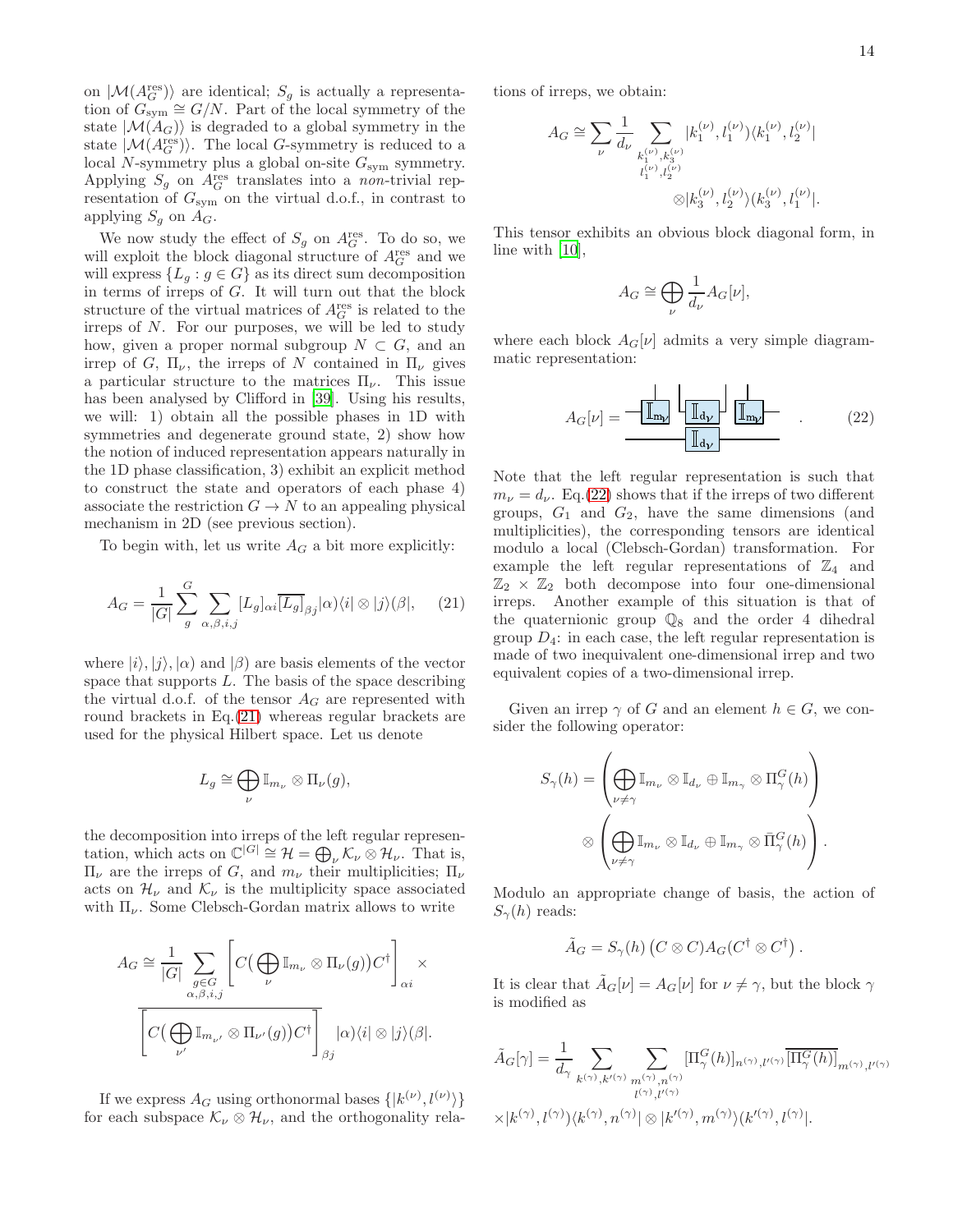Since  $\sum_{l'} \left( [\Pi_{\gamma}^{G}(h)]_{n,l'} \overline{[\Pi_{\gamma}^{G}(h)]}_{m,l'} \right) = \delta_{m,n}$ , the tensor remains invariant. That  $S_{\gamma}(h)$  is a symmetry can be straightforwardly seen diagrammatically:



The operators  $S_{\gamma}(h)$   $\forall h \in G$ , represent a local symmetry of the state constructed with the tensor  $A_G$ . Similarly the diagrams show that  $S_{\gamma}(h)$   $\forall h \in G$  have a trivial action on the virtual d.o.f. of  $A_G$ .

For *G*-isometric MPS,  
\n
$$
[S_{\gamma}(h)]_p A_G = A_G = [\Pi_{\gamma}^G(h)]_v A_G [\Pi_{\gamma}^G(h^{-1})]_v,
$$
\n
$$
(S_{\gamma}(h)^{\otimes R}) | \mathcal{M}(A_G) \rangle = | \mathcal{M}(A_G) \rangle,
$$

where the subscripts  $p$  and  $v$  stand for the physical Hilbert space and virtual d.o.f. respectively, and where  $R$  is any region of the lattice.

We now turn to the restricted MPS [\(20\)](#page-12-4) and study its symmetries. For that, we begin with the decomposition of  $\Pi_{\nu}(n)$  where  $n \in N$  into irreps of N:

<span id="page-14-3"></span>
$$
\Pi_{\nu}(n) \cong \bigoplus_{\sigma \subset \nu} \mathbb{I}_{\widehat{\mathcal{K}}_{\sigma}} \otimes \pi_{\sigma}(n),\tag{24}
$$

where  $\{\pi_{\sigma}(n) : n \in N\}$  denote the irreps of N and  $\Pi_{\nu}(n)$ acts on  $\mathcal{H}_{\nu} = \bigoplus_{\sigma \subset \nu} \widehat{\mathcal{K}}_{\sigma} \otimes \widehat{\mathcal{H}}_{\sigma}$ . As before  $\widehat{\mathcal{K}}_{\sigma}$  is a multiplicity space, i.e. the number of copies of  $\pi_{\sigma}(n)$  contained in  $\Pi_{\nu}$  is equal to dim  $\hat{\mathcal{K}}_{\sigma}$ . Clifford's Theorem [\[39\]](#page-24-28) states that if  $\sigma, \sigma' \subset \nu$ , then (i) dim  $\hat{\mathcal{H}}_{\sigma} = \dim \hat{\mathcal{H}}_{\sigma'} = d_{\sigma(\nu)},$ (ii) the multiplicity spaces  $\widehat{\mathcal{K}}_{\sigma}$  and  $\widehat{\mathcal{K}}_{\sigma'}$  are isomorphic:  $\dim\widehat{\mathcal{K}}_{\sigma} = \dim\widehat{\mathcal{K}}_{\sigma'} = \ell_{\nu}$  (iii) there exists  $g \in G$  (that depends on  $\sigma$ ,  $\sigma'$ ) such that  $\pi_{\sigma'}(n) = \pi_{\sigma}(gng^{-1}), \forall n \in N$ , i.e.  $\pi_{\sigma}$  and  $\pi_{\sigma'}$  are related by conjugation.

Let  $\{|l^{(\sigma)}, q^{(\sigma)}\rangle\}$  denote an orthonormal basis of  $\widehat{\mathcal{K}}_{\sigma} \otimes$  $\widehat{\mathcal{H}}_{\sigma}$ . Using again irrep orthogonality relations, one can readily show that

$$
A_G^{\text{res}} = \frac{1}{|N|} \sum_{n \in N} L(n) \otimes L^{\dagger}(n)
$$

$$
\cong \sum_{\nu,\mu} \mathbb{I}_{\mathcal{K}_\nu} \otimes A_G^{\text{res}}(\nu,\mu) \otimes \mathbb{I}_{\mathcal{K}_\mu}
$$

where

<span id="page-14-0"></span>
$$
A_G^{\text{res}}(\nu,\mu) = \sum_{\sigma(\nu) \sim \rho(\mu)} \frac{1}{d_{\sigma(\nu)}} \sum_{\substack{q^{(\sigma)}, q^{(\rho)} \\ l^{(\sigma)}, l^{(\rho)}}} |l^{(\sigma)}, q^{(\sigma)})
$$

$$
\times \langle l^{(\sigma)}, q^{(\rho)} | \otimes |l^{(\rho)}, q^{(\rho)}\rangle (l^{(\rho)}, q^{(\sigma)} |, \qquad (25)
$$

<span id="page-14-4"></span>where  $\sigma \sim \rho$  denotes that both representations are equivalent. We observe that if  $\nu$  and  $\mu$  do not contain any common irrep of N,  $A_G^{\text{res}}(\nu,\mu) = 0$ . We also point out that, in virtue of Clifford's Theorem, if  $\nu$  and  $\mu$  have one common irrep of N, then *any* irrep of N contained in  $\nu$ is also contained in  $\mu$  and vice versa. They are so-called associate.

We can represent Eq.  $(25)$  diagrammatically:

<span id="page-14-1"></span>
$$
A_G^{\text{res}}(\nu,\mu) = \sum_{\sigma(\nu) \sim \rho(\mu)} \frac{1}{d_{\sigma(\nu)}} \underbrace{-\mathbb{I}_{\ell_{\mathcal{V}}}} \underbrace{\mathbb{I}_{d_{\rho}} \mathbb{I}_{d_{\mathcal{U}}}} \mathbb{I}_{\ell_{\mathcal{U}}}.
$$
\n(26)

In analogy with our discussion of  $A_G$ , we will construct symmetry operators in terms of irreps of  $G$ . For the sake of clarity, it is desirable that these irreps reflect the decomposition theory of the restricted tensor [\(26\)](#page-14-1). Clifford's theorem shows us exactly how to do that. Let  $\{\pi_{\sigma_i} : i = 1 \dots r_{\nu}\}\$  represent the set of inequivalent irreps of N that appear in the decomposition theory of  ${\{\Pi_\nu(n): n \in N\}}$ . We can express the matrix  ${\Pi_\nu(g)}$  in terms of submatrices  $T_{ij}(g) : \mathcal{K}_{\sigma_j} \otimes \mathcal{H}_{\sigma_j} \mapsto \mathcal{K}_{\sigma_i} \otimes \mathcal{H}_{\sigma_i}$  as:

<span id="page-14-2"></span>
$$
\Pi_{\nu}(g) = \begin{pmatrix} T_{11}(g) & \cdots & T_{1r}(g) \\ \vdots & \ddots & \vdots \\ T_{r1}(g) & \cdots & T_{rr}(g) \end{pmatrix} . \tag{27}
$$

It is clear that  $T_{ij}(n) = \delta_{i,j} \mathbb{I}_{\widehat{\mathcal{K}}_{\sigma_i}} \otimes \pi_{\sigma_i}(n) \forall n \in N$ . For fixed  $i$  and  $g$ , it can be shown that there is one and only one value of j for which  $T_{ij}(g) \neq 0$ . That is,  $\Pi_{\nu}(g)$  has a permutation form, for example:

$$
\Pi_{\nu}(g) = \begin{pmatrix} 0 & * & 0 & 0 \\ 0 & 0 & * & 0 \\ 0 & 0 & 0 & * \\ * & 0 & 0 & 0 \end{pmatrix},
$$

interchanging the subspaces  $\{\mathcal{K}_{\sigma_i} \otimes \mathcal{H}_{\sigma_i} : i = 1 \dots r_{\nu}\},\$ and acting non-trivially on them.

To elucidate the content of the operators  $T_{ij}$ , it is convenient to introduce the subgroup  $G' \subset G$  that leaves  $\mathcal{K}_{\sigma_1} \otimes \mathcal{H}_{\sigma_1}$  invariant:

$$
G' \equiv \{ g' \in G; T_{11}(g') \neq 0 \},\
$$

and we choose a set of elements  $\{\check{g}_2, \cdots, \check{g}_{r_{\nu}}\}\)$ , such that  $T_{i1}(\check{g}_i) \neq 0$ . These elements index the cosets of  $G'$  in  $G$ :

$$
G = G' + \check{g}_2 G' + \cdots + \check{g}_{r_{\nu}} G'.
$$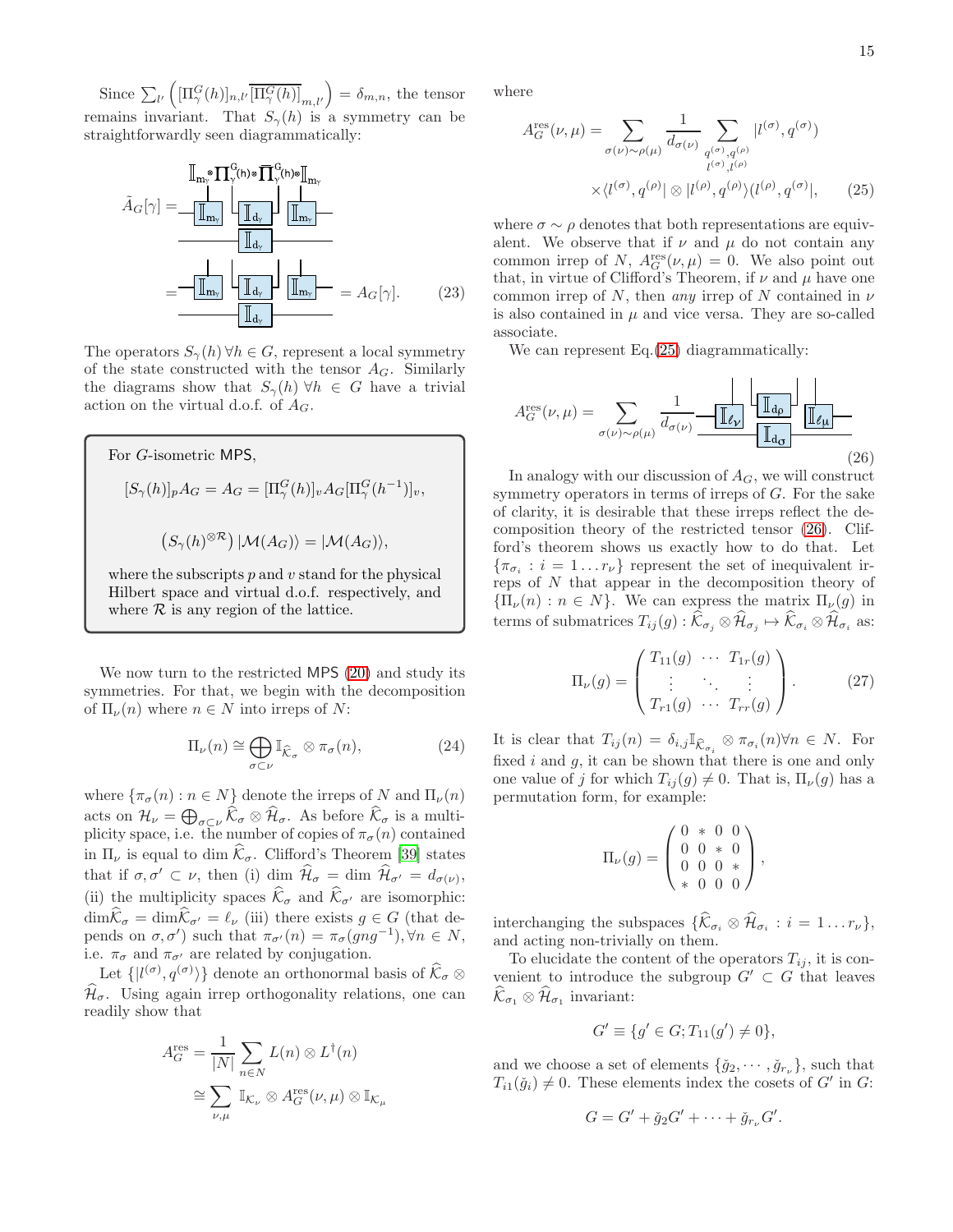We want to describe each matrix  $T_{ij}(g)$  in terms of the representation  $T_{11}(g')$  of G'. We notice that if one takes an element  $g \in G$  and some element  $\check{g}_i$ , there exists a unique  $\check{g}_j$  and  $g' \in G'$  such that  $g\check{g}_j = \check{g}_i g'$ . Building on this observation, it can be shown that

<span id="page-15-0"></span>
$$
T_{ij}(g) \cong \tilde{T}_{ij}(g) \equiv \begin{cases} T_{11}(\tilde{g}_i^{-1}g\tilde{g}_j) & \text{if } \tilde{g}_i^{-1}g\tilde{g}_j \in G' \\ 0 & \text{otherwise} \end{cases} . \tag{28}
$$

Hence  $\Pi_{\nu}$  can be expressed as an induced representation of an irrep of  $G'$ . Moreover one can prove that  $T_{11}(g')$ admits a tensor product decomposition:

<span id="page-15-1"></span>
$$
T_{11}(g') = V_{\nu}(g') \otimes C_{\nu}(g'), \tag{29}
$$

where  $V_{\nu}(g') : \hat{\mathcal{K}}_{\sigma_1} \to \hat{\mathcal{K}}_{\sigma_1}$  and  $C_{\nu}(g') : \hat{\mathcal{K}}_{\sigma_1} \to \hat{\mathcal{K}}_{\sigma_1}$  are irreducible representations of G'. Since  $T_{11}(n) = \mathbb{I}_{\widehat{\mathcal{K}}_{\sigma_1}} \otimes$  $\pi_{\sigma_1}(n) \forall n \in N$ , we find by identification that  $V_\nu(n) =$  $\mathbb{I}_{\widehat{\mathcal{K}}_{\sigma_1}}$  for all  $n \in N$ .

It can be proven that  $V_{\nu}$  is projective:

$$
V_{\nu}(g)V_{\nu}(h') = \omega(g',h')V_{\nu}(g'h'),
$$

where  $\omega$  satisfies the cocycle condition:

$$
\omega(k'g',h')\omega(k',g') = \omega(k',g'h')\omega(g',h').
$$

Since  $\omega(g'n, h'm) = \omega(g', h')$  for all  $n, m \in N$ ,  $V_{\nu}(g')$  is actually a representation of  $G'/N$ . Finally we can write:

<span id="page-15-2"></span>
$$
\tilde{T}_{ij}(g) \equiv \begin{cases} V_{\nu}(\check{g}_i^{-1}g\check{g}_j) \otimes C_{\nu}(\check{g}_i^{-1}g\check{g}_j) & \text{if } \check{g}_i^{-1}g\check{g}_j \in G' \\ 0 & \text{otherwise} \end{cases} .
$$
\n(30)

See Fig.  $14(c)$  $14(c)$  for a diagrammatic representation.

The matrix  $\tilde{\Pi}_{\nu}(g)$  defined as [\(27\)](#page-14-2), with  $T_{ij}$  replaced with  $\tilde{T}_{ij}$  maps  $\widehat{\mathcal{K}}_{\sigma_i} \otimes \widehat{\mathcal{H}}_{\sigma_i}$  to  $\widehat{\mathcal{K}}_{\sigma_j} \otimes \widehat{\mathcal{H}}_{\sigma_j}$  bijectively according to  $gg_j = g_i g'$ . If we further define  $\psi_{ij}(g) \equiv \check{g}_i^{-1} g \check{g}_j$ , we are in a position to specify the action of  $\tilde{\Pi}_{\nu}(g)$ ,

$$
\langle l^{(\sigma_j)}, q^{(\sigma_j)} | \tilde{\Pi}_{\nu}(g) | l^{(\sigma_i)}, q^{(\sigma_i)} \rangle = \langle l^{(\sigma_j)} | V_{\nu}(\psi_{ij}(g)) | l^{(\sigma_i)} \rangle \times \langle q^{(\sigma_j)} | C_{\nu}(\psi_{ij}(g)) | q^{(\sigma_i)} \rangle,
$$

and to apply the operator corresponding to two associate irreps  $\nu$  and  $\mu$  over  $A_G^{\text{res}}(\nu,\mu)$ :

<span id="page-15-3"></span>
$$
\left(\tilde{\Pi}_{\nu}(g) \otimes \tilde{\Pi}^{\dagger}_{\mu}(g)\right)_{p} A_{G}^{\text{res}}(\nu,\mu) = \sum_{\sigma_{i}(\nu) \sim \rho_{i}(\mu)} \frac{1}{d_{\sigma_{i}}} \sum_{\substack{q^{(\sigma_{j})} \\ l^{(\sigma_{j})}, l^{(\rho_{j})} \ l^{(\sigma_{i})}, l^{(\rho_{i})}}} \sum_{\substack{q^{(\sigma_{i})} \\ l^{(\sigma_{j})}, l^{(\rho_{j})} \ l^{(\sigma_{i})}, l^{(\rho_{i})}}} \langle q^{(\rho_{j})} | C^{\dagger}_{\mu}(\psi_{ij}(g)) \mathbb{I}_{d_{\rho_{i}}} C_{\nu}(\psi_{ij}(g)) | q^{(\rho_{j})} \rangle \times \n|l^{(\sigma_{i})}, q^{(\sigma_{i})} \rangle \langle l^{(\sigma_{j})}, q^{(\rho_{j})} | \langle l^{(\sigma_{i})} | V_{\nu}(\psi_{ij}(g)) | l^{(\sigma_{j})} \rangle \otimes \langle l^{(\rho_{j})} | V_{\mu}^{\dagger}(\psi_{ij}(g)) | l^{(\rho_{i})} \rangle | l^{(\rho_{j})}, q^{(\rho_{j})} \rangle \langle l^{(\rho_{i})}, q^{(\sigma_{i})} |, \tag{31}
$$

where  $\langle q^{(\rho_j)}|C^{\dagger}_{\mu}(\psi_{ij}(g))\mathbb{I}_{d_{\rho_i}}C_{\nu}(\psi_{ij}(g))|q^{(\rho_j)}\rangle = 1$  since  $C_{\nu} = C_{\mu}$  for associate irreps  $\nu$  and  $\mu$  [\[39\]](#page-24-28). Then

$$
\left(\tilde{\Pi}_{\nu}(g) \otimes \tilde{\Pi}_{\mu}^{\dagger}(g)\right)_{p} A_{G}^{\text{res}}(\nu,\mu) =
$$
\n
$$
\sum_{\sigma_{i}(\nu) \sim \rho_{i}(\mu)} \frac{1}{d_{\sigma_{i}}} \sum_{\substack{q^{(\rho_{j})} \\ l^{(\sigma_{i})}, l^{(\rho_{i})} \\ l^{(\sigma_{j})}, l^{(\rho_{j})}}} |l^{(\sigma_{i})}, q^{(\sigma_{i})}| \langle l^{(\sigma_{j})}, q^{(\rho_{j})}| \langle l^{(\sigma_{i})} | V_{\nu}(\psi_{ij}(g))|l^{(\sigma_{j})} \rangle \langle l^{(\rho_{j})} |V_{\mu}^{\dagger}(\psi_{ij}(g))|l^{(\rho_{i})} \rangle |l^{(\rho_{j})}, q^{(\rho_{j})} \rangle \langle l^{(\rho_{i})}, q^{(\sigma_{i})}| =
$$
\n
$$
\sum_{\substack{q^{(\sigma_{i})}, l^{(\rho_{i})} \\ l^{(\sigma_{j})}, l^{(\rho_{j})}}} \frac{1}{d_{\sigma_{j}}} \sum_{\substack{q^{(\rho_{j})} \\ l^{(\sigma_{i})}, l^{(\rho_{i})} \\ l^{(\sigma_{j})}, l^{(\rho_{i})}}} (l^{(\sigma_{i})} |V_{\nu}(\psi_{ij}(g))|l^{(\sigma_{j})})|l^{(\sigma_{i})}, q^{(\sigma_{i})} \rangle \langle l^{(\sigma_{j})}, q^{(\rho_{j})}| \otimes |l^{(\rho_{j})}, q^{(\rho_{j})} \rangle \langle l^{(\rho_{i})}, q^{(\sigma_{i})}| (l^{(\rho_{j})} | V_{\mu}^{\dagger}(\psi_{ij}(g))|l^{(\rho_{i})}).
$$

Therefore  
\n
$$
\left(\tilde{\Pi}_{\nu}(g) \otimes \tilde{\Pi}_{\mu}^{\dagger}(g)\right)_{p} A_{G}^{\text{res}}(\nu, \mu) =
$$
\n
$$
A_{G}^{\text{res}}(\nu, \mu) \left(P_{\nu}(g) \bigoplus V_{\nu}(\psi_{ij}(g)) \otimes P_{\mu}(g) \bigoplus \tilde{V}_{\mu}(\psi_{ij}(g))\right)_{v},
$$
\n(32)

where  $P_{\nu}(g)$  represents the permutation part of the irrep

<span id="page-15-4"></span> $\nu$  given by the induced representation of  $G'$  (see Eq.[\(28\)](#page-15-0)) mapping  $\mathcal{K}_{\sigma_i} \otimes \mathcal{H}_{\sigma_i}$  to  $\mathcal{K}_{\sigma_j} \otimes \mathcal{H}_{\sigma_j}$  and where  $V_{\nu} (\psi_{ij} (g))$  is the projective representation of  $G'/N$ , appearing in the decomposition of Eq.[\(29\)](#page-15-1), acting on  $\mathcal{K}_{\sigma_j}$ . The diagrams for this action are shown in Fig. [15.](#page-16-1)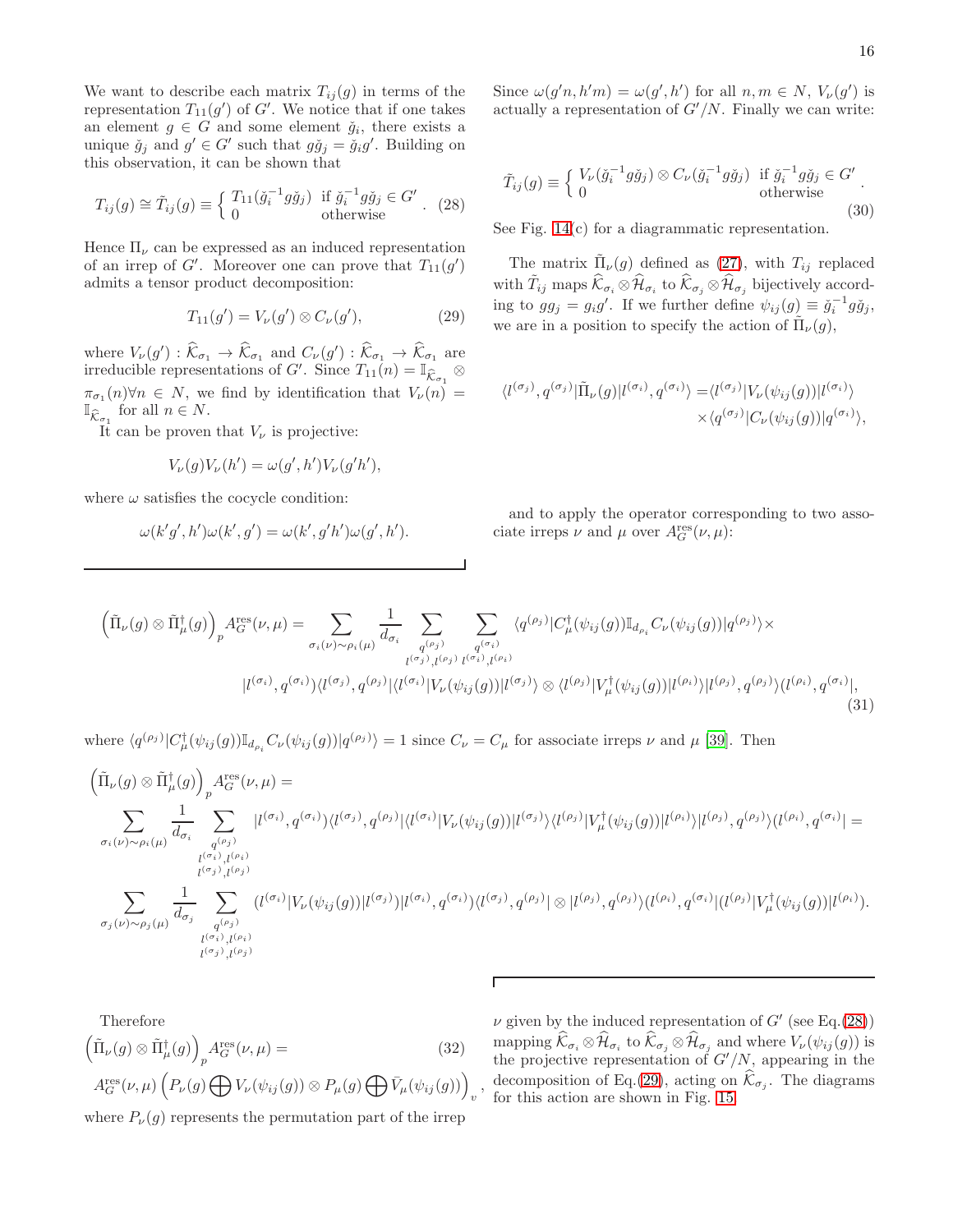

<span id="page-16-0"></span>Figure 14: (a) Diagrammatic representation of a term appearing in the block  $A_G^{\text{res}}(\nu,\mu)$ ; see Eq.[\(26\)](#page-14-1). The grey dashed line is meant to indicate that the four boxes represent the operator  $\mathbb{I}_{\ell_{\nu}} \otimes \mathbb{I}_{d_{\rho}} \otimes \mathbb{I}_{d_{\sigma}} \otimes \mathbb{I}_{\ell_{\mu}}$  corresponding to *fixed* values of  $\rho, \sigma$  in the sum. (b) Diagrammatic representation of the *whole sum* Eq.[\(26\)](#page-14-1): each set of four tensors in a same plane parallel to the sheet relate to a same term of the sum, i.e. a same value of the pair  $(\rho, \sigma)$ . The  $\oplus$  symbol is meant to mark the summation over all possible values of  $(\rho, \sigma)$ . (c) Decomposition of an irrep of  $G$ , described by the Eq.[\(30\)](#page-15-2). We omit to represent the dependence of V and C on  $q, \nu, i, j$ , see  $Eq.(30).$  $Eq.(30).$  $Eq.(30).$ 



<span id="page-16-1"></span>Figure 15: (a) Action of the irrep operator on the tensor according to Eq.[\(31\)](#page-15-3). (b) Final result of the action on the restricted tensor given by Eq.[\(32\)](#page-15-4).

We now consider the operators

$$
S_{\nu,\mu}(g) = \left(\bigoplus_{\gamma \neq \nu,\mu} \mathbb{I}_{m_{\gamma}} \otimes \mathbb{I}_{d_{\gamma}} \oplus \mathbb{I}_{m_{\nu}} \otimes \tilde{\Pi}_{\nu}(g) \oplus \mathbb{I}_{m_{\mu}} \otimes \tilde{\Pi}_{\mu}(g)\right)
$$

$$
\otimes \left(\bigoplus_{\gamma \neq \nu,\mu} \mathbb{I}_{m_{\gamma}} \otimes \mathbb{I}_{d_{\gamma}} \oplus \mathbb{I}_{m_{\nu}} \otimes \tilde{\Pi}_{\nu}^{\dagger}(g) \oplus \mathbb{I}_{m_{\mu}} \otimes \tilde{\Pi}_{\mu}^{\dagger}(g)\right)
$$

and

$$
S_{\nu}(g) = \left(\bigoplus_{\gamma \neq \nu,\mu} \mathbb{I}_{m_{\gamma}} \otimes \mathbb{I}_{d_{\gamma}} \oplus \mathbb{I}_{m_{\nu}} \otimes \tilde{\Pi}_{\nu}(g)\right)
$$

$$
\otimes \left(\bigoplus_{\gamma \neq \nu,\mu} \mathbb{I}_{m_{\gamma}} \otimes \mathbb{I}_{d_{\gamma}} \oplus \mathbb{I}_{m_{\nu}} \otimes \tilde{\Pi}_{\nu}^{\dagger}(g)\right).
$$
(33)

In virtue of Eq.[\(32\)](#page-15-4), these operators correspond to an onsite global symmetry of the state constructed with  $A_G^{\text{res}}$ :

<span id="page-16-2"></span>
$$
S_{\nu,\mu}^{\otimes L}(g)|\mathcal{M}(A_G^{\text{res}})\rangle = |\mathcal{M}(A_G^{\text{res}})\rangle.
$$

The action of the symmetry operator of the group G on each block is a conjugation by a projective representation  $(V(g')$  on the virtual d.o.f.) of the group  $G'/N$  which can be extended to the group  $G/N$  as an induced representation carrying intrinsically the pattern of permutation-action between blocks. The group  $G'$  is defined as the elements of G leaving one (chosen) block invariant under the permutation action of the operator for these elements. The normal subgroup  $N$  of  $G$  corresponds to the local invariance of the tensor and it encodes the splitting of irreducible blocks under the permutation action of the symmetry.

This structure fits nicely with the one done in [\[24](#page-24-17)] explained in Section III.A. The group associated to the physical symmetry is G in both cases but in our construction the N-injectivity of our MPS reveals an effective  $G/N$  representation of the symmetry in the virtual d.o.f. In the case we are dealing with, degenerate ground states, the role of the subgroup  $H \subset G$  is played by the quotient  $G'/N \subset G/N$ .

### C. An example: classification for  $G_{sym} = \mathbb{Z}_2$

As an illustration of the analysis of the previous subsection, we consider the case where  $G_{sym} = \mathbb{Z}_2$ . According to [\[24](#page-24-17)], the phases will be given solely by permutations between the blocks forming the tensor of the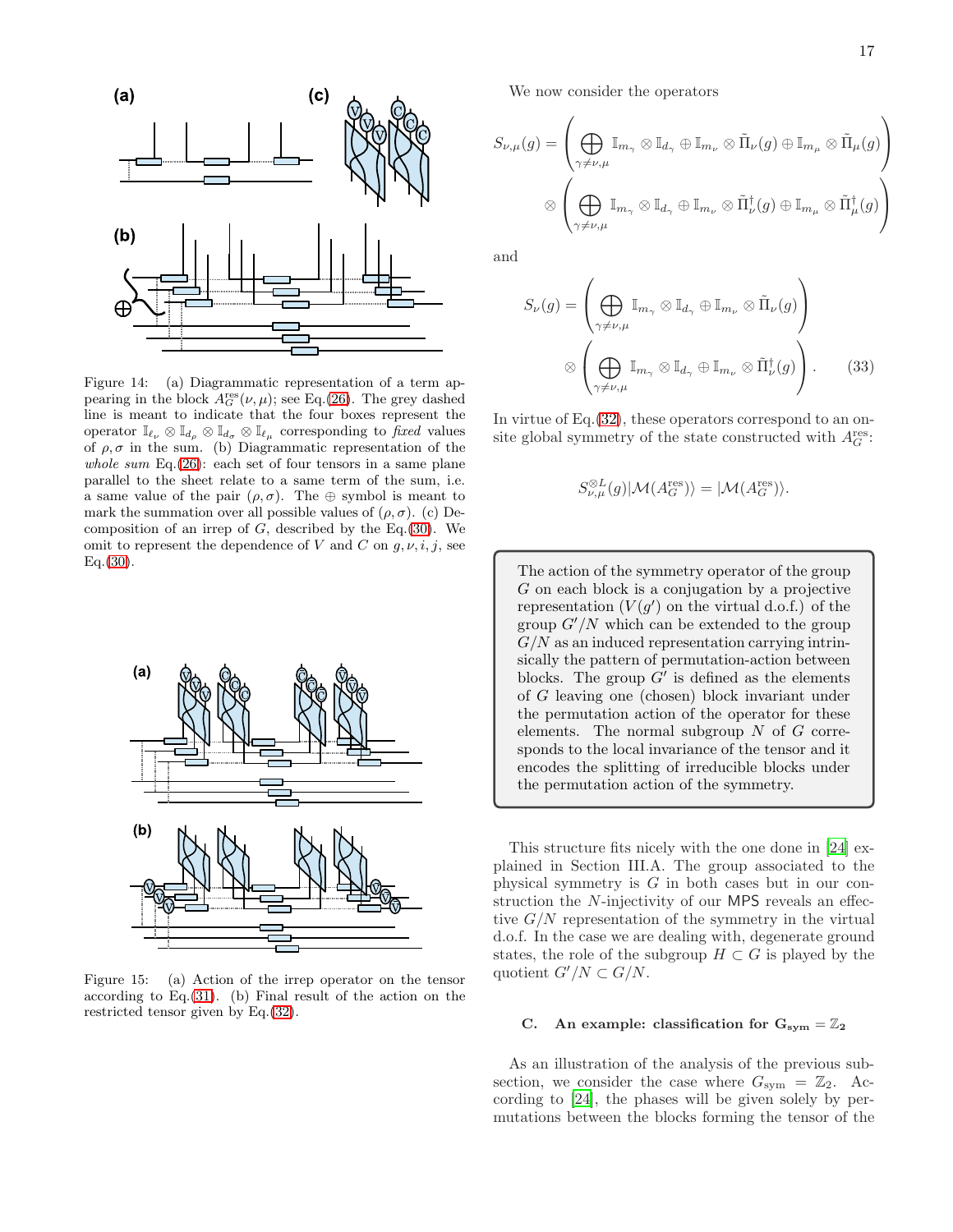MPS in consideration, since the second cohomology group  $H^2(\mathbb{Z}_2, U(1))$  is trivial (see Appendix [A\)](#page-19-0). There are two phases: one where  $\mathbb{Z}_2$  is represented trivially at the virtual level, and another where  $\mathbb{Z}_2$  is faithfully represented, by an appropriate permutation, at the virtual level. This permutation will be the product of disjoint transpositions acting on blocks with the same size. Thus the number of disjoint transpositions characterizes the phase, i.e., the way in which the symmetry acts.

In order to obtain a nontrivial permutation we have to take the operator associated with the non-trivial semidirect product. The number of disjoint transpositions of this permutation will be given by the number of irreps of the extension in the decomposition of the operator that realizes the symmetry.

The degeneracy of the ground state manifold is given by the block structure of the matrices and will depend on the group  $N$ ; see Eq.[\(25\)](#page-14-0). For our purposes, we study the case of the abelian group  $N = \mathbb{Z}_n$ , with n odd. It is known that all possible extensions of these two groups are semidirect products [\[46](#page-24-33)]. Then, we have the different extensions  $G = \mathbb{Z}_n \rtimes_{\rho} \mathbb{Z}_2$  (see Appendix [B\)](#page-20-0) resulting in the direct product  $\mathbb{Z}_n \times \mathbb{Z}_2$  and the dihedral group  $D_{2n}$ as the non-trivial semidirect product. The latter is built choosing the inverse automorphism  $\rho_1(g) = -g$ ,  $\forall g \in$  $\mathbb{Z}_n$ . We will write  $g^{-1}$ ,  $n-g$  or  $-g$  indistinctly.

The left regular representation of  $D_{2n}$  decomposes as (we only consider elements of the normal subgroup):

$$
L_{(k,0)}^{D_{2n}} \cong \left(1 \oplus 1 \bigoplus_{m} \Pi_m(k,0) \oplus \Pi_m(k,0)\right),\,
$$

where  $\Pi_m$ ,  $m = 1, \dots, (n-1)/2$ , are the bidimensional irreps of  $D_{2n}$  [\[41\]](#page-24-32) :

$$
\Pi_m(k,0) = \begin{pmatrix} q^{km} & 0 \\ 0 & q^{-km} \end{pmatrix}; q = e^{\frac{2\pi i}{n}}, k = 0, \cdots, n-1.
$$

This form for the representation is analogous to Eq.[\(24\)](#page-14-3). One easily checks that

$$
\Pi_m(k,0) \oplus \Pi_m(k,0) = P(\Pi_m(k,0) \otimes \mathbb{I}_2)P,
$$

where  $P = 1 \oplus \sigma_x \oplus 1$  and

$$
\Pi_m(k,0) \otimes \mathbb{I}_2 = \begin{pmatrix} q^{km} & 0 & 0 & 0 \\ 0 & q^{km} & 0 & 0 \\ 0 & 0 & q^{-km} & 0 \\ 0 & 0 & 0 & q^{-km} \end{pmatrix}.
$$

A bit more explicitly,

$$
\Pi_m(k,0) \otimes \mathbb{I}_2 = q^{km}(|m,0\rangle\langle m,0|+|m,1\rangle\langle m,1|)+
$$
  

$$
q^{-km}(|-m,0\rangle\langle -m,0|+|-m,1\rangle\langle -m,1|).
$$

So, up to local unitary equivalence,

$$
L_{(k,0)} \cong \sum_{u=0}^{1} \left[ |0, u\rangle\langle 0, u| + \sum_{m=1}^{(n-1)/2} \left( q^{km} |m, u\rangle\langle m, u| + \right. \right. \\qquad \qquad \left. q^{-km} |-m, u\rangle\langle -m, u| \right) \right]
$$

After decomposing  $L^{\dagger}(k,0) = L(-k,0)$  similarly, we get

$$
L_{(-k,0)} \cong \sum_{u=0}^{1} \left[ |0, u\rangle\langle0, u| + \sum_{m=1}^{(n-1)/2} \left( q^{-km} |m, u\rangle\langle m, u| + \right. \right. \\qquad \qquad \left. q^{km} |-m, u\rangle\langle-m, u| \right) \right]
$$

Putting all this together, we find

$$
A_{D_{2n}}^{\text{res}} \cong \sum_{k=0}^{n-1} \left\{ \sum_{u=0,1} \left[ |0, u\rangle\langle0, u| + \sum_{m=1}^{(n-1)/2} (q^{km} |m, u\rangle\langle m, u| + q^{-km} | -m, u\rangle\langle -m, u|) \right] \right\} \otimes
$$
  

$$
\otimes \left\{ \sum_{u=0,1} \left[ |0, u\rangle\langle0, u| + \sum_{m=1}^{(n-1)/2} (q^{-km} |m, u\rangle\langle m, u| + q^{km} | -m, u\rangle\langle -m, u|) \right] \right\} \frac{1}{n}.
$$

Г

A

Using  $\frac{1}{n} \sum_{k} e^{2\pi k(i-j)/n} = \delta_{i,j}$  we get the matrix

$$
A_G^{\text{res}\{(m,b)(m',b')\}} = \delta_{m,m'}|m,b)(m',b'|,
$$

where  $\{(m, b)(m', b')\}$  label the physical indices. For each value of the physical index, the virtual matrices, of size  $2n \times 2n$ , of the tensor has a diagonal structure with n two-dimensional blocks related to the *n* irreps of  $\mathbb{Z}_n$ . The first one is denoted by the label  $m = 0$  and the others are grouped in pairs, those which labels  $\pm m$ , related to the  $(n-1)/2$  bidimensional irreps of  $D_{2n}$ .

We denote such a pair by  $(m)$ . The tensor given by Eq.[\(25\)](#page-14-0) is also diagonal in terms of the irreps of  $D_{2n}$ , i.e. the associate irreps of  $D_{2n}$  are a single irrep. If we fix one block of the pair  $(m)$ , say  $+m$ , we obtain four different matrices

$$
A_G^{\text{res}\{(+m,b)(+m,b')\}} = |+m,b)(+m,b'| \equiv B_{b,b'}^{+m},
$$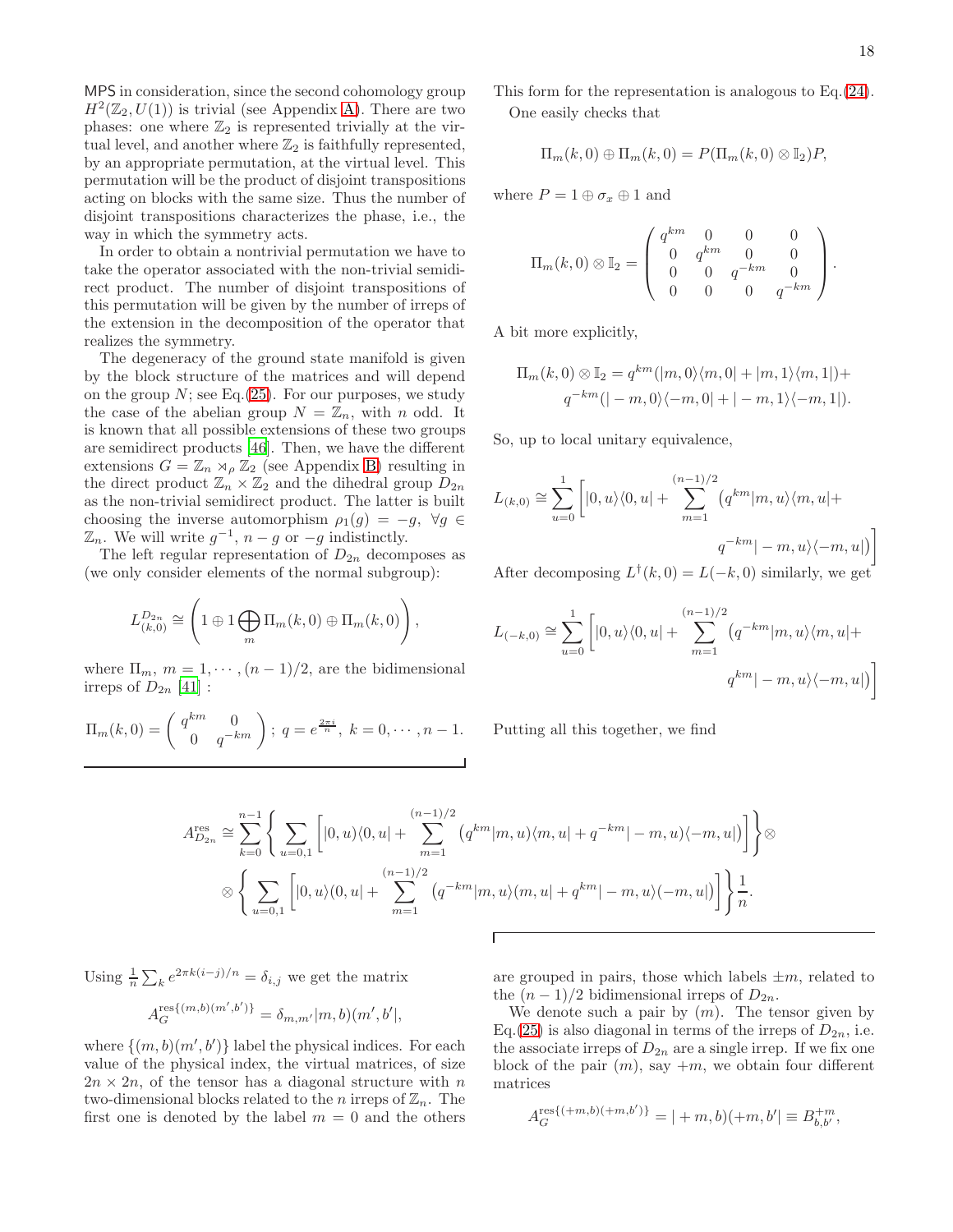where  $[B^{+m}_{b,b'}]_{\alpha,\alpha'} = \delta_{b,\alpha} \delta_{b',\alpha'}$ . These matrices span the whole space of  $2 \times 2$  matrices, so each block is injective [\[25\]](#page-24-18). Now we are going to act on our tensor with different symmetry operators at the physical level, and we will recover the permutations of the blocks of the matrices. The exchange will be between the blocks  $\pm m$  belonging to the pair  $(m)$ . The symmetry operators are the irreps of the non-trivial extension, evaluated at the elements belonging to the non-trivial coset of G by N,  $\{(q, 1)|q \in$  $N\}$ , acting on each pair  $(m_0)$ .

The  $(n-1)/2$  two-dimensional irreps of  $D_{2n}$  in the coset  $\{(k, 1)|k \in \mathbb{Z}_n\}$  take the form

$$
\Pi_m(k,1) = \Pi_m(k,0)\Pi_m(0,1) = \begin{pmatrix} 0 & q^{km} \\ q^{-km} & 0 \end{pmatrix},
$$

where  $\Pi_m(0,1)$  is nothing but the Pauli matrix  $\sigma_x$  which does not depend on  $m$ . For simplicity, we will deal only with the case of one block in detail reaching a single transposition. The operator associated to one block  $(m_0)$ , is analogy with Eq.[\(33\)](#page-16-2), and is given by

$$
S_{m_0}(l,l') = [(\Pi_{m_0}(l,1) \otimes \mathbb{I}_2) \otimes \mathbb{I}_{\text{rest}})] \otimes [(\bar{\Pi}_{m_0}(l',1) \otimes \mathbb{I}_2) \otimes \mathbb{I}_{\text{rest}}].
$$

The left-hand side of the previous operator in the selected basis can be expressed as

$$
\Pi_{m_0}(l,1) \otimes \mathbb{I}_2 = \sum_{u=0}^1 \left[ q^{lm_0} | m_0, u \rangle \langle -m_0, u | + \right. \\
\left. q^{-lm_0} | -m_0, u \rangle \langle m_0, u | \right]
$$

,

,

acting on the pair  $(m_0)$  and the identity operator in the rest of the blocks. Therefore, if we act with this operator on the tensor, we notice that all blocks with  $m \neq \pm m_0$ are not affected, but the pair with  $(m) = (m_0)$  changes as

$$
\Pi_{m_0}(k,0)\Pi_{m_0}(l,1) = \Pi_{m_0}(k+l,1) \text{ and}
$$
  

$$
\Pi_{m_0}(l',1)\Pi_{m_0}(-k,0) = \Pi_{m_0}(k+l',1)
$$

on each side of the tensor product respectively. Let us analyze the action of the operator  $S_{m_0}(l, l')$  looking at the virtual matrices of the modified tensor  $\tilde{A}^{\text{res}}_G =$  $S_{m_0}(l, l')A_G^{\text{res}}$ :

$$
\tilde{A}_{G}^{\text{res}\{(+m,b)(+m,b')\}}=\begin{cases} |+m,b)(+m,b'| & \text{if } +m \notin (m_0) \\ q^{(l-l')m_0}|-m,b)(-m,b'| & \text{if } +m \in (m_0) \end{cases}
$$

where only the non-zero elements are written. That is:

$$
\tilde{B}_{b,b'}^{+m} = \begin{cases} B_{b,b'}^{+m} & \text{if } +m \notin (m_0) \\ B_{b,b'}^{-m} & \text{if } +m \in (m_0) \end{cases},
$$

As a consequence, we obtain that the two blocks of the matrices, associated with the pair  $(m_0)$  are exchanged:

$$
\left(\begin{array}{c}B^{+m_0}_{\quad\, \nwarrow} 0\\0\end{array}\right)
$$

This permutation between the blocks  $+m_0$  and  $-m_0$  is nothing but the single transposition that we were looking for. The action of the operator does not depend on the element of  $\mathbb{Z}_n$  in the set  $\{(l, 1)|l \in \mathbb{Z}_n\}$ , the non-trivial coset  $[1] \neq [e] \cong \mathbb{Z}_n$ , so the result is uniquely determined by the quotient group  $\mathbb{Z}_2$  (in general  $G_{sym} \cong G/N$ ). The action of the operator using elements of the subgroup  ${(g, 0)|g \in \mathbb{Z}_n}$  is trivial because it does not permute the blocks of the virtual matrices. In this example, the multiplicity of the irreps of  $N$  in each irrep of  $G$  is one, then the projective representation  $V$  in Eq. [\(29\)](#page-15-1) does not play any role here. Instead, the only non-trivial action for this case is a permutation carried out by the induced representation of Eq. $(28)$ . Eq. $(32)$  translates as:

$$
(S_{m_0}(g))_p A_G^{\text{res}} = A_G^{\text{res}} \left( (\sigma_x \otimes \mathbb{I}_2)_{m_0} \otimes (\sigma_x \otimes \mathbb{I}_2)_{m_0} \right)_v,
$$

where  $g$  represents the non-trivial element of the group  $\mathbb{Z}_2$ . We can interpret this result as a symmetry breaking phase since the blocks exchanged correspond to linearly independent states of the ground subspace. When we take the operator from the trivial extension, we find that the symmetry is in a non-equivalent phase, characterized by a non-symmetry breaking pattern in the ground subspace.

In order to recover the other permutations, related to disjoint transpositions, we just act with the operator created by adding the different irreps associated to the two interchangeable blocks. The operator associated to the pairs  $(m_0), \cdots, (m_i)$  is given by

$$
(\Pi_{m_0}(l_0,1) \oplus \cdots \oplus \Pi_{m_i}(l_i,1)) \otimes \mathbb{I}_2) \otimes \mathbb{I}^{\text{rest}}] \otimes
$$
  

$$
[(\bar{\Pi}_{m_0}(l_0,1) \oplus \cdots \oplus \bar{\Pi}_{m_i}(l_i,1)) \otimes \mathbb{I}_2) \otimes \mathbb{I}^{\text{rest}}].
$$

This operator carries out the transposition between the blocks  $\pm m_0, \ldots, \pm m_i$  in the virtual matrices. Again, the action is independent from the element  $l_0, \dots, l_i$ , so it is uniquely determined by the element of the quotient group just as in the single transposition case. Therefore, we have recovered all the possible phases with symmetry group  $\mathbb{Z}_2$  and degenerate ground state for MPS.

It is straightforward to use  $Eq.(23)$  $Eq.(23)$  to show that the parent tensor is left invariant by the symmetry operators.

# <span id="page-18-0"></span>V. CONCLUSIONS AND OUTLOOK

We have studied two classes of PEPS related by anyon condensation (parent and restricted model). We have seen that the local invariance of the first under the action of a group G is broken in the second. Some residual symmetry persists though: the restricted PEPS is left invariant by a smaller local symmetry  $(G_{\text{topo}} \triangleleft G)$  plus a global symmetry  $(G_{sym} \equiv G/G_{topo})$ . This symmetry change, from local to global, is closely related to flux confinement and charge condensation. To get a microscopic understanding of these phenomena, we have analyzed how a background defined by the restricted model is affected by the insertion of (virtual) excitations of the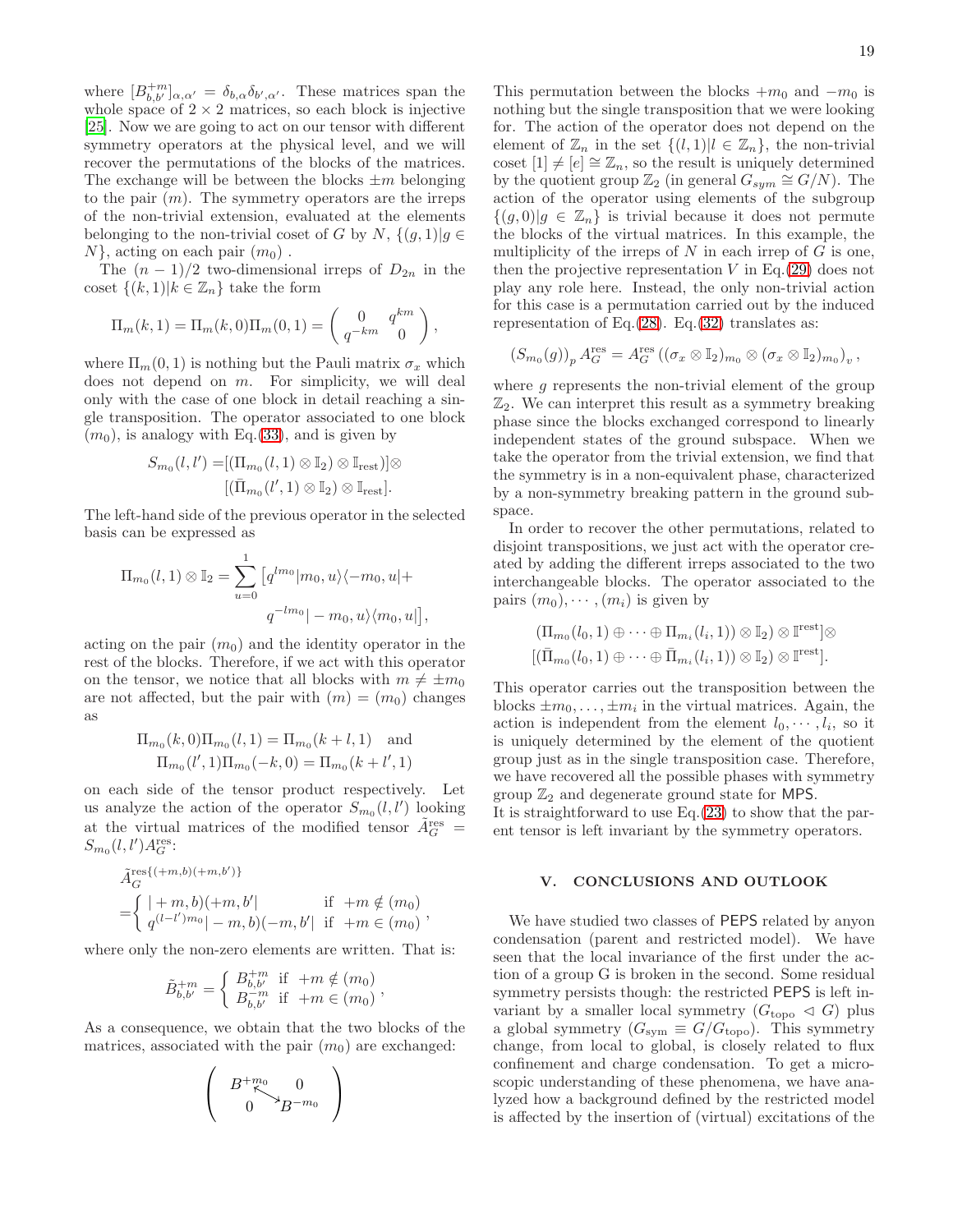parent model. Besides, we have seen that the residual global symmetry is represented by permutations of particle types within each anyonic sector. Also some cohomological effect has been identified. Similarly, when the model lives on a non-trivial manifold, this residual (global) symmetry both leaves the ground subspace invariant and does not act trivially on it.

On another hand, Wilson loops (corresponding to unconfined excitations) also leave the ground subspace invariant and act non-trivially on it. This coincidence leads us to believe that the two types of operators might be related. We have also discussed why the theory of group extensions is a promising route in modelling the behavior of the anyons under a symmetry.

Next, we have investigated MPS analogues of our findings; combining the symmetry reduction discussed above with classical results in the theory of group representations [\[39\]](#page-24-28), we have been able to re-derive all possible representations of an on-site global symmetry at the virtual level.

The approach for charge condensation studied here could also be applied to charge confinement using the different tensor network realizations of the same quantum phase described in [\[34\]](#page-24-25). In that case the restricted tensor would act as a *flux condensator* for the parent model. In [\[12](#page-24-8), [13,](#page-24-34) [15\]](#page-24-35) anyon condensation has been numerically studied in the framework of PEPS for different topological orders without symmetries. The authors of these works performed a local parametrized perturbation on the tensor and successfully identified the condensed and confined anyons pattern in the properties of the fixed point of the transfer operator. In contrast we have here studied analytically pairs of phases, corresponding to the extreme points of an anyon condensation process, modeled with PEPS. We have focused on discrete gauge theories (quantum doubles) which has allowed us to analyze the behavior of local/global symmetries in both phases through the condensation. A complete description of confinement and condensation for quantum doubles in terms of groups algebras can be found in [\[19\]](#page-24-12). The complete study of the global symmetry action on anyons and its relation to fusion is left for future work.

We point out that topological phases with global symmetries, the so-called Symmetry Enriched Topological (SET) phases, has been fully classified in [\[21\]](#page-24-14). SET phases has been also been studied in [\[42\]](#page-24-36) using tensor networks and in [\[44\]](#page-24-37) giving solvable model to represent each phase (also see [\[45\]](#page-24-38) for the relation to our work). We wonder if the reduction to a global symmetry is a general feature of anyon condensation in gauge theories. Were it the case, enriching an anyonic system with extra global symmetries might allow to detect its topological content locally. One future line of research will be to study how our findings carry over to a more general class of PEPS, with more complex global symmetry and anyon representations, such as those discussed [\[32](#page-24-23)]. Finally, it would be worth parallelling our work in the context of fermions.

# Aknowledgements

We warmly thank Norbert Schuch for inspiring discussions and for providing us with an early copy of [\[15\]](#page-24-35). The authors acknowledge support from MINECO (grant MTM2014- 54240-P), from Comunidad de Madrid (grant QUITEMAD+- CM, ref. S2013/ICE-2801), and the European Research Council (ERC) under the European Union's Horizon 2020 research and innovation programme (grant agreement No 648913). DPG acknowledges support from the John Templeton Foundation through grant #48322. The opinions expressed in this publication are those of the authors and do not necessarily reflect the views of the John Templeton Foundation. This work has been partially supported by ICMAT Severo Ochoa project SEV-2015-0554 (MINECO).

# <span id="page-19-0"></span>Appendix A: Group cohomology

In this appendix we describe the group  $H^2(G, U(1))$ that classifies the nonequivalent projective representations of G. A projective representation D of a group G is a mapping from this group to the  $GL(H)$  group, where H denotes the vector space where the representation acts, such that

<span id="page-19-1"></span>
$$
D(g_1)D(g_2) = \omega(g_1, g_2)D(g_1g_2), g_1, g_2 \in G,
$$
 (A1)

where  $\omega$ :  $G \times G \rightarrow U(1)$ , which is called cocycle, satisfies

$$
\omega(g_2, g_3)\omega(g_1, g_2g_3) = \omega(g_1, g_2)\omega(g_1g_2, g_3),
$$
  

$$
\omega(g, e) = \omega(e, g) = 1, \forall g \in G.
$$

The first one is the so-called 2-cocycle condition and comes from the application of [\(A1\)](#page-19-1) to the associative condition  $[D(g_1)D(g_2)]D(g_3) = D(g_1)[D(g_2)D(g_3)]$ . Note that if  $\omega(g_1, g_2) = 1 \ \forall g_1, g_2 \in G$  we recover a linear representation. Suppose that we choose a different prefactor for the representation matrices  $D'(g) = c(g)D(g)$ where  $c: G \to U(1)$ , so the different cocycles are related through:

$$
\omega'(g_1, g_2) = \frac{c(g_1)c(g_2)}{c(g_1g_2)}\omega(g_1, g_2).
$$

This also shows that the cocycle for a linear representation, also called coboundary, can be written as  $\omega(g_1, g_2) = c(g_1)c(g_2)/c(g_1g_2)$ . We regard  $U'(g)$  and  $U(g)$  as equivalent projective representations if the associated cocycles are related by a pre-factor. Such an equivalent relation forms the abelian group  $H^2(G, U(1)),$ called the second cohomology group of G.

For our purpose we have to obtain  $H^2(\mathbb{Z}_2, U(1))$ , this task has been done in [\[40\]](#page-24-39) and there, it has been demonstrated that it is equal to the trivial group  $\{e\}.$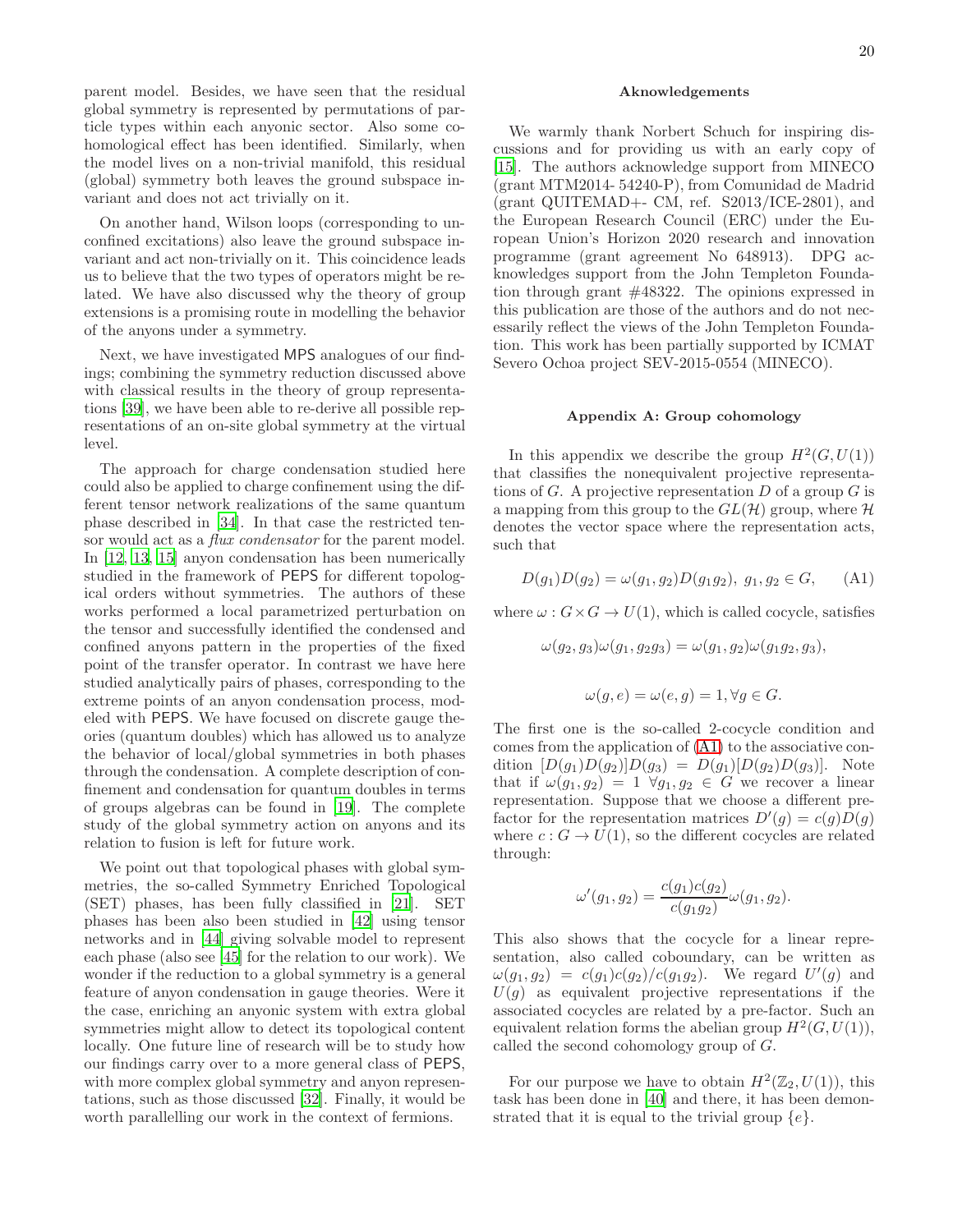# <span id="page-20-0"></span>Appendix B: Group extensions

An extension of a group  $Q$  is a group  $E$ , together with a surjective homomorphism  $\pi : E \to Q$ . Let N denote the kernel of  $\pi$ . It is clear that N is a normal subgroup of  $E$ . We say that the group  $E$  with the homomorphism  $\pi$  is an extension of Q by N [\[46](#page-24-33), [47](#page-24-40)]. An extension is encoded in the following short exact sequence:

$$
1 \to N \stackrel{i}{\to} E \stackrel{\pi}{\to} Q \to 1,
$$

where  $i$  is an inclusion map.  $Q$  is isomorphic to the quotient group  $E/N$  ( $Q \cong E/N$ ).

In the case where  $N$  is an abelian group, given an extension E of Q by N and the homomorphism  $\pi$ , the extension is characterized by two maps: (i) a homomorphism  $\rho: Q \to \text{Aut}(N)$  and (ii) a cocycle  $\omega: Q \times Q \to N$ which satisfies

$$
\omega(g, h)\omega(gh, k) = \rho_g(\omega(h, k))\omega(g, hk).
$$

These maps are defined as follows. Given  $g$ , we pick a pre-image  $e_g \in E$  such that  $\pi(e_g) = g$ , and we construct  $\rho_g: n \mapsto e_g n e_g^{-1}$  and  $\omega(g, h) = e_g e_h e_{gh}^{-1}$ . There is some arbitrariness in this choice of a pre-image:  $e_g$  and  $e_g k$ obviously lead to the same map  $\rho_q$  for any  $k \in N$ . This arbitrariness partially persists when considering the cocyle $\omega\colon$  the two pre-image choices  $e_g$  and  $e_gk$  lead to two cocycles that might be different but will belong to the same second cohomology class  $H^2(Q, U(1))$ .

 $E$ , as a set, can be expressed as the cartesian product  $N \times Q$  with the rule for multiplication:

<span id="page-20-3"></span>
$$
(a,g)(b,h) = (a\rho_g(b)\omega(g,h), gh). \tag{B1}
$$

The product  $(a, e)(b, e) = (ab, e)$  generates the normal subgroup N and the product  $(e, q)(e, h) = (\omega(q, h), gh)$ generates the group  $Q$  after quotienting by  $N$ . If there exists a homomorphism  $\phi: Q \to E$  such that  $\pi \circ \phi = \mathbb{I}_Q$ , we say that the group extension splits and it is associated with the semidirect product  $E = N \rtimes_{\rho} Q$ . If such a homomorphism  $\phi$  exists, the cocycle  $\omega$  is trivial, i.e.  $H^2(Q, U(1)) = 1$ . Two extensions are said to be equivalent if there is a isomorphism  $\sigma : E \to E'$  such that the following diagram commutes:

<span id="page-20-2"></span>
$$
\begin{array}{ccc}\n1 & \longrightarrow & N & \xrightarrow{i} & E & \xrightarrow{\pi} & Q & \longrightarrow 1 \\
\downarrow \text{Id} & & \downarrow \sigma & \downarrow \text{Id} & \\
1 & \longrightarrow & N & \xrightarrow{i'} & E' & \xrightarrow{\pi'} & Q & \longrightarrow 1\n\end{array} \tag{B2}
$$

The conditions are  $\sigma(i(n)) = i'(n) \forall n \in N$  and  $\pi'(\sigma(g)) = \pi(g) \,\,\forall g \in Q$ . E and E' are isomorphic if the diagram [\(B2\)](#page-20-2) commutes, but the converse need not be true. An important result is that if two extensions are equivalent then the action  $Q \to Aut(N)$  is the same for both extensions, and the cocycles describing the two

extensions are in the same class of cocycles in  $H^2(Q, N)$ .

To deal with the non-abelian case, two maps  $\omega$  and  $\rho$ are again constructed. But the map  $\rho: Q \to \text{Aut}(N)$ need not be a group homomorphism now. In fact it satisfies

$$
\rho_g \rho_h = \text{Inn}(\omega(g, h)) \rho_{gh},
$$

where Inn(n) denotes the inner automorphism  $m \mapsto$  $nmn^{-1}: n,m \in N$ .  $\omega(g,h)$  is defined as in the abelian case. The map  $\omega$  also satisfies the generalized cocycle condition  $\omega(g, h)\omega(gh, k) = \rho_g(\omega(h, k))\omega(g, hk)$ . However the maps seen as  $\rho: Q \to \text{Out}(N)$  is a group homomorphism where the outer automorphism group is defined as  $Out(N) = Aut(N)/Inn(N)$ . The group E can also be written as Eq.[\(B1\)](#page-20-3), the maps  $n \mapsto (n, 1)$  and  $g \mapsto (1, g)$  are again group homomorphisms and the extension equivalence is again defined as the commutation of the diagram [\(B2\)](#page-20-2). The extensions are now classified by  $H^2(Q, Z(N))$  where  $Z(N)$  is the center of N. This is because the inner automorphisms are invariant under the multiplication by an element of  $Z(N)$ .

In the main text, we have called  $G_{\text{topo}} \equiv N$  and  $G_{sym} \equiv Q$ , the extension group E as G and we take as normal subgroup of G  $\{(g,e) | g \in G_{\text{topo}}\}\cong G_{\text{topo}}$ whose choice, in general, is not unique. So the reduction of the tensor is achieved by associating the elements of the group  $G_{sym}$  to the identity. We can take  $L_{(g,e)}^G = L_g^{G_{\text{topo}}} \otimes \mathbb{I}_{G_{\text{sym}}}$  for any extension group that we choose. This is because acting on the group algebra basis  $(\mathbb{C}[G] = \mathbb{C}[G_{\text{topo}}]) \otimes \mathbb{C}[G_{\text{sym}}]$ :

$$
L_{(k,e)}^G |n, h\rangle = |k\rho_e(n)\omega(e, h), h\rangle =
$$
  
=  $|kn, h\rangle = (L_k^{G_{\text{top}}}\otimes L_e^{G_{\text{sym}}})|k, h\rangle,$ 

where we have used that  $\omega(e, h) = e$  and  $\rho_e = \mathbb{I}$  because this choice does not change the class of the extension.

### <span id="page-20-1"></span>Appendix C: Dyonic quasiparticles

This section is devoted to study dyonic quasiparticles of the quantum double model,  $D(G)$ , [\[33\]](#page-24-24) in the **PEPS** formalism [\[10](#page-24-6)]. These quasiparticles complete the characterization of the topological low-energy sector of these models, together with pure fluxes and pure charges that have been analyzed in the main text. We first show the representation of the virtual operator corresponding to a dyon and we describe its principal topological properties. Then  $(Appendix C1)$ , we show how that operator is created physically according to the original model [\[31](#page-24-10)] using a certain PEPS representation of the ground state. We finally  $(Appendix C2)$  address the question of how the parent dyons behave when they are placed in a background of restricted tensors.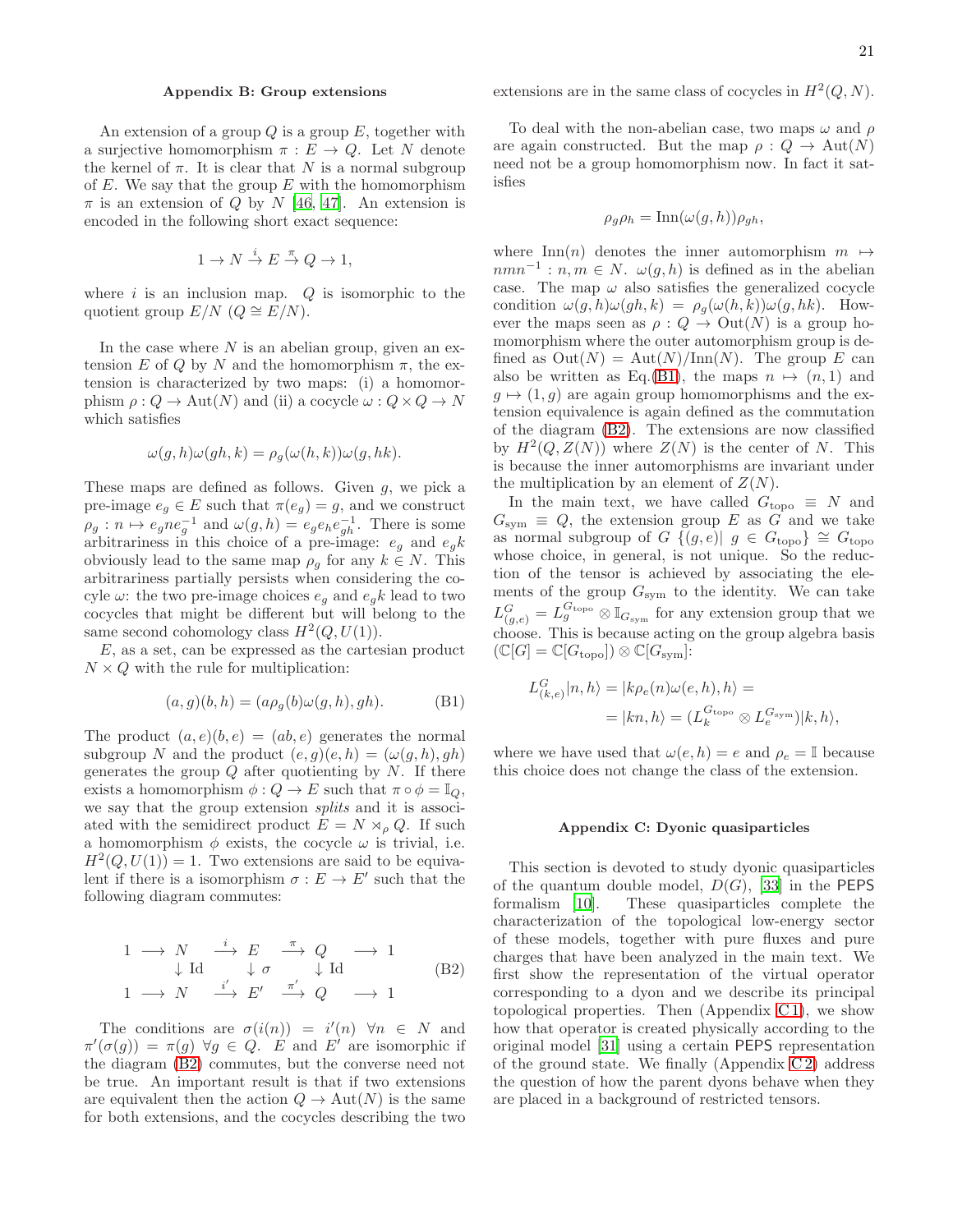A dyonic excitation is a quasiparticle containing a flux part and a compatible charge part in  $D(G)$ . For abelian groups, this quasiparticle is just a combined object of a pure charge and a pure flux (see its G-isometric PEPS representation in [\[15\]](#page-24-35)). For general finite groups, a dyon is associated to an irrep of the normalizer of a given conjugacy class of G. Given  $h \in G$  we denote the normalizer subgroup of this element as  $N_h = \{n \in G | nh = hn\}.$ The normalizer of another element in the conjugacy class of h,  $h^g \equiv ghg^{-1} \in C[h]$ , is  $N_{h^g} = gN_hg^{-1}$ . So the normalizers of the elements of a conjugacy class are all isomorphic, and the expression  $N_{C[h]}$  is meaningful. We can decompose the group  $G$  in left cosets of  $N_h$  with representatives  $k_1 = e, k_2, \cdots, k_\kappa$  where  $\kappa = |G|/|N_h|$ . A relation between these cosets and elements of the conjugacy class can be given by  $h_j = k_j h k_j^{-1}$ .

A dyonic quasiparticle, associated to an irrep  $\alpha$  of  $N_{C[h]}$ , can be expressed as an operator acting on the virtual d.o.f of the **PEPS** representation of the  $D(G)$ . We point out that these quasiparticles are always created in pairs (see Appendix [C 1](#page-22-0) for details), as a dyon-antidyon composite, but here we have focused on one particle of the pair. A dyon corresponds to a string of right regular representations  $R_h$  (corresponding to the flux part) placing the following operator (corresponding to the compatible charge part) at the extremity of the string:

<span id="page-21-1"></span>
$$
D_{\alpha}^{m} \equiv \sum_{n \in N_{h}} \chi_{\alpha}^{N_{C[h]}}(mn) \sum_{j=1}^{\kappa} |k_{j}n\rangle\langle k_{j}n|, \qquad \text{(C1)}
$$

where we have chosen the element  $h$  as the representative of the conjugacy class,  $\chi_{\alpha}$  is the character of the irrep  $\alpha$ of  $N_{C[h]}$  and  $m \in N_h$  corresponds to the internal state of the charge associated to the quasiparticle (see Fig. [16\)](#page-21-0).



<span id="page-21-0"></span>Figure 16: The virtual representation of the dyonic quasiparticle is depicted. The red dots represent the operator  $R_h$ acting on the virtual d.o.f. of the tensor network. The yellow rhombus corresponds to the operator  $D_{\alpha}^{m}$  of [\(C1\)](#page-21-1).

Let us now show some of the properties of this quasiparticle representation:

• Self-braiding: the effect of a half exchange of the dyon and its antiparticle or equivalently a  $2\pi$  rotation of one dyon. This operation corresponds to braiding the string of the quasiparticle with [\(C1\)](#page-21-1) at its end in the following way:



which is equivalent to



In order to complete the whole  $2\pi$  spin we express  $D_{\alpha}^{m}R_{h}$  as  $R_{h}(R_{h}^{\dagger}D_{\alpha}^{m}R_{h})$ ; the effect of this operation is the conjugation by  $R_h$  in the charge part of the dyon. Since  $h$  is central in  $N_h$  the matrix representation of  $h$  is a multiple of the identity so  $R_h^{\dagger} D_{\alpha}^m R_h = \chi_{\alpha}^{N_{C[h]}}(h) D_{\alpha}^m$ . The corresponding topological spin is  $\chi_{\alpha}^{N_{C[h]}}(h)/d_{\alpha}$ , where  $d_{\alpha}$  is the dimension of the irrep  $\alpha$ .

- Braiding with  $g \in N_h$ : this operation corresponds to the conjugation by  $R_q$  over the string and over [\(C1\)](#page-21-1). The flux part remains invariant because  $g^{-1}hg = h$  and the charge part transforms as  $R_g^{\dagger} D_{\alpha}^m R_g = D_{\alpha}^{g^{-1}m}$ . This change of the internal state of the charge part can be measured using interferometric experiments [\[10\]](#page-24-6).
- Braiding with  $g \notin N_h$ : the string gets conjugated  $h \to h^{\bar{g}}$  and the charge part gets also conjugated  $R_g^{\dagger} D_{\alpha}^m R_g$ . We write  $\chi_{\alpha}$  instead of  $\chi_{\alpha}^{N_{C[h]}}$  from now on so the conjugation action is given by:

$$
\sum_{n \in N_h} \chi_\alpha(mn) \sum_{j=1}^\kappa |k_jng\rangle \langle k_jng|.
$$

In order to operate with this expression we rewrite  $k_jng = \tilde{k}_{x_j}$   $(\tilde{k}_{x_j}^{-1} g g^{-1} k_j g) g^{-1}ng$ , where we have just inserted identities and the element  $\tilde{k}_{x_j}$ . To define this element let us denote the representatives of the left cosets of  $G/N_{h^{\bar{g}}}$  as  $\tilde{k}_j = g^{-1}k_j g$  with the relation  $\tilde{h}_j = \tilde{k}_j h^{\bar{g}} \tilde{k}_j^{-1}$ . We now denote with the index  $x_j \in [1, \dots, \kappa]$  the element corresponding to  $\tilde{h}_{x_j} = \tilde{k}_{x_j} h^{\tilde{g}} \tilde{k}_{x_j}^{-1} = g \tilde{h}_j g^{-1}$ . We can prove that  $\tilde{n}_{x_j} \equiv \tilde{k}_{x_j}^{-1} g \tilde{k}_j$  belongs to  $N_{h\bar{g}}$  and  $R_g^{\dagger} D_{\alpha}^{m} R_g$  equals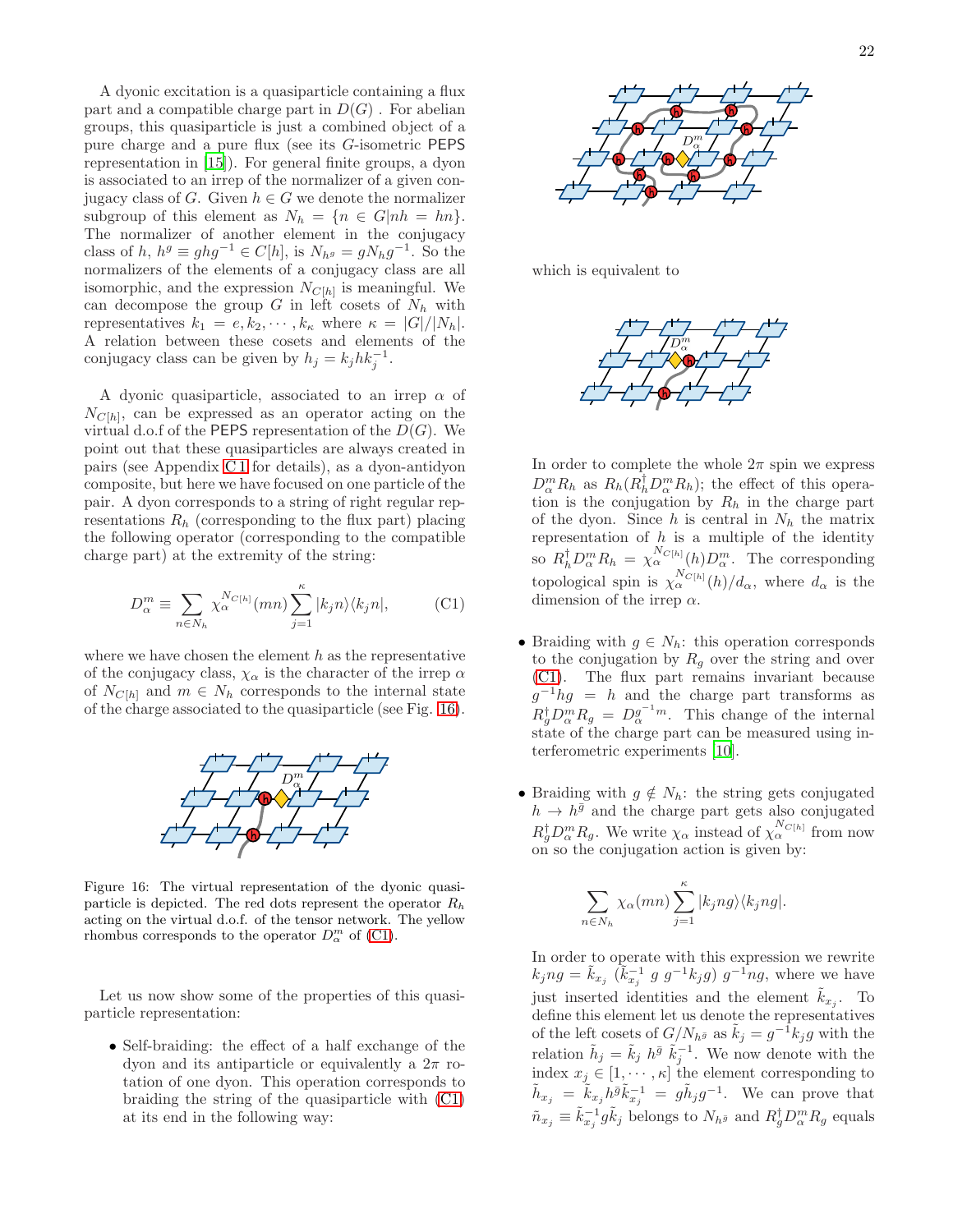$$
\sum_{n \in N_h} \chi_{\alpha}(mn) \sum_{j=1}^{\kappa} |\tilde{k}_{x_j} \tilde{n}_{x_j} g^{-1} ng \rangle \langle \tilde{k}_{x_j} \tilde{n}_{x_j} g^{-1} ng |
$$
  
\n
$$
= \sum_{\tilde{n} \in N_{h\bar{g}}} \chi_{\alpha}(mg\tilde{n}g^{-1}) \sum_{j=1}^{\kappa} |\tilde{k}_{x_j} \tilde{n}_{x_j} \tilde{n} \rangle \langle \tilde{k}_{x_j} \tilde{n}_{x_j} \tilde{n} |
$$
  
\n
$$
= \sum_{j=1}^{\kappa} \sum_{\tilde{n} \in N_{h\bar{g}}} \chi_{\alpha}(mg\tilde{n}_{x_j}^{-1} \tilde{n}g^{-1}) |\tilde{k}_{x_j} \tilde{n} \rangle \langle \tilde{k}_{x_j} \tilde{n} |
$$
  
\n
$$
= \sum_{j=1}^{\kappa} \sum_{\tilde{n} \in N_{h\bar{g}}} \chi_{\alpha}(g^{-1} mg\tilde{n}_{x_j}^{-1} \tilde{n}) |\tilde{k}_{x_j} \tilde{n} \rangle \langle \tilde{k}_{x_j} \tilde{n} |.
$$
 (C2)

This action is analogous to the symmetry transformations of the quantum double algebras [\[4,](#page-24-3) [48\]](#page-24-41).

### <span id="page-22-0"></span>1. Creation of dyons

A composite dyon-antidyon excitation is created by acting with certain combination of operators, the so called ribbon operators [\[19,](#page-24-12) [31\]](#page-24-10), over the ground state of  $D(G)$ . This ground state can be constructed using G-isometric PEPS tensors [\[10\]](#page-24-6). Here we have obtained the virtual representation of the ribbon operator corresponding to the composite dyon-antidyon excitation. In order to do so we apply that operator over the physical indices of a tensor network. Analyzing the virtual indices of the boundary we obtain the desired equivalence between physical and virtual operator.

The ribbon operator we chose acts in four edges of the square lattice with the orientation illustrated in Fig. [17.](#page-22-1)



<span id="page-22-1"></span>Figure 17: The operator of Eq.[\(C3\)](#page-22-2) acts on four adjacent edges, denoted as  $x_1, y_1, x_2, y_2$ , and involves three vertices and three plaquettes. This operator depends on the orientation of each edge and we take the one represented by the arrows. The green and blue points identified the vertices and plaquettes excited respectively.

The operator can be written as

<span id="page-22-2"></span>
$$
\mathcal{O}_{\alpha} \equiv \frac{d_{\alpha}}{|N_h|} \sum_{n \in N_h} \bar{\chi}_{\alpha}(n) \sum_{i,j=1}^{\kappa} F^{\bar{h}_i, k_i n \bar{k}_j}, \qquad \text{(C3)}
$$

where the  $k_i$ 's are the representatives of the left cosets of G by  $N_h$  and the operator  $F^{h,g}$  acts over the four chosen edges as follows (see Fig. [17](#page-22-1) for clarification):

$$
F^{h,g}|x_1, y_1, x_2, y_2\rangle = \delta_{g,x_1\bar{x}_2}|x_1\bar{h}, y_1, \bar{y}_1hy_1x_2, y_2\rangle.
$$

The ground state of the quantum double of G can be constructed with the following tensor [\[10](#page-24-6)]:

<span id="page-22-5"></span>
$$
K=\sum_{l,r,s,p\in G}|p\bar{l},l\bar{r},r\bar{s},s\bar{p}\rangle|p,l)(r,s|.
$$

<span id="page-22-6"></span>This tensor has a the following virtual invariance:

$$
K\left[R_g \otimes R_g \otimes R_g^{\dagger} \otimes R_g^{\dagger}\right]_v =
$$
\n
$$
\sum_{l,r,s,p \in G} |p\bar{l}, l\bar{r}, r\bar{s}, s\bar{p}\rangle \left[R_g \otimes R_g|p,l\right)(r, s|R_g^{\dagger} \otimes R_g^{\dagger}\right] = K,
$$
\n(C4)

 $\forall g \in G$  which endows the state with topological properties. We now express the edges involved in the action of the operator of Eq.[\(C3\)](#page-22-2) in its tensor network representation:

$$
\mathcal{P}(K) \equiv \sum_{l,r,s,p,t \in G} |p\bar{l}, l\bar{r}, r\bar{s}, s\bar{p}, t\bar{r}\rangle |p,l\rangle(s,t|,
$$
 (C5)

for a driagrammatic representation see Fig. [18.](#page-22-3) The



<span id="page-22-3"></span>Figure 18: Tensor network representation of the physical system involved in the creation of a dyon. The blue dots are depicted for comparison with Fig.  $17$  and the virtual index  $r$ is depicted for clarification.

creation operator of the dyon acts on the tensor network representation as follows:

$$
\frac{|N_h|}{d_{\alpha}} \mathcal{O}_{\alpha} \mathcal{P}(K) =
$$
\n
$$
\sum_{\substack{n \in N_h \\ n \in j, 1, \dots, \kappa \\ i, j = 1, \dots, \kappa}} \delta_{k_i n \bar{k}_j, l \bar{t}} \bar{\chi}_{\alpha}(n) |p \bar{l} h_i, l \bar{r}, r \bar{l} \bar{h}_i l \bar{s}, s \bar{p}, t \bar{r} \rangle |p, l)(s, t|.
$$

We now can relabel the indices  $(s' = s\bar{I}h_i l \text{ and } p' = p\bar{I}h_i l)$ to obtain the action on the virtual d.o.f.:

<span id="page-22-4"></span>
$$
\sum_{\substack{i,j=1,\cdots,\kappa\\l,r,s,p,t\in G}} \bar{\chi}_{\alpha}(\bar{k}_i l \bar{t} k_j) |p\bar{l}, l\bar{r}, r\bar{s}, s\bar{p}, t\bar{r}\rangle |p\bar{l} \bar{h}_i l, l)(s\bar{l} \bar{h}_i l, t|= \sum_i \mathcal{F}_i \circ \mathcal{C}_i[\mathcal{P}(K)],
$$
 (C6)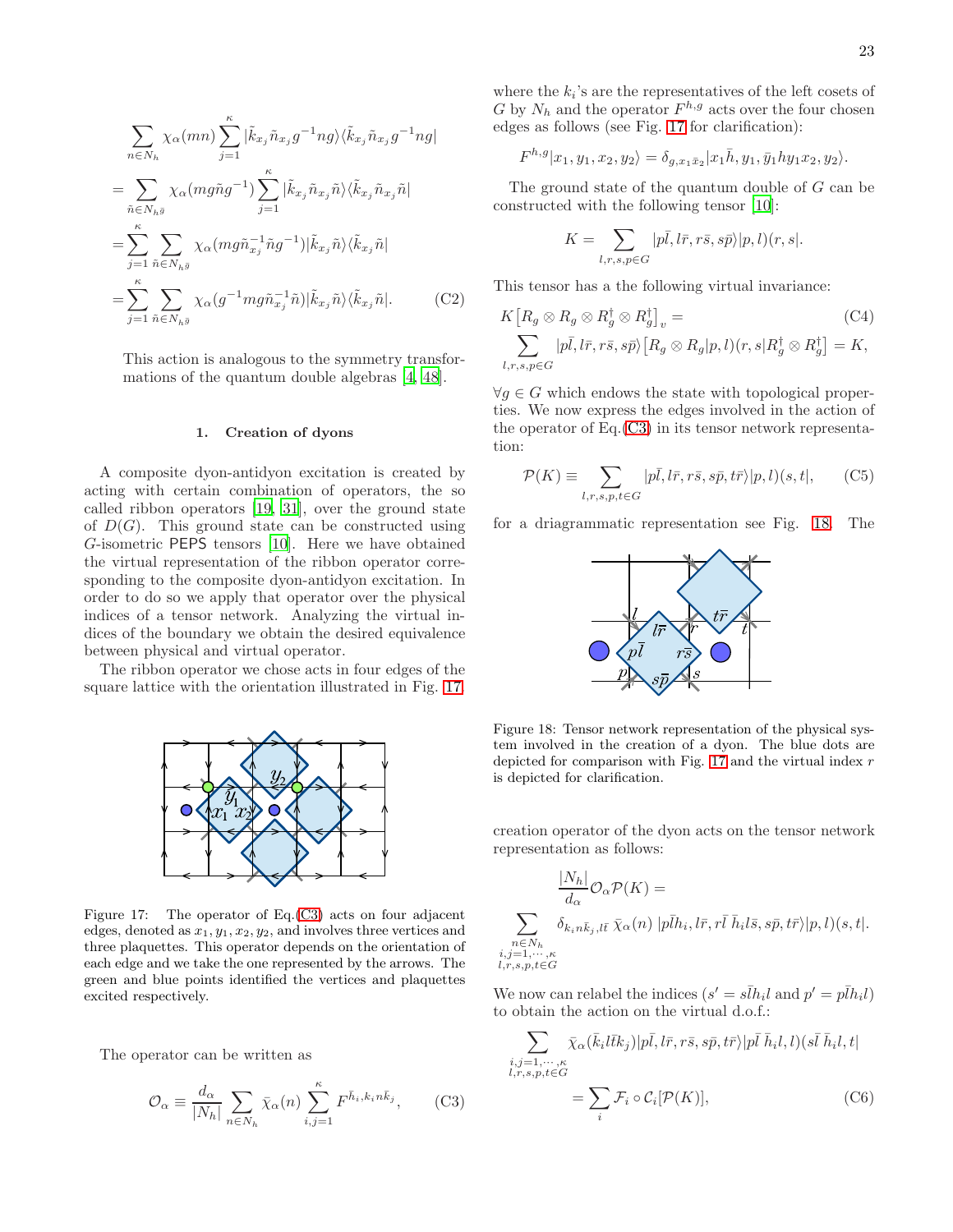where the operator  $\sum_i \mathcal{F}_i \circ \mathcal{C}_i$  acts purely on the virtual d.o.f of  $\mathcal{P}(K)$  and its components are defined as follows:

$$
\mathcal{F}_i\big[|p,l\rangle(s,t|\big] \equiv \sum_{g\in G} R_{\bar{g}\ \bar{h}_ig}^{\dagger}\otimes|g\rangle(g|\big[|p,l\rangle(s,t|\big]R_{\bar{g}\ \bar{h}_ig}\otimes\mathbb{I},
$$
  

$$
\mathcal{C}_i\big[|p,l\rangle(s,t|\big] \equiv
$$
  

$$
\sum_{n,m\in N_h} \bar{\chi}_{\alpha}(n\bar{m}) \mathbb{I}\otimes|k_in\rangle(k_in|\big[|p,l\rangle(s,t|\big]\mathbb{I}\otimes\sum_{j}^{\kappa}|k_jm\rangle(k_jm|)\big]
$$

where  $\mathcal{F}_i$  and  $\mathcal{C}_i$  can be regarded as the flux and charge part of the dyon respectively. We can represent diagramatically the virtual operator corresponding to Eq.[\(C6\)](#page-22-4) as follows:



where  $P[a] = |a\rangle\langle a|$ . If we only consider the one particle of the composite dyon-antidyon, the virtual representation we are dealing with is equivalent to a string of  $R_g$ operators ended with the operator [\(C1\)](#page-21-1).

We point out that the tensor  $K$  has the invariance described in Eq.[\(C4\)](#page-22-5) because of the clockwise direction, of the edges contained in  $K$  (see Fig. [17\)](#page-22-1), chosen [\[10\]](#page-24-6). A counterclockwise direction would give rise to a tensor with the virtual invariance represented by  $L_q$  instead of  $R<sub>g</sub>$ , which would be unitary equivalent to the G-isometric **PEPS** of Eq.[\(4\)](#page-2-2). This relation connects the tensor  $K$ , obtained in [\[10\]](#page-24-6), used in this section with the convention used through the main text.

### <span id="page-23-0"></span>2. Symmetry reduction with dyons

We now turn to the situation analyzed in this work where a parent excitation is placed on a background of restricted tensors. We also study the effect of the symmetry operators over the dyons of the restricted phase.

If we place a parent dyon with the flux part corresponding to a conjugacy class not in  $G_{\text{topo}}$ , the chain cannot be moved freely and the the dyon is confined. Let us analyze the more involved case where the parent dyon is unconfined and its flux and charge parts split. Let  $C^{G}[h] =$  $\{h_i, i = 1, \dots, \kappa\}$  be a conjugacy class of G which is in  $G_{\text{topo}}$ . This conjugacy class can be decomposed in conjugacy classes of  $G_{\text{topo}}$ :  $C^G[h] = \cup_j C^{G_{\text{topo}}}[h_j]$  where j only runs over in the indices corresponding to the elements  $h_i$ with disjoint conjugacy classes of  $G_{\text{topo}}$ . It is clear that any two of these conjugacy classes of  $G_{\text{topo}}$  can be related

by conjugation with an element of  $G$  and vice versa. This fact is what is causing the splitting of the flux part of an unconfined parent dyon and the action of the symmetry over the flux part of a dyon of the restricted model.

 $|k_j m\rangle (k_j m,$  Trivially  $N_{h_j}^{G_{\text{topo}}}$ Take now a representative element  $h_j$  of  $C<sup>G</sup>[h]$  and denote its normalizer in G as  $N_{h_j}^G = \{ n \in G | nh_j = h_j n \}.$  $\mathcal{L}_{h_j}^{\text{Gtopo}} = \{k \in G_{\text{topo}} | kh_j = h_j k\}$  is a subgroup of  $N_{h_j}^G$ . It is also normal:  $(nkn^{-1})h_j = h_j(nkn^{-1})$  $\forall n \in N_{h_j}^G$  and  $\forall k \in N_{h_j}^{G_{\text{topo}}}$  $N_{gh_jg^{-1}}^{G_{\text{topo}}}$ . Therefore  $N_{gh_jg^{-1}}^{G_{\text{topo}}}$  is normal in  $N_{gh_jg^{-1}}^G$ . By Clifford's Theorem [\[39](#page-24-28)] the irreps of  $N_{C^{G}[h]}$  will decompose into an equal weight superposition of irreps of  $N_C \sigma_{\text{topo}[h]}$ , all of them related by conjugation. This describes the splitting of the charge part of an unconfined parent dyon and also describes qualitatively the action of the symmetry over the charge part of a dyon of the restricted model.

> In order to compute quantitatively the effect of the symmetry operator over the charge part of a restricted dyon let us denote  $g = (q, [z])$  with  $q \in G_{\text{topo}}$  and  $[z] \in$  $G_{sym}$ . As a set, G can be viewed as the cartesian product of  $G_{\text{topo}}$  and  $G_{\text{sym}}$  (see Apendix [B\)](#page-20-0). We will write down the case with trivial cocycle for the sake of simplicity. Now  $N_h$  will denote the normalizer of h in  $G_{\text{topo}}$ ,  $\chi_\beta$ the character of the irrep  $\beta$  of the subgroup  $N_{C[h]}$  of  $G_{\text{topo}}$  and now  $k_j$  will denote the representatives of the right cosets of  $G_{\text{topo}}$  by  $N_h$  (  $k_1 = e, k_2, \cdots, k_\xi$  where  $\xi = |G_{\text{topo}}|/|N_h|$ . With this notation the charge part of the restricted dyon, corresponding to the conjugacy class  $C[h]$  of  $G_{\text{topo}}$  and the irrep  $\beta$  of  $N_{C[h]}$ , can be associated to the following operator (at the end plaquette of a string of  $L_h$  corresponding to the flux part):

<span id="page-23-1"></span>
$$
D_{\beta}^{m} \equiv \sum_{n \in N_{h}} \chi_{\beta}(mn) \sum_{[y] \in G_{\text{sym}}} \sum_{j=1}^{\xi} |nk_{j}, [y] \rangle \langle nk_{j}, [y]|,
$$
\n(C7)

where m belongs to  $N_h$ . The action of the symmetry over this operator is the conjugation by  $L_q$  with  $q \in G$ . Applying  $L_g$  to the basis elements in Eq.[\(C7\)](#page-23-1) we end up with  $L_g|nk_j,[y]\rangle = |q\rho(nk_j),[z][y]\rangle,$  where  $\rho_g(n) = gng^{-1}$ which goes from  $N_{C[h]}$  to  $N_{C[h^g]}$  with  $\tilde{C}[h] \neq C[h^g]$  if  $g \in G - G_{\text{topo}}$ . If  $g \in G_{\text{topo}}$  the action will be equivalent to the corresponding analysis in Eq. $(C2)$ . Now we rewrite  $q\rho_g(nk_j)$  as  $q\rho_g(n)q^{-1}$   $\left[ q\rho_g(k_j)q^{-1} \ q \ \tilde{k}_{x_j^g}^{-1} \right] \tilde{k}_{x_j^g}$ . To define  $\tilde{k}_{x_j^g}$  let us denote the representatives of the cosets of  $G_{\text{topo}}/N_{h^{gq}}$  as  $\tilde{k_j} = qg k_j g^{-1}q^{-1}$  with the relation  $\tilde{h}_j = \tilde{k}_j h^{gq} \tilde{k}_j^{-1}$ . We now denote with the index  $x_j^g \in [1, \dots, \xi]$  the element corresponding to  $\tilde{h}_{x_j^g} =$  $\tilde{k}_{x_j^g} h^{gq} \tilde{k}_{x_j^g}^{-1} = q \tilde{h}_j q^{-1}$ . We can prove that  $\tilde{n}_{x_j^g} \equiv \tilde{k}_j q \tilde{k}_{x_j^g}^{-1}$ belongs to  $N_{hqg}$ . Denoting  $\tilde{n} \equiv \rho_{qg}(n)$  the conjugation by the inverse of p as  $\rho_{\bar{p}}(\cdot)$  and  $P[a] = |a\rangle\langle a|, L_g D_\beta^m L_g^\dagger$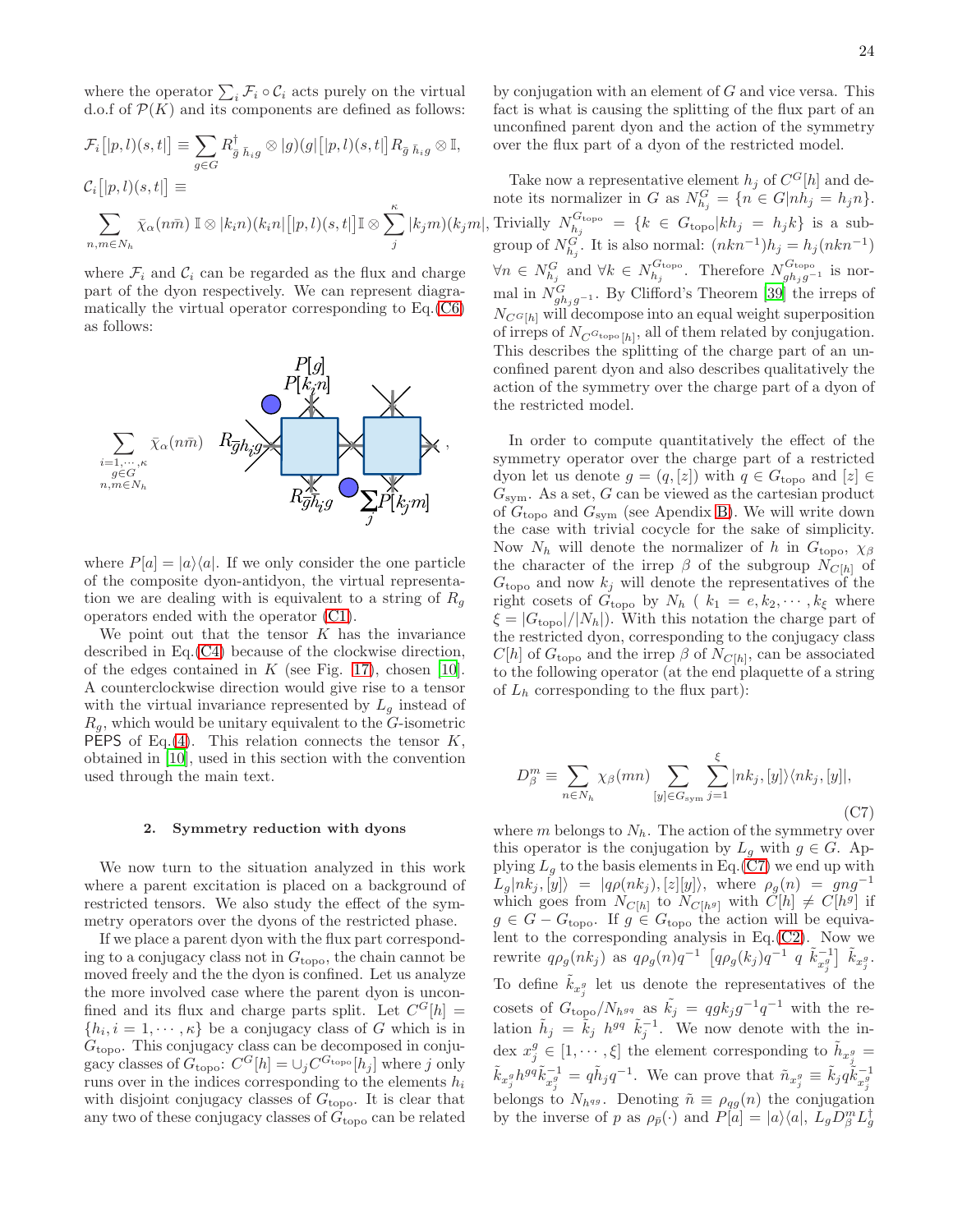equals

$$
\sum_{\tilde{n}\in N_{hqg}} \chi_{\beta}(m\rho_{\tilde{q}g}(\tilde{n})) \sum_{[y]\in G_{\text{sym}}} \sum_{j=1}^{\xi} P[\tilde{n}\tilde{n}_{x_j^g} k_{x_j^g}, [zy]]
$$
  
\n
$$
= \sum_{j=1}^{\xi} \sum_{\tilde{n}\in N_{hqg}} \chi_{\beta}(m\rho_{\tilde{q}g}(\tilde{n}\tilde{n}_{x_j^g}^{-1})) \sum_{[y]\in G_{\text{sym}}} P[\tilde{n}k_{x_j^g}, [y]]
$$
  
\n
$$
= \sum_{j=1}^{\xi} \sum_{\tilde{n}\in N_{hgq}} \chi_{\beta}(\rho_{\tilde{q}g}[\rho_{qg}(m)\tilde{n}\tilde{n}_{x_j^g}^{-1}]) \sum_{[y]\in G_{\text{sym}}} P[\tilde{n}k_{x_j^g}, [y]]
$$
  
\n
$$
= \sum_{j=1}^{\xi} \sum_{\tilde{n}\in N_{hgq}} \chi_{\beta'}(\rho_{qg}(m)\tilde{n}\tilde{n}_{x_j^g}^{-1}) \sum_{[y]\in G_{\text{sym}}} P[\tilde{n}k_{x_j^g}, [y]],
$$

- <span id="page-24-0"></span>[1] L. D. Landau and E. M. Lifschitz, *Statistical Physics-Course of Theoretical Physics Vol 5*, Butterworth-Heinemann (1980).
- <span id="page-24-1"></span>X. G. Wen and Q. Niu, Phys. Rev. B 41, 9377 (1990).
- <span id="page-24-2"></span>[3] F.A. Bais, B.J. Schroers and J.K. Slingerland, JHEP 0305, 068 (2003).
- <span id="page-24-3"></span>[4] M. de Wild Propitius, PhD thesis, 1995, [arXiv:hep-th/9511195.](http://arxiv.org/abs/hep-th/9511195)
- [5] F. A. Bais and J. K. Slingerland, Phys. Rev. B 79, 045316.
- [6] F.A. Bais , B.J. Schroers, J.K. Slingerland, Phys Rev Lett. **89**, 181601 (2002).
- [7] F. A. Bais, C. J. M. Mathy, Phys. Rev. B 73, 224120.
- <span id="page-24-4"></span>[8] F.A. Bais, C.J.M. Mathy, Annals Phys. 322 (2007) 552- 598.
- <span id="page-24-5"></span>[9] F. Verstraete, M. M. Wolf, D. Perez-Garcia, and J. I. Cirac, Phys. Rev. Lett. 96, 220601(2006).
- <span id="page-24-6"></span>[10] N. Schuch, I. Cirac and D. Pérez-García, Annals of Physics 325, 2153 (2010).
- <span id="page-24-7"></span>[11] N. Schuch, D. Poilblanc, J. Ignacio Cirac and D. Perez-Garcia, , Phys. Rev. Lett. 111, 090501 (2013).
- <span id="page-24-8"></span>[12] J. Haegeman, V. Zauner, N. Schuch and F. Verstraete,, Nature Communications 6, 8284 (2015).
- <span id="page-24-34"></span>[13] M. Marien, J. Haegeman, P. Fendley and F. Verstraete, [arXiv:1607.05296.](http://arxiv.org/abs/1607.05296)
- [14] S. Jiang, Y. Ran, Phys. Rev. B **95**, 125107 (2017).
- <span id="page-24-35"></span>[15] K. Duivenvoorden, M. Iqbal, J. Haegeman, F. Verstraete, and N. Schuch, [arXiv:1702.08469.](http://arxiv.org/abs/1702.08469)
- <span id="page-24-9"></span>[16] H. He, H. Moradi, and X. Wen, Phys. Rev. B 90, 205114 (2014).
- <span id="page-24-11"></span>[17] T. Neupert, H. He, C. von Keyserlingk, G. Sierra, B. Andrei Bernevig, Phys.Rev. B 93,115103 (2016).
- [18] Liang Kong, Nuclear Physics B 886 (2014).
- <span id="page-24-12"></span>[19] H. Bombín and M.A. Martín-Delgado, Phys. Rev. B 78, 115421 (2008).
- <span id="page-24-13"></span>[20] D. Pérez-García, M. Sanz, C. E. González-Guillén, M. M. Wolf and J. I. Cirac, New J. Phys. 12, 025010 (2010).
- <span id="page-24-14"></span>[21] M. Barkeshli, P. Bonderson, M. Cheng and Z. Wang, arXiv1410.4540.
- <span id="page-24-15"></span>[22] L. Hung and Y. Wan, Int. J. Mod. Phys. B 28, 1450172 (2014).
- <span id="page-24-16"></span>[23] Y. Gu, L. Hung, Y. Wan, Phys.Rev. B 90 245125 (2014).
- <span id="page-24-17"></span>[24] N. Schuch, D. Perez-Garcia and J. I. Cirac, Phys. Rev.

where we have denoted as  $\beta'$  the irrep of the normalizer of  $h^{qg}$ , with  $h^{qg} \notin C^{G_{\text{topo}}}[h]$ , which is obtained by conjugation of the irrep  $\beta$ . This action corresponds to a permutation of the charge part of the dyon compatible with the corresponding permutation in the flux part.

B 84, 165139 (2011).

- <span id="page-24-18"></span>[25] D. Perez-Garcia, F. Verstraete, M. M.Wolf and J. I. Cirac, Quant. Inf. Comput. 7, 401 (2007).
- <span id="page-24-19"></span>[26] M.B. Hastings, J. Stat. Mech. P08024 (2007).
- [27] M.B. Hastings, Phys. Rev. B **76**, 035114 (2007).
- <span id="page-24-20"></span>[28] I. Arad, A. Kitaev, Z. Landau, U. Vazirani, [arXiv:1301.1162.](http://arxiv.org/abs/1301.1162)
- <span id="page-24-21"></span>[29] M. Sanz, M. M. Wolf, D. Pérez-García and J. I. Cirac, Phys. Rev. A 79, 042308 (2009).
- <span id="page-24-22"></span>[30] D. Pérez-García, F. Verstraete, J.I. Cirac and M. Wolf, Quantum. Inf. Comput. 8,065063 (2008).
- <span id="page-24-10"></span>[31] A. Yu. Kitaev, Annals Phys. 303, 2-30 (2003).
- <span id="page-24-23"></span>[32] M. B. Sahinoglu, D. Williamson, N. Bultinck, M. Mariën, J. Haegeman, N. Schuch, F. Verstraete, [arXiv:1409.2150.](http://arxiv.org/abs/1409.2150)
- <span id="page-24-24"></span>[33] J. Preskill, *Chapter 9. Topological Quantum Computation* California Institute of Technology, 14 June 2004.
- <span id="page-24-25"></span>[34] S. K. Shukla, M. B. Sahinoglu, F. Pollmann, X. Chen[,arXiv:1610.00608](http://arxiv.org/abs/1610.00608) (2016).
- <span id="page-24-26"></span>[35] J. Haegeman, K.Van Acoleyen, N. Schuch, J.I. Cirac and F. Verstraete, Phys. Rev. X 5, 011024 (2015).
- <span id="page-24-29"></span>[36] X. Chen, Z.-C. Gu and X.-G. Wen, Phys. Rev. B 83, 035107 (2011).
- <span id="page-24-30"></span>[37] L. Fidkowski and A. Kitaev, Phys. Rev. B 83, 075103 (2011).
- <span id="page-24-31"></span>[38] F. D. M. Haldane, Phys. Rev. Lett. **50**, 1153 (1983).
- <span id="page-24-28"></span>[39] A. H. Clifford, Annals of Mathematics, Second Series (Annals of Mathematics) 38 (3): 533-550, (1937).
- <span id="page-24-39"></span>[40] X. Chen, Z. Gu, Z. Liu, and X. Wen,, Phys. Rev. B 87, 155114 (2013).
- <span id="page-24-32"></span>[41] Barry Simon, *Representations of Finite and Compact Groups*, AMS (1996).
- <span id="page-24-36"></span>[42] S. Jiang, Y. Ran, Phys. Rev. B 92, 104414 (2015).
- <span id="page-24-27"></span>[43] I. Martin Isaacs, *Character Theory of Finite Groups*, New York: Academic Press (1976).
- <span id="page-24-37"></span>[44] C. Heinrich, F. Burnell, L.Fidkowski, M. Levin, Phys. Rev. B 94, 235136 (2016).
- <span id="page-24-38"></span>[45] N. Tarantino, N. H. Lindner and L. Fidkowski, New Journal of Physics, 18 (2016)
- <span id="page-24-33"></span>[46] Joseph J. Rotman, *An Introduction to the Theory of Groups*, Springer-Verlag (1995).
- <span id="page-24-40"></span>[47] *http://sierra.nmsu.edu/morandi/ OldWeb-Pages/Math683Fall2002/GroupExtensions.pdf*
- <span id="page-24-41"></span>[48] R. Dijkgraaf, V. Pasquier, P. Roche, Nuclear Physics B